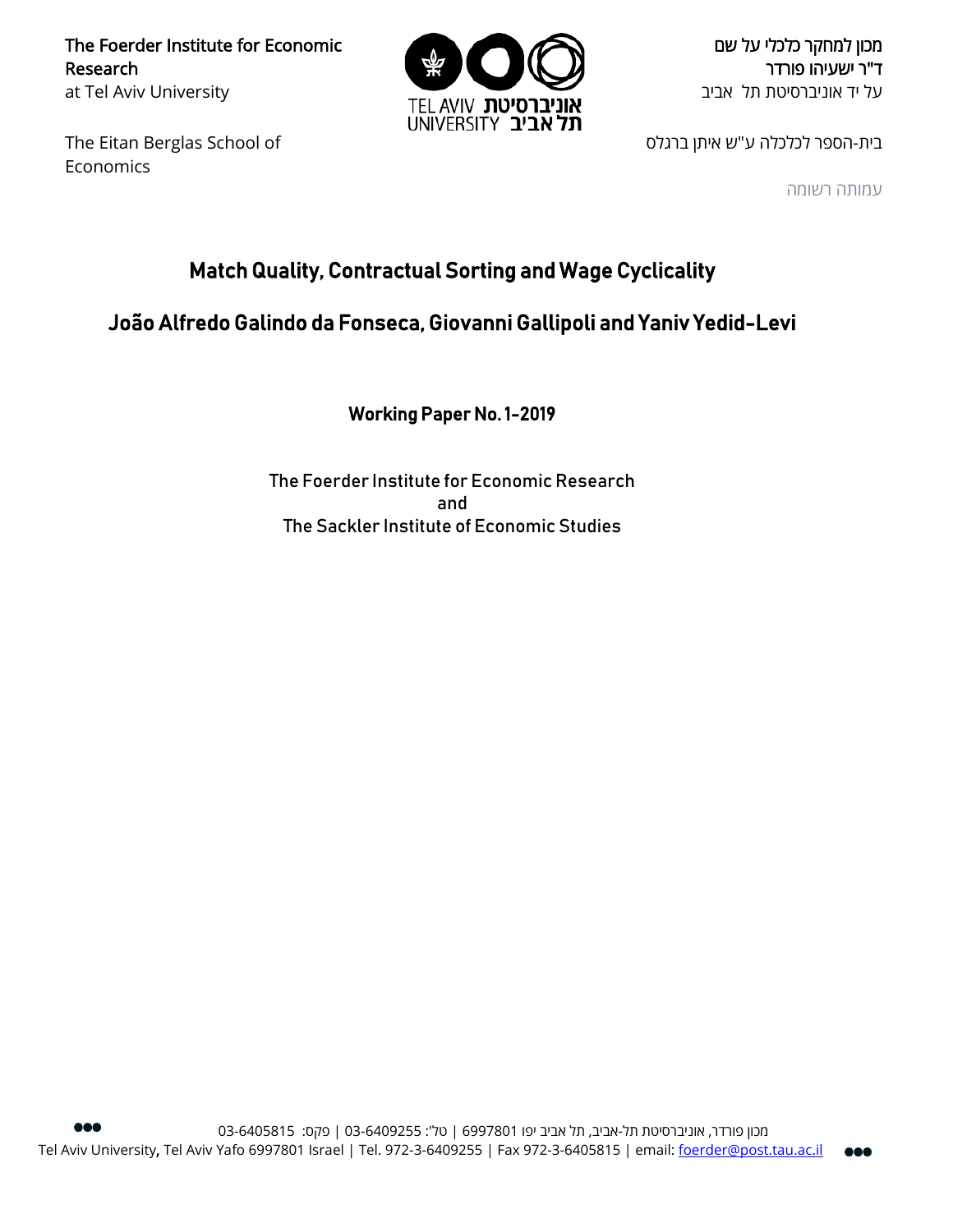# Match Quality, Contractual Sorting and Wage Cyclicality\*

João Alfredo Galindo da Fonseca<sup>†</sup> Giovanni Gallipoli<sup>‡</sup> and Yaniv Yedid-Levi<sup>§</sup>

November 5, 2018

#### **Abstract**

This paper studies the role of match quality for contractual arrangements, wage dynamics and workers' retention. We develop a model in which profit maximizing firms offer a performance-based pay arrangement to retain workers with relatively high match-specific productivity. Key implications of our model hold in data from the NLSY79, where information about job histories and performance pay is available, suggesting that match quality affects both pay arrangements and employment durations. Contractual sorting appears to play an important role in determining the cyclicality of wages.

Keywords: Match Quality, Contracts, Heterogeneity, Occupations, Wages, Cyclicality JEL Classification: M52, M55, J33, J41, E24

<sup>\*</sup>Financial support from the Social Sciences and Humanities Research Council is gratefully acknowledged. We thank Patrick Baylis, Paul Beaudry, Axel Gottfries, Nicole Fortin, David Green, Baris Kaymak, Christos Makridis and Ludo Visschers for helpful comments and discussions.

<sup>†</sup>Université de Montréal. E-mail: ja.galindo.da.fonseca@gmail.com

<sup>‡</sup>UBC, Vancouver School of Economics. E-mail: gallipol@mail.ubc.ca

<sup>§</sup> Interdisciplinary Center (IDC) Herzliya. E-mail: yaniv.yl1@gmail.com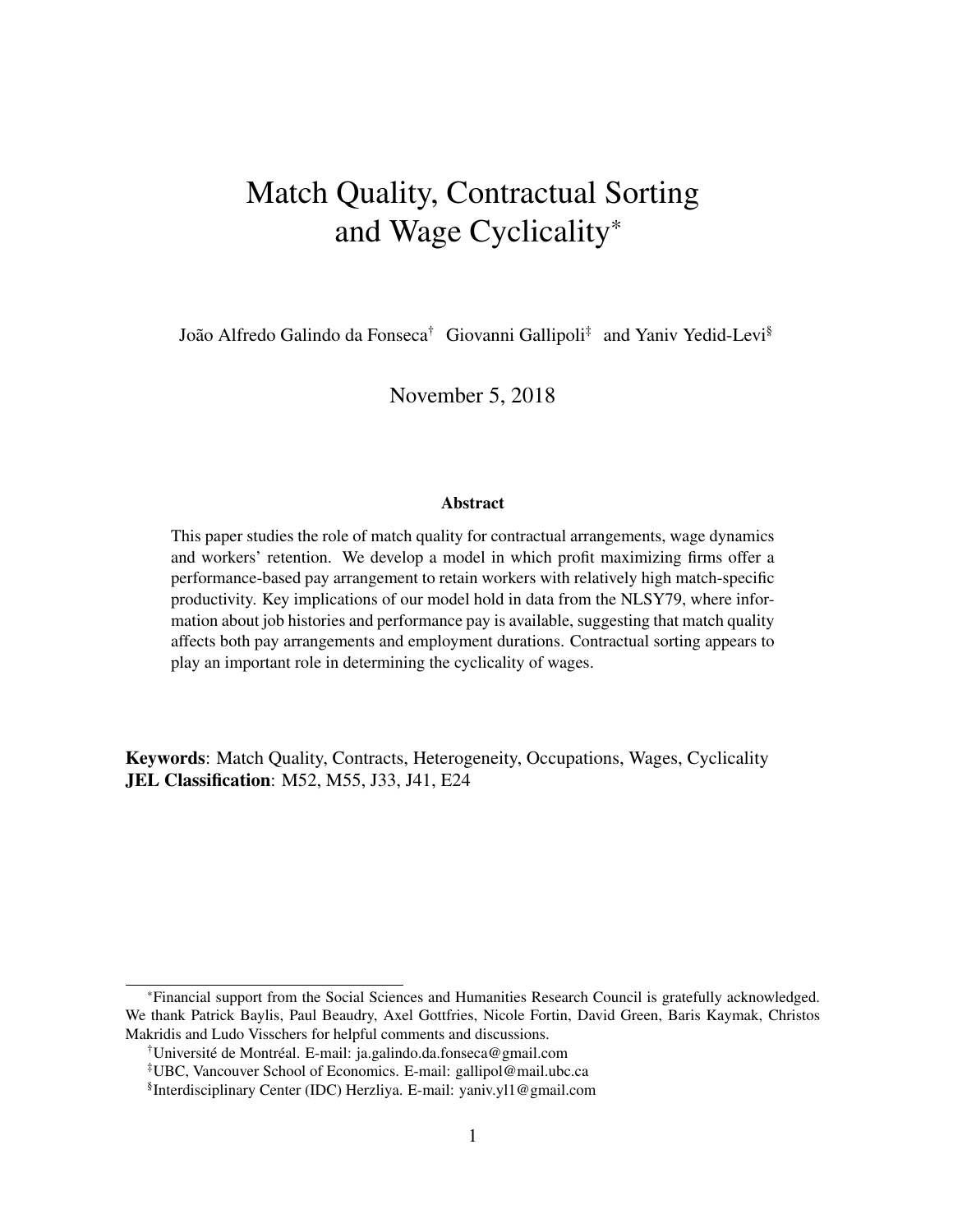# 1 Introduction

Compensation arrangements influence the evolution of workers' wages. In this paper we examine how profit maximizing firms choose pay arrangements depending on worker-firm match quality, and provide evidence that such arrangements help shape both wage dynamics and employment durations.

We begin by developing a simple model of worker pay based on match quality and worker retention considerations. Our main theoretical result is that firms retain workers in high quality matches by offering compensation that is linked to the performance (production outcome) of the match. Moreover, as production is influenced by an aggregate cyclical component, the model implies that the wage of workers in performance-pay jobs should be more sensitive to cyclical fluctuations.

In the second part of the paper we bring these theoretical predictions to the data. We use detailed information from the NLSY79 to characterize work histories, and resort to specific questions regarding the form of compensation to distinguish between jobs with and without performance pay components. We construct measures of match quality and, following an established literature, we use the unemployment rate as a proxy for business cycle conditions. Our results provide empirical support for the three main theoretical predictions of the model. First, there is a clear positive relationship between match quality and the prevalence of jobs with performance pay. Second, match quality has a direct effect on wages, after controlling for the adoption of performance pay. Third, wages in performance pay jobs exhibit significant sensitivity to cyclical conditions, while wages in jobs with no performance pay components do not. Given the focus on worker retention motives, we also provide evidence that job durations are significantly higher when performance-based pay is adopted.

Our study naturally brings together two branches of the literature on pay arrangements and wage dynamics. The first looks at the choice of compensation mechanisms and their effects on wages.<sup>1</sup> For example, Weitzman (1984) and Oyer (2004) argue that employers may tie employees' pay to firm performance in order to closely match employees' compensation to their outside options. Our theoretical analysis shows that this retention motive becomes extremely salient in the presence of match-specific heterogeneity, leading to interesting patterns of contractual sorting and wage dynamics.

Some of our empirical findings confirm those by Lemieux, Macleod, and Parent (2009, 2012) and Makridis (2014), who show that performance pay jobs are concentrated at the upper end

 $<sup>1</sup>$ An overview of the vast, and growing, literature on personnel and human resource management is presented</sup> in Lazear and Oyer (2012).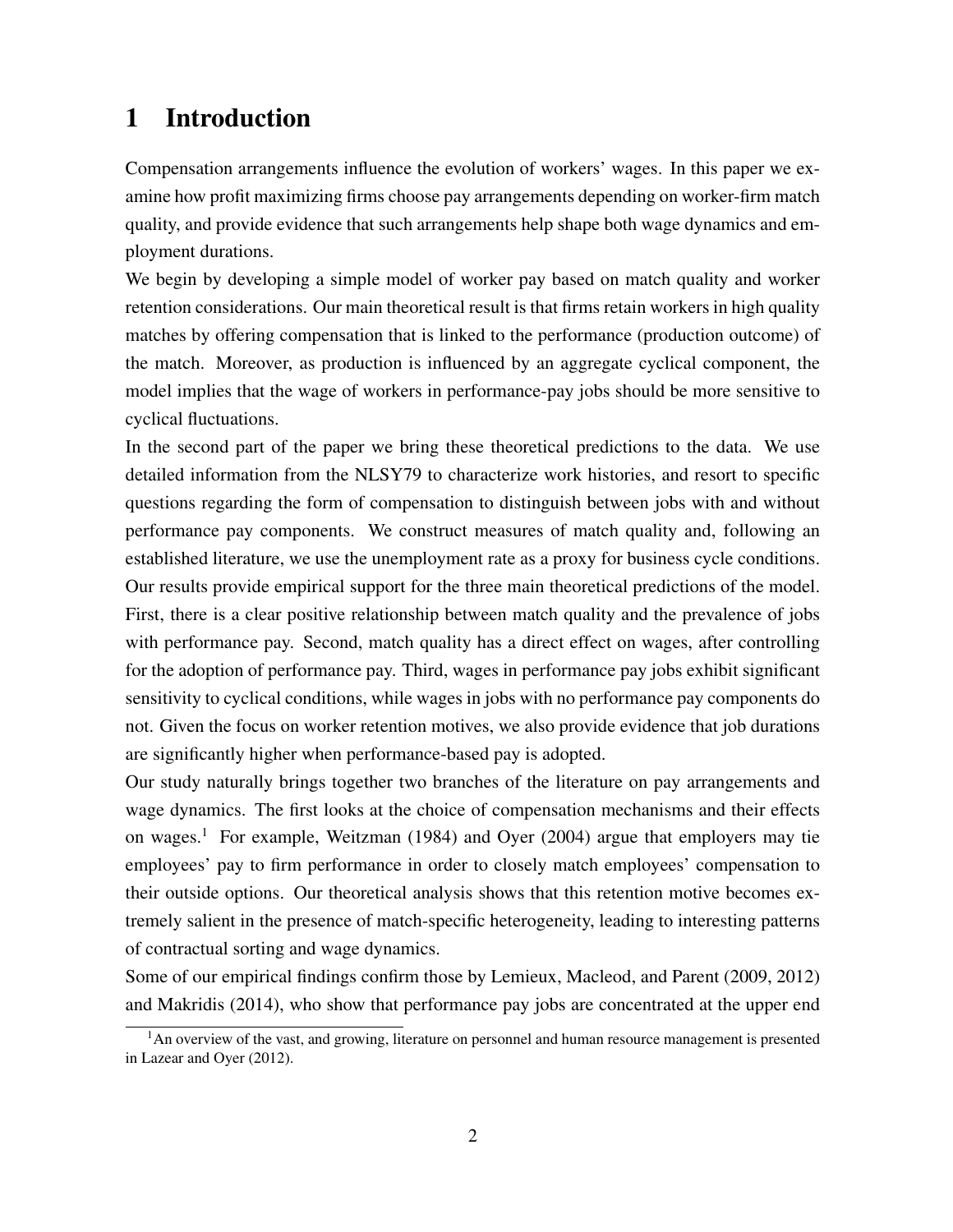of the wage distribution, where most jobs entail relatively high skills and labor returns.<sup>2</sup> Finally, our results on the cyclicality of wages directly relate to the empirical literature going back to the work of Bils (1985) on the effect of aggregate labor market conditions on employees' wages. This line of research uses the unemployment rate as a proxy for business cycle conditions. One influential contribution in this broad area (Hagedorn and Manovskii, 2013) proposes a theory-based approach to the measurement of match quality that exploits variation in labor market tightness. We adopt this approach to compute proxies for match quality and, in our empirical analysis, we corroborate it by showing that match-quality measures based on labor market tightness correlate with the pace of job offers' accrual, as suggested by this literature.<sup>3</sup>

Our findings highlight the role of aggregate labor market conditions for wages. The idea that contracts play a role in determining the cyclicality of wages is not a new one (see for example the original contribution by Beaudry and DiNardo, 1991). Unlike previous research, however, we focus on the theoretical and empirical linkages between match-specific productivity, pay arrangements and wage cyclicality. By explicitly studying the contract choice of a firm in the presence of heterogeneous match qualities, we closely follow the approach used in organization and personnel economics. In this way we provide novel evidence supporting the view that firms use profit-sharing to retain well-matched workers, and this retention motive helps shape both wage dynamics and job durations.

The remainder of the paper is organized as follows. The model and the theoretical predictions are discussed in Section 2. Section 3 describes the empirical specification and its relation to the model, as well as the measurement of match quality and performance pay. Empirical results for the relation between performance pay adoption and match quality and various robustness checks are overviewed in Section 4. Section 5 goes over the empirical results for wage cyclicality. Section 6 concludes.

# 2 A Simple Model of Worker Pay

In what follows we study the problem of a firm that has to decide how to compensate workers, given (i) time-varying aggregate conditions and (ii) match-specific productivity. To simplify the analysis we consider a stylized model with ex-ante identical risk neutral firms and work-

<sup>&</sup>lt;sup>2</sup>These studies do not explicitly incorporate match quality in the analysis.

<sup>3</sup>Our work is also related to the literature on the estimation of returns to tenure. Various influential papers have stressed the importance of controlling for match quality to consistently estimate returns to tenure (see Altonji and Shakotko, 1987; Abraham and Farber, 1987; Snell, Martins, Stüber, and Thomas, 2018). As we make clear below, and unlike that literature, our focus is on the impact that match quality has on contractual sorting.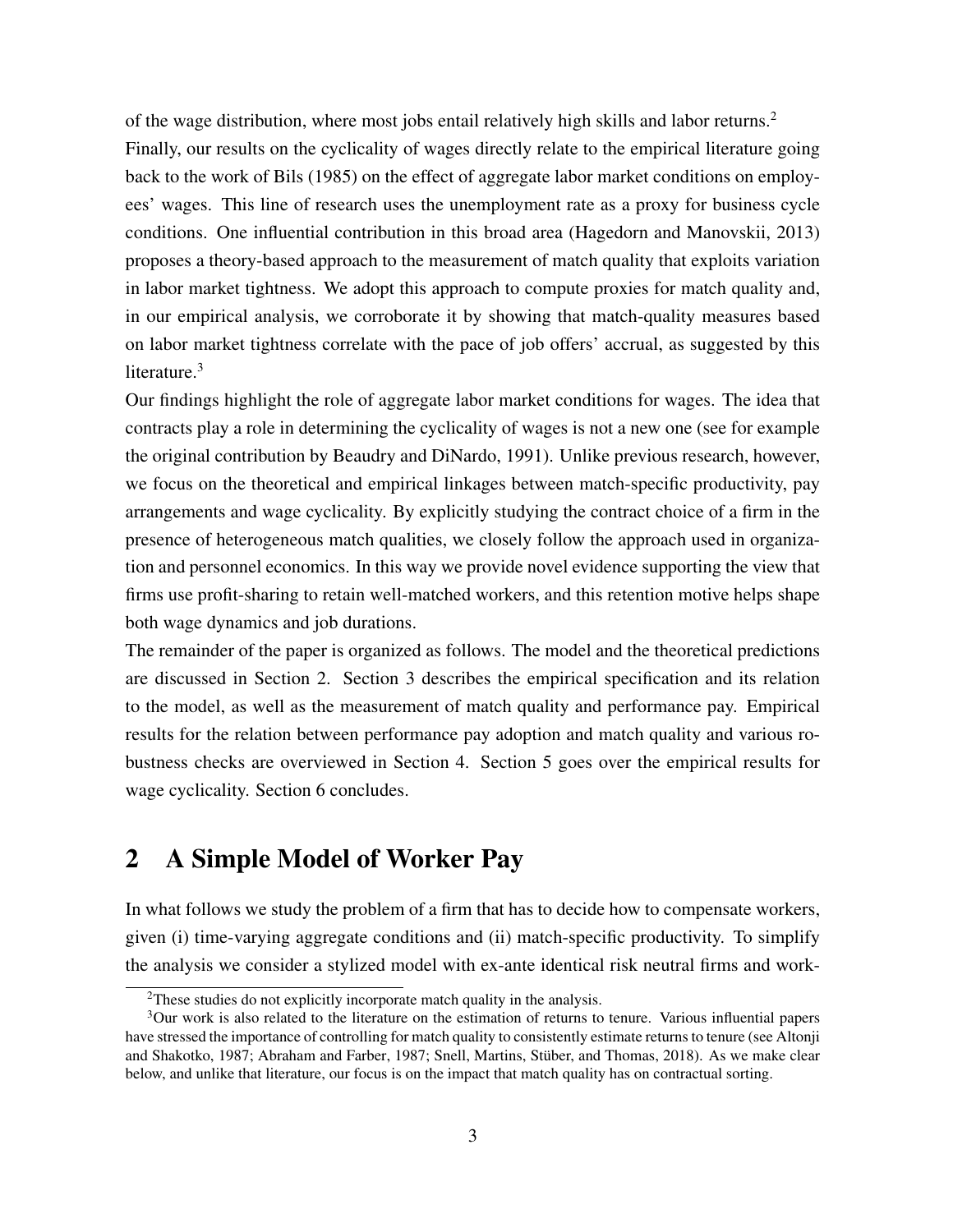ers. The model highlights the importance of worker retention considerations, as in Weitzman (1984) and Oyer (2004).

Production. A firm-worker pair produces output using production technology

$$
y = Pm, \quad m \in [m^{min}, m^{max}]
$$
 (1)

where  $P$  is an aggregate (economy-wide) state and  $m$  is a match-specific productivity component. The aggregate state is either high  $(P_H)$ , or low  $(P_L)$ , where  $P_H > P_L$ . The matchspecific productivity component is drawn once and persists throughout the life of the match, assuming values between  $m^{min} > 0$  and  $m^{max} < \infty$ .

Timing. We assume that, for all new matches, the first production period is used to learn about match quality. Only at the end of this initial period, after production takes place, match quality  $m$  is revealed to the firm and the worker.

To attract a new worker the firm commits to pay some given wage in the initial (learning) period even though match quality is unknown ex-ante. We assume that this wage is a function of the aggregate state P and of the idiosyncratic match quality m in the worker's *previous* job. Specifically, we assume that the wage paid during the learning period is equal to  $a(P)m$ and posit that (i) it is increasing in the aggregate state  $(a'(P) > 0)$ ; and (ii) that workers compensation is strictly bounded from above by the total value of output in the current match  $(a(P) < P)$ . In the context of our model the firm's commitment to pay  $a(P)m$  clearly defines the value of each worker's outside option.<sup>4</sup> The assumptions we make about  $a(P)$  imply that workers have better outside options during high productivity periods, when the aggregate state is  $P = P_H$ .

At the end of the initial period the new match specific productivity is revealed and the firm offers an employment contract to workers.<sup>5</sup> A surviving match lasts for up to two more periods, denoted as 1 and 2. We assume that  $P_1 = P_H$  with certainty, while  $P_2 = P_H$  with probability q and  $P_2 = P_L$  with probability  $(1 - q)^6$ .

Some workers might separate from the firm after the initial learning period. This happens when a sufficiently low match quality is revealed. The ex-ante participation constraint of a worker at the start of the period after learning about match quality is

<sup>6</sup>Appendix B shows that the same qualitative results hold if the state in the initial period is low ( $P_1 = P_L$ ).

<sup>&</sup>lt;sup>4</sup>For simplicity we consider the unemployed state as a job with a latent non-zero  $m$  value.

<sup>5</sup>Profits or losses incurred during the initial learning period are sunk and the firm does not take them into account when making a new contract offer. This means that the realization of the aggregate state during the learning period has no effect on the contract offer.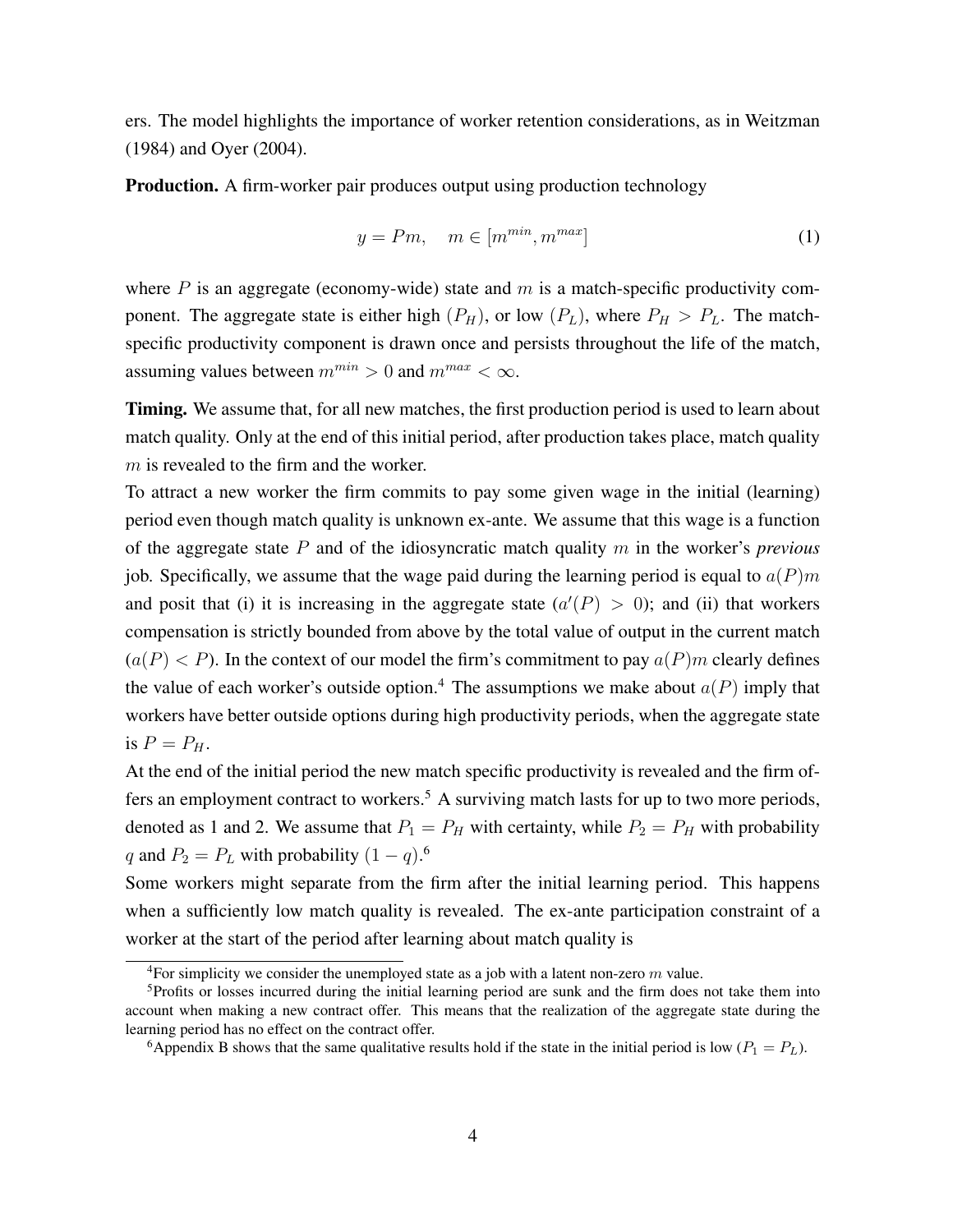$$
w_1(m|P_H) + E(w_2(m)) \ge a(P_H)m + [qa(P_H) + (1-q)a(P_L)]E(m),
$$

where  $w_1$  and  $w_2$  are the wages in period 1 and 2, respectively, and  $E(m)$  is the expected match quality for a worker who decides to leave at the end of the learning period. We show in Appendix A.1.1 that this participation constraint is satisfied for workers who draw match quality m larger than  $E(m)$ . If m is below  $E(m)$  the constraint may be violated. If so, a separation occurs and the worker moves to a different employer, starting a new learning period.<sup>7</sup>

Contractual arrangements. After the learning period, and conditional on match quality, the firm chooses an arrangement to maximize expected profits over the remaining two periods. In what follows we characterize the optimal contract offered by the firm to a worker who did not quit after the learning period. By choosing to remain in the match the worker commits to remain with the same firm in period 1. However, the worker still has the opportunity to find a new job that will pay  $a(P)m$  in the following period.

At the beginning of period 1 the firm offers a contract that specifies a wage for period 1 and a state-contingent compensation for period 2 that guarantees the worker's continuous employment (that is, it satisfies the participation constraints). We posit that the firm can offer one of three alternative pay arrangements to the worker. The three arrangements represent very diverse allocations of cyclical risk between worker and firm, encompassing the extreme cases in which either the firm or the worker carry all cyclical risk. The possible pay arrangements are:

1. A fixed wage contract that guarantees the worker's participation (continuous employment within the firm). To retain the worker under this contract the firm must offer a fixed wage that equals the highest possible outside option conditional on  $m$ ,

$$
w(m) = a(P_H)m, \quad \forall P. \tag{2}
$$

This arrangement guarantees worker retention in both periods. The firm subsidizes the worker in bad aggregate states and carries all the production risk.

2. A wage equal to the the worker's outside option, which we call the "spot market" wage. This is a rolling period-by-period arrangement that stipulates that the wage is changed to match the start-of-period outside option of the worker as follows,

<sup>&</sup>lt;sup>7</sup>The right hand side of the ex-ante participation constraint can be interpreted as the wage of a worker who is permanently at the learning stage. However, due to its generality and to the finite working life assumption, this expression also corresponds to the discounted wage at a different firm.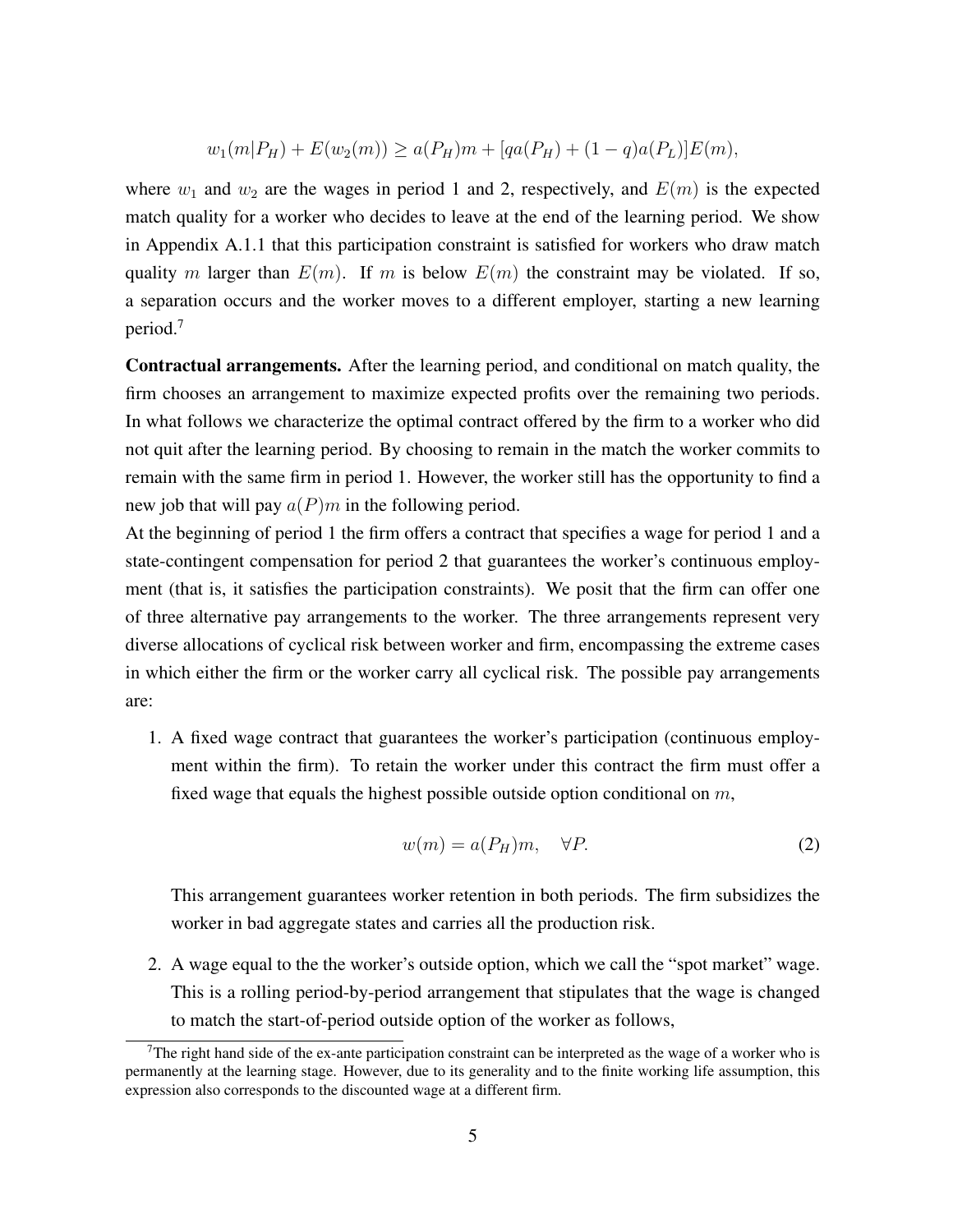$$
w(m) = \begin{cases} a(P_H)m & \text{if } P = P_H \\ a(P_L)m & \text{if } P = P_L. \end{cases}
$$
 (3)

If the wage is changed between the two periods, there is a fixed (adjustment) cost  $T > 0$ paid by the firm.

3. A performance pay arrangement that stipulates that the worker compensation is a combination of a fixed wage  $\hat{w}(m)$  and a fraction  $b \leq 1$  <sup>8</sup> of the match surplus Pm:

$$
w(m) = \begin{cases} \hat{w}(m) + bP_{H}m & \text{if } P = P_{H}, \\ \hat{w}(m) + bP_{L}m & \text{if } P = P_{L}. \end{cases}
$$
 (4)

We assume that the firm pays a variable cost  $K(m) \geq 0$  to implement performance pay. This cost is decreasing in match quality  $m$ , allowing for the possibility that workers in better matches are easier to monitor, and takes the linear form  $K(m) = \kappa(m^{max}$ m), where  $\kappa$  is a positive constant,  $m^{max}$  is the highest attainable match quality and m denotes quality of current match.<sup>9</sup> In Appendix A.2 we also derive results about contractual sorting under the assumption of fixed costs of implementing performance pay contracts.

## 2.1 Participation Constraints and Performance Pay Contracts

To guarantee worker retention each of these contracts must satisfy the workers' participation constraints in period 2, requiring that wage  $w$  during that period is at least as high as the available outside option. When aggregate productivity is high the constraint is

$$
a(P_H)m \le w(m). \tag{5}
$$

<sup>&</sup>lt;sup>8</sup>We impose  $b \le 1$  because, otherwise, the worker would be able to leverage production risk.

<sup>&</sup>lt;sup>9</sup>As we show below, two types of performance pay contract are possible, depending on parameter values. One type entails a single binding participation constraint (SPC). The other type features a double participation constraint (DPC). For SPC contracts to be implemented by the firm, one needs the additional requirement that  $\kappa > (1-q)[(a(P_H) - a(P_L)) - (P_H - P_L)]$  where  $\kappa$  is the positive constant determining  $K(m)$ . No such requirement is necessary for DPC contracts.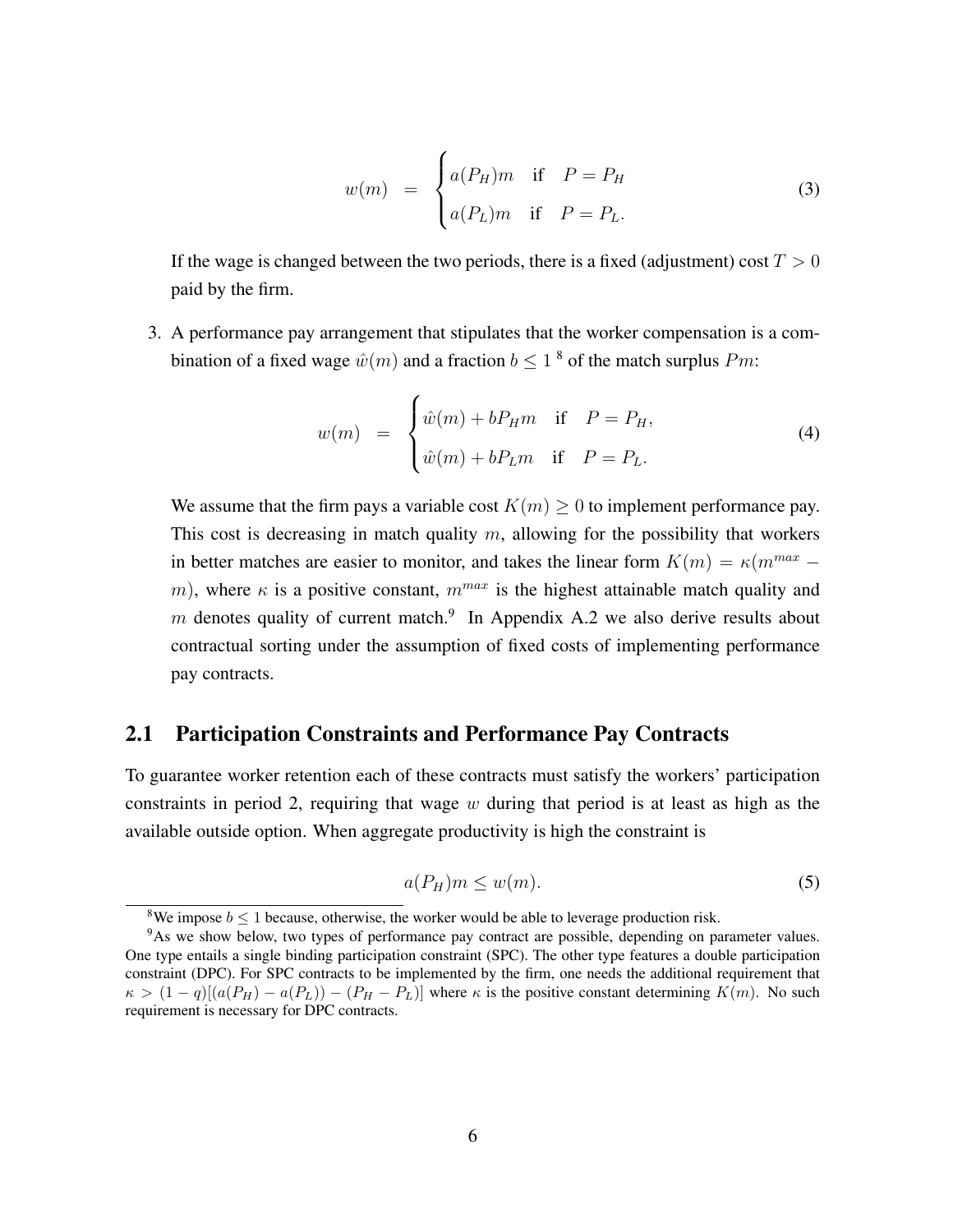Similarly, the constraint for low productivity periods is

$$
a(P_L)m \le w(m). \tag{6}
$$

Both the period-by-period and the fixed wage contractual arrangements trivially satisfy these constraints. For performance pay contracts, however, the firm's offered wage schedule must exhibit parameter values  $\hat{w}(m)$  and b such that the contract maximizes expected profits when either one (good times) or both (good and bad times) participation constraints bind. We consider these cases separately.

Case 1: A single binding constraint. If the retention constraint is only binding in good times (SPC, 'single participation constraint') we have,

$$
E[\pi^{SPC}] = \max_{b} (1+q)(P_{H}m - \hat{w}(m) - bP_{H}m)
$$

$$
+ (1-q)(P_{L}m - \hat{w}(m) - bP_{L}m) - K(m)
$$
(7)

$$
s.t.: \quad a(P_H)m = \hat{w}(m) + bP_Hm.
$$

Given linear implementation cost  $K(m)$ , and after substituting  $\hat{w}(m)$  in the objective and deriving the first order condition with respect to  $b$ , one obtains,

$$
\frac{\partial E[\pi^{SPC}]}{\partial b} = (1 - q)(P_H - P_L)m > 0 \tag{8}
$$

As match quality is not negative by assumption, the optimal contract is at a corner solution,

$$
b = 1
$$
  

$$
\hat{w}(m) = (a(P_H) - P_H)m.
$$
 (9)

Given the maintained assumption that  $a(P_H) < P_H$ , it follows that  $\hat{w}(m) < 0$ . Therefore, in the case of a single binding constraint, one can interpret the pay contract as an arrangement in which the worker effectively pays upfront to "buy" the job from the firm and the wage is:

$$
w(m) = (a(P_H) - P_H)m + Pm.
$$
 (10)

Under the SPC contract, participation is guaranteed in the bad state if  $P_H - P_L \le a(P_H)$  –  $a(P_L)$ . One can show that, in this case, the "L" constraint holds (even though it does not necessarily bind), implying that firms are able to retain workers in both high and low productivity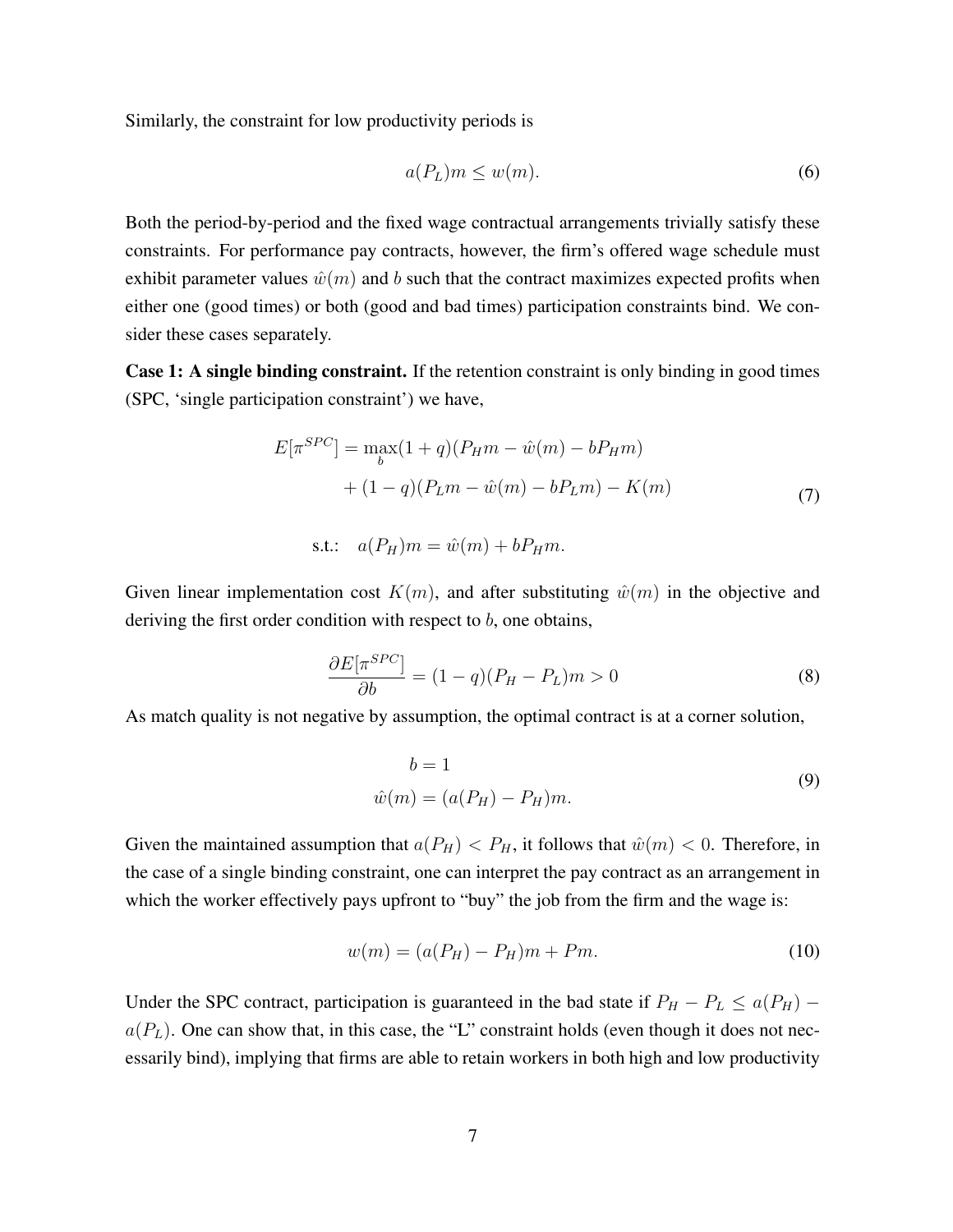periods.<sup>10</sup>

Case 2: Two binding constraints. If the participation constraint is binding in both good and bad times (DPC, 'double participation constraint'), it must be the case that,

$$
a(P_H)m = \hat{w}(m) + bP_Hm
$$
  

$$
a(P_L)m = \hat{w}(m) + bP_Lm.
$$

The solution for  $b$  is derived by subtracting the "L" constraint from the "H" constraint and rearranging, which results in

$$
b = \frac{a(P_H) - a(P_L)}{P_H - P_L} \tag{11}
$$

and

$$
\hat{w}(m) = \left[ a(P_H) - P_H \frac{a(P_H) - a(P_L)}{P_H - P_L} \right] m.
$$
\n(12)

Performance Pay Contracts: DPC or SPC? The discussion above suggests that the set of feasible performance pay contracts crucially depends on the ratio  $\frac{\Delta a(P)}{\Delta P}$ , which relates the cyclical gap in outside offers (numerator) to changes in cyclical productivity (denominator).

Specifically, if  $[a(P_H) - (a(P_L))] = [P_H - P_L]$  then the two contracts are identical and feature  $b = 1$ , with both participation constraints binding. If  $[a(P_H) - (a(P_L))] > [P_H - P_L]$ , it is feasible to have a performance pay contract entailing only one binding participation constraint (SPC), where the other constraint holds but does not bind. Under this contractual arrangement the worker carries all production risk. Finally, if  $[a(P_H) - (a(P_L)] < [P_H - P_L]$ , the performance pay contract must feature two binding participation constraints (DPC) and cyclical production risk is carried by both worker and firm.<sup>11</sup>

In what follows we show that a firm will offer performance pay contracts to workers when match quality is sufficiently high (high m). This is true whether the ratio  $\frac{\Delta a(P)}{\Delta P}$  is greater or less than one.

$$
a(P_L)m \le (a(P_H) - P_H)m + P_Lm.
$$

 $10$ To see this, substitute the optimal contract into the "L" constraint to obtain:

<sup>&</sup>lt;sup>11</sup>To see this note that  $[a(P_H) - a(P_L)] < [P_H - P_L]$  implies that  $b < 1$  under a DPC contract. As for SPC contracts, we do not allow for DPC contracts with  $b > 1$ , as this would imply that workers can leverage production risk.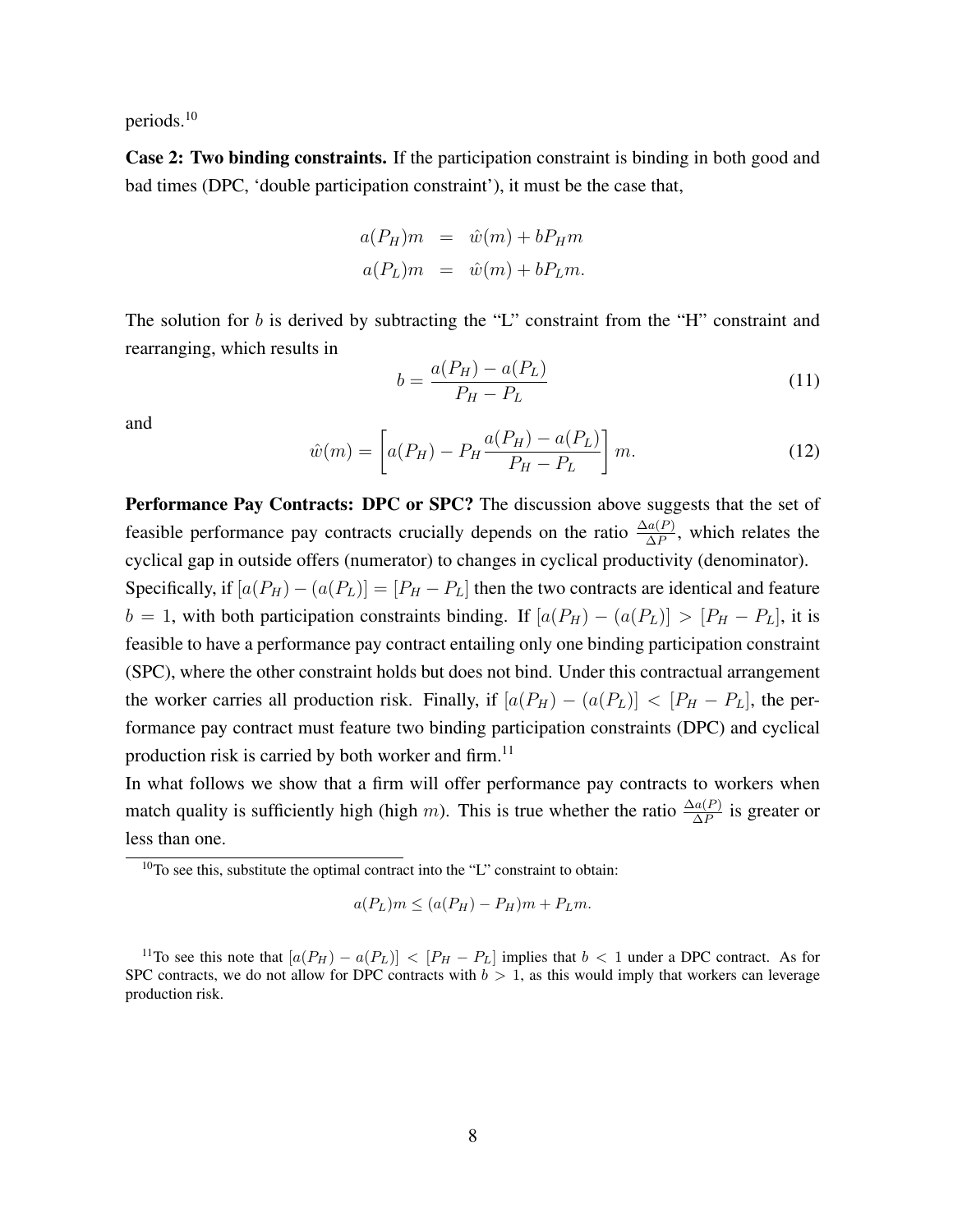#### 2.2 Contract Choice and Wage Cyclicality

The behavior of wages, both cross-sectionally and over time, is intimately related to the type of contractual arrangement offered by the firm. Moreover, as we make clear below, match quality plays a key role in determining which contract is offered to workers. This 'contractual sorting' based on match quality has important consequences for wage dynamics, as different contractual arrangements exhibit different cyclical properties.

#### 2.2.1 Which Contract is Offered by the Firm?

Given high aggregate productivity in period 1, we compare the expected profits that firms achieve (over period 1 and 2) by offering each of the three contractual arrangements: fixed wage, spot, or a performance pay contract. We first consider the case of  $\frac{\Delta a(P)}{\Delta P} < 1$ , where the only feasible performance pay contract is DPC; then, we examine what happens when  $\frac{\Delta a(P)}{\Delta P} > 1$  and the SPC contract is feasible. We conduct pairwise comparisons between any two contracts and show that a simple threshold rule, based on match quality m, determines the contract offered by the firm. Finally, we rank these thresholds and show that performance pay contracts are consistently preferred for sufficiently high levels of match quality m.

Match-quality thresholds with DPC performance pay contracts. In what follows we derive the match-quality thresholds that identify which contract is preferred in pairwise comparisons. Substituting the wage functions for the three possible contracts (DPC performance pay, spot, fixed wage) we can write firms' expected profits as,

DPC: 
$$
E[\pi^{DPC}] = (1+q)(P_H - a(P_H))m + (1-q)(P_L - a(P_L))m - \kappa(m^{max} - m)
$$

$$
\text{SPOT:} \quad E\left[\pi^{SPOT}\right] = (1+q)\left(P_H - a(P_H)\right)m + (1-q)\left(P_L - a(P_L)\right)m - (1-q)T
$$

$$
FW: \quad E\left[\pi^{FW}\right] = (1+q)P_{H}m + (1-q)P_{L}m - 2a(P_{H})m.
$$

By pairwise comparison of expected profits, one can characterize the threshold conditions that describe the contractual choice of the firm. We do this in Proposition  $(1)$ .<sup>12</sup>

**Proposition 1** If  $\frac{\Delta a(P)}{\Delta P} < 1$ , the firm's contractual choice is described by the following thresh*old rule.*

*1. The firm prefers a performance pay contract over a spot market contract if*

$$
m \ge \frac{\kappa m^{max} - T(1 - q)}{\kappa} \equiv \underline{m}_1. \tag{13}
$$

 $12$ In Appendix A.2 we show that a modified version of Proposition (1) holds when we impose the restriction  $K(m) = K, \forall m$ .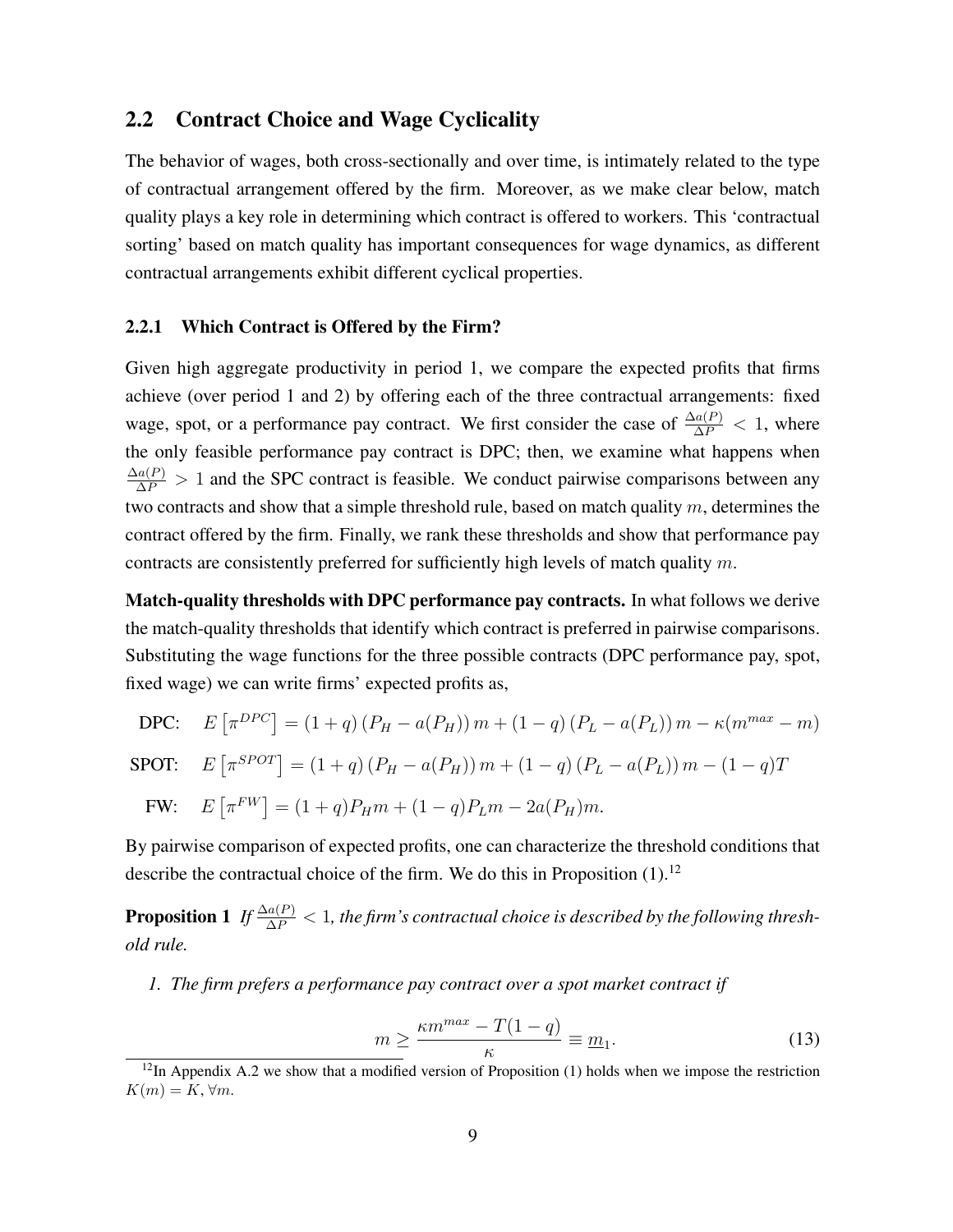*2. The firm prefers a performance pay contract over a fixed wage contract if*

$$
m \ge \frac{\kappa m^{max}}{\kappa + (1 - q)(a(P_H) - a(P_L))} \equiv \underline{m}_2.
$$
 (14)

*3. The firm prefers a spot contract over a fixed wage contract if*

$$
m \ge \frac{T}{a(P_H) - a(P_L)} \equiv \underline{m}_3. \tag{15}
$$

*Proofs in Appendix A.1.*

The firm's contract choice outlined in Proposition 1 has a simple interpretation. The threshold  $m_3$  is a function of adjustment costs in period 2. Under fixed wages there are no adjustment costs, but the firm subsidizes ('overpays') the worker relative to a spot contract if aggregate productivity is lower in period 2. On the other hand, under the spot contract, lowering the wage in period 2 entails a fixed cost  $T$ . The resulting cost-benefit tradeoff varies with match quality, and is reflected in different contract choices for different match qualities. A similar intuition applies to threshold  $\underline{m}_2$ : a fixed wage contract features a subsidy to the worker in bad times, but implementing a performance pay contract entails a cost  $K(m)$ .<sup>13</sup> Crucially, these thresholds can be ordered, as outlined in Corollary 1.

**Corollary 1** *If adjustment cost* T *is sufficiently small, then*  $m_1 \ge m_2 \ge m_3$  *and the following holds:*

- *if*  $m \geq \underline{m}_1$ , the firm offers a performance pay contract;
- *if*  $m \in [\underline{m}_3, \underline{m}_1]$ , the firm offers a spot contract;
- *if*  $m < \underline{m}_3$ , the firm offers a fixed wage contract.

*Otherwise (for large enough* T),  $\underline{m}_3 > \underline{m}_2 > \underline{m}_1$  *and the contractual choice is such that:* 

- *if*  $m \geq \underline{m}_2$ , the firm offers a performance pay contract;
- *if*  $m < \underline{m}_2$ , the firm offers a fixed wage contract.

These results suggest that profits grow relatively faster with match quality if firms offer performance pay contracts. It follows that there exists a match quality above which performance

<sup>&</sup>lt;sup>13</sup>Since performance pay and spot contracts exhibit the same wages, only differences in their implementation costs can differentiate the profits accruing to the firm from each of these contracts.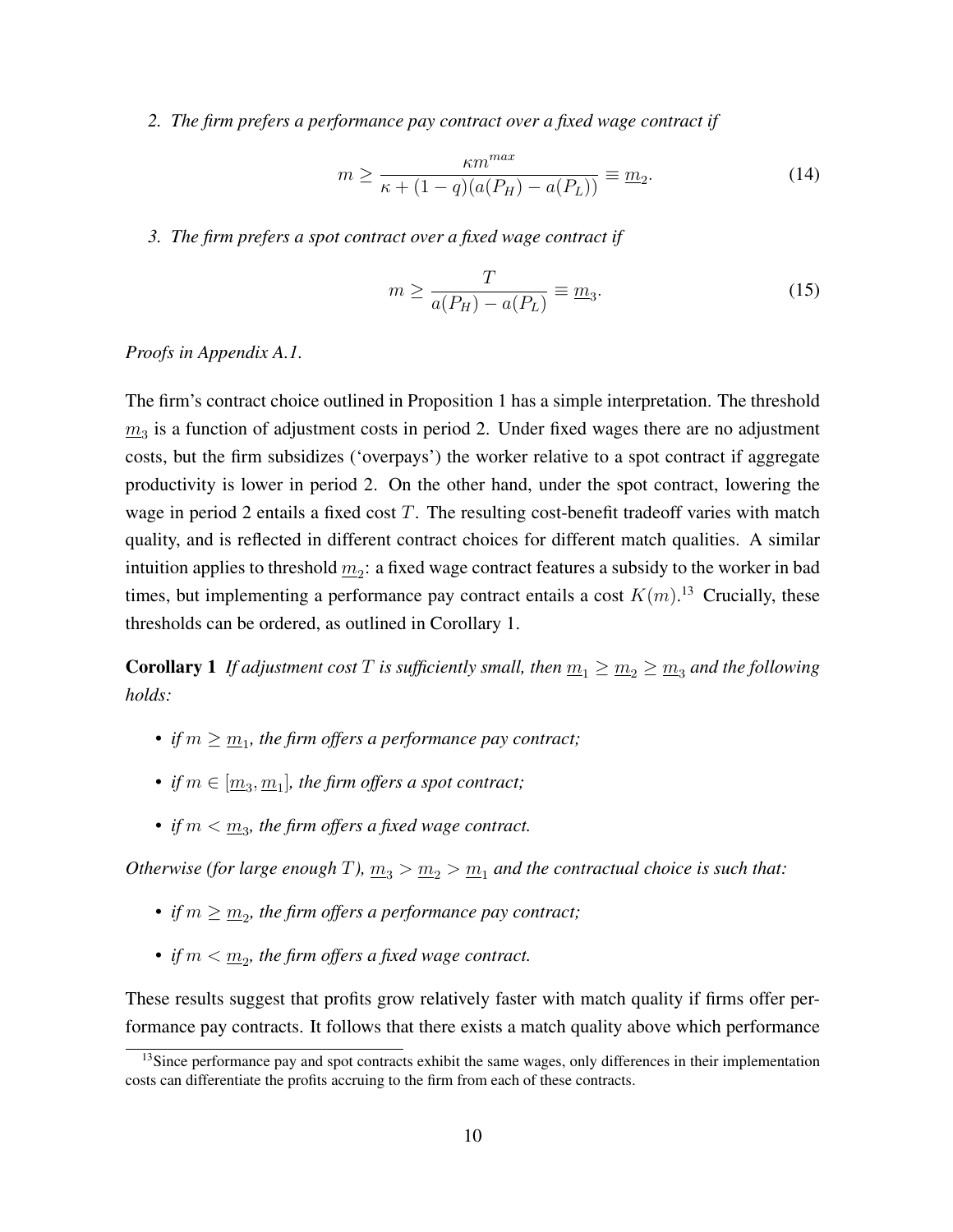pay contracts deliver higher profits than other contracts.<sup>14</sup> By the same logic, for sufficiently low match quality, revenues do not cover the implementation costs of performance pay and spot contracts. As a result, fixed wages become the most profitable pay arrangement in lower productivity matches. Finally, whether or not spot contracts are ever implemented, depends on whether the cost of implementing the contract  $(T)$  is sufficiently low. An immediate implication of these findings is that matches with relatively high productivity should adopt a performance pay contract. On the other hand, jobs with low match quality are more likely to adopt a fixed wage arrangement. Wage cyclicality is affected by the contract choice in an obvious way as spot and performance pay arrangements imply pro-cyclical wages while fixed pay contracts do not. As a result of contract choice, there exists a relationship between match quality and wage cyclicality.

Next, we turn to the case in which  $\frac{\Delta a(P)}{\Delta P} > 1$  and SPC contracts are feasible, and we show that the same qualitative conclusions hold.

Match-quality thresholds with SPC performance pay contracts. Substituting the wage functions for the three possible contracts (SPC performance pay, spot, fixed wage) we can write the firm's expected profits as,

$$
\begin{aligned}\n\text{SPC:} \quad E\left[\pi^{SPC}\right] &= 2\left(P_H - a(P_H)\right)m - \kappa(m^{max} - m).\n\end{aligned}
$$
\n
$$
\text{SPOT:} \quad E\left[\pi^{SPOT}\right] = (1+q)\left(P_H - a(P_H)\right)m + (1-q)\left(P_L - a(P_L)\right)m - (1-q)T
$$
\n
$$
\text{FW:} \quad E\left[\pi^{FW}\right] = (1+q)P_H m + (1-q)P_L m - 2a(P_H)m.
$$

Proceeding as before, Proposition 2 illustrates how a firm's choice of pay arrangement can be described through a simple threshold rule.

**Proposition 2** If  $\frac{\Delta a(P)}{\Delta P} > 1$ , the firm's contractual choice is described by the following thresh*old rule.*

*1. The firm prefers a performance pay contract over a spot market contract if*

$$
m \ge \frac{\kappa m^{max} - T(1 - q)}{\kappa - (1 - q)[(a(P_H) - a(P_L)) - (P_H - P_L)]} \equiv \underline{m}_4.
$$
 (16)

*2. The firm prefers a performance pay contract over a fixed wage contract if*

$$
m \ge \frac{\kappa m^{max}}{\kappa + (1 - q)(P_H - P_L)} \equiv \underline{m}_5.
$$
 (17)

 $14$ We posit that match quality can take values high enough for this to happen.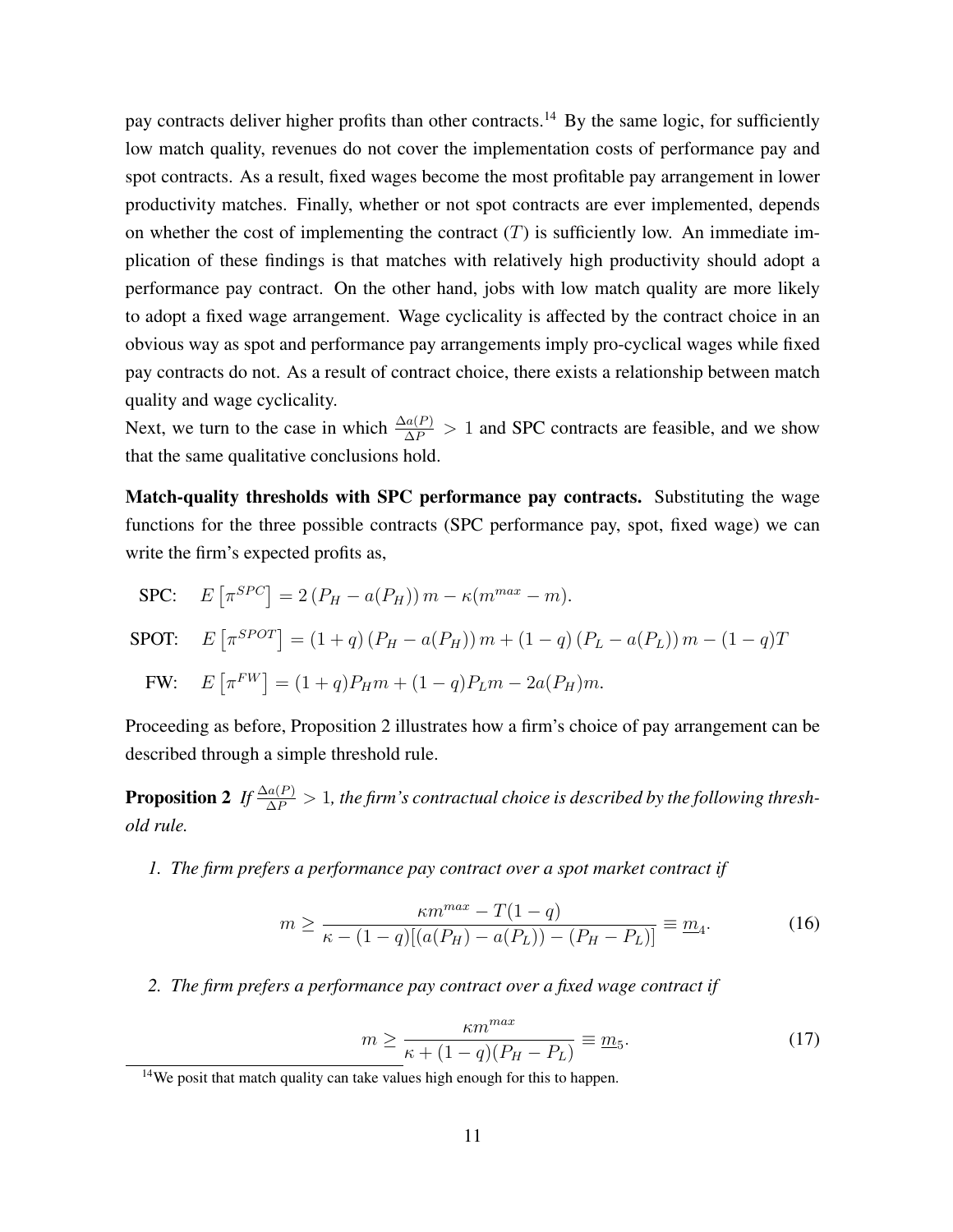*3. The firm prefers a spot contract over a fixed wage contract if*

$$
m \ge \frac{T}{a(P_H) - a(P_L)} \equiv \underline{m}_6. \tag{18}
$$

The intuition for the results in Proposition 2 relates again to the costs and benefits of different contracts, given match-specific quality. The threshold  $\underline{m}_6$  is exactly the same as  $\underline{m}_3$  in the DPC case, and has the same interpretation. Similarly, the intuition for  $m_5$  is the same as the one we discussed for  $\underline{m}_2$ : a fixed wage contract 'overpays' workers in bad states of the world but has no implementation costs. In contrast, a performance pay contract entails a cost  $K(m)$  but does not subsidize workers. Finally, performance pay is preferred to spot contracts for high enough match quality m because profits grow faster with  $m$  under performance pay arrangements.

**Corollary 2** If adjustment cost T is sufficiently small, then  $m_4 \ge m_5 \ge m_6 >$  and the *following holds:*

- *if*  $m \geq \underline{m}_4$ , the firm offers a performance pay contract;
- *if*  $m \in [\underline{m_6}, \underline{m_4}]$ , the firm offers a spot contract;
- *if*  $m < \underline{m}_6$ , the firm offers a fixed wage contract.

*Otherwise (for large enough* T),  $\underline{m}_6 > \underline{m}_5 > \underline{m}_4$  *and the contractual choice is such that:* 

- *• if* m ≥ m<sup>5</sup> *, firms offer a performance pay contract*
- *if*  $m < \underline{m}_5$ *, firms offers a fixed wage contract*

Brief discussion and empirical implications. Propositions 1 and 2, and their corollaries, suggest that high productivity matches are more likely to adopt performance pay contracts, to exhibit higher pay and to have more cyclical wages. Our stylized model describes the firm's retention problem over a fictitious three-period interval, while real work relationships often extend over long horizons. Given enough time, new information may accrue and perturb the original arrangements, possibly leading to renegotiations and separations, about which the model is silent. However, if the contractual sorting implied by heterogeneous match quality is in fact due to retention motives, one might expect that different contracts have different implications for job durations. We explicitly examine this hypothesis in the empirical analysis.<sup>15</sup>

<sup>&</sup>lt;sup>15</sup>A few caveats are in order. First, we abstract from asymmetric information. Under private information the implications of our model might change non-trivially. If in certain occupations performance is easier to observe,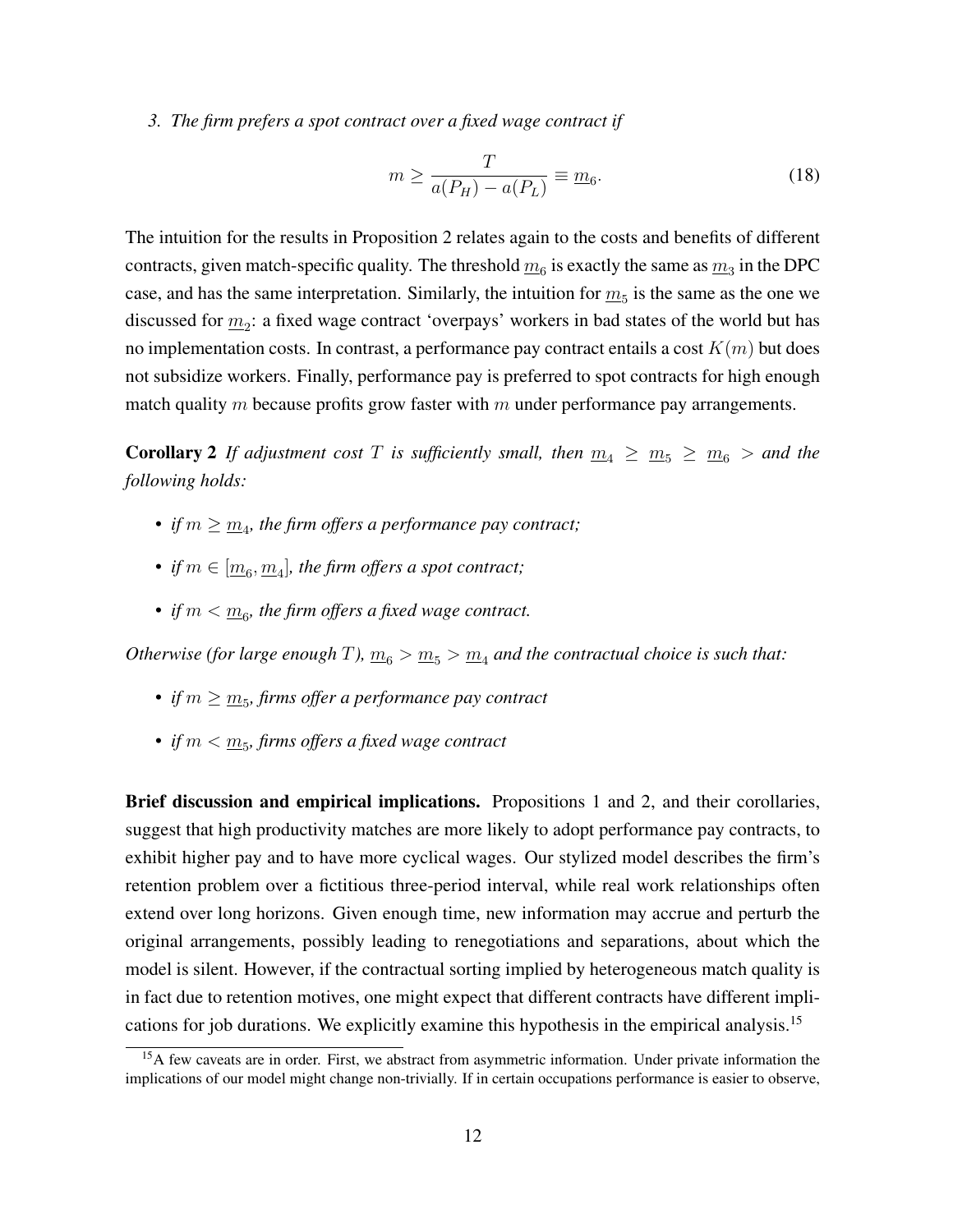## 3 Data and Measurement

Our model of pay highlights the relationship between match quality and contract choice. Empirically linking contractual sorting, wage cyclicality and match quality poses several measurement issues. To identify the effects of match-specific heterogeneity on contractual arrangements and wage dynamics one needs to: (i) establish an empirical counterpart of the wage process and control for possible confounding effects; (ii) outline a procedure to approximate match quality using data; (iii) identify jobs in which pay is linked to output through some form of performance-related arrangement.

In this section we describe the main features of our empirical approach. We proceed sequentially. First, we outline the empirical counterpart of the theoretical wage processes. Second, we show how match quality proxies can be constructed using information about labor market tightness. Third, we describe data sources and highlight how theory guides the data organization. Finally, we discuss how we can identify jobs featuring performance-related pay.

#### 3.1 Empirical Wage Processes

One can show that the empirical counterparts of the different pay arrangements examined above can all be nested within one general wage representation. This wage representation is obtained through simple log-linear approximations. We begin by noting that, in addition to the specific mechanism outlined in the theoretical section, wages are obviously affected by other individual and job characteristics. Hence, allowing for an additively separable vector of characteristics  $X$ , the following proposition holds.

Proposition 3 *Let workers be paid according to one of the four possible contractual arrange*ments (DPC, SPC, FW, or Spot). Assume that: (a)  $X_t$  is a log additive component to the wage *that captures observable worker characteristics; (b)*  $P_t$  *is a proxy for the aggregate state of the labor market; (c)*  $z_{ijt}$  *is an approximation error. Then the conditional expectation of the wage, under any of the contracts, can be generally represented as*

$$
E[\log(w_{ijt})|P_t, m_{ij}, X_{ijt}] = \beta_0 + \beta_1 \log(m_{ij}) + \beta_2 \log(P_t) + \beta_3 \log(X_{ijt}) + E[z_{ijt}] \tag{19}
$$

the choice of performance pay contracts might purely reflect the ability to link efforts and outcomes. Second, for empirical tractability, our model does not feature risk aversion. In the presence of risk averse employees, employers offering performance pay contracts would pay an additional premium to compensate for risk. Since match quality  $m$  and the aggregate component  $P$  are complements, this premium would be increasing in match quality. However, as long as the risk premium does not grow too fast with match quality, performance pay would imply higher profits for sufficiently large  $m$  and our key theoretical insight would hold. One can prove that, with CARA preferences, the key results continue to hold: PP contracts are chosen for sufficiently high match-specific quality, while fixed wage contracts are preferred when match quality is low.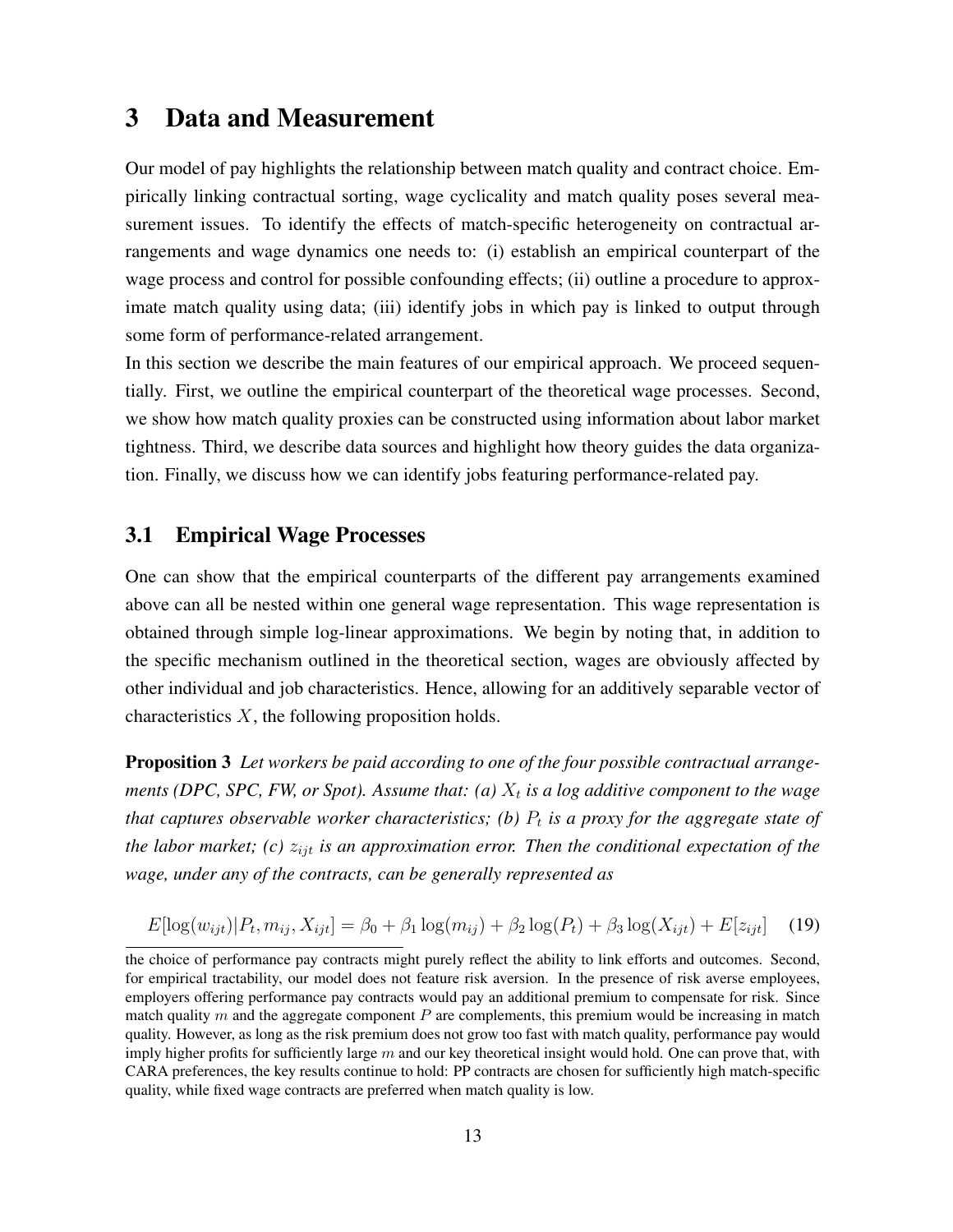*where i identifies* a *worker, j identifies* a *job, t denotes the time* period and  $E[z_{ijt}]$  *is the expectation of the unobserved residual implied by the approximation error. In the case of a fixed wage contract*  $\beta_2 = 0$ *, while*  $\beta_2 > 0$  *for other contracts. Under all contracts*  $\beta_1 > 0$ *. The proof is obtained by log-linearization of the various wage functions. Details are in Appendix C.*

We consider a simple representation of the unobserved residual productivity  $z_{ijt}$ . Specifically, we assume that  $z_{ijt}$  consists of an individual fixed effect  $a_i$  and an i.i.d. shock  $\eta_{ijt}$ . In our empirical specification we explicitly account for observable heterogeneity, for time effects and for worker fixed effects. As a result, the empirical specification for the wage processes is

$$
log(w_{ijt}) = \beta_0 + \beta_1 log(m_{ij}) + \beta_2 log(P_t) + \beta_3 log(X_{ijt}) + z_{ijt},
$$
\n(20)

with  $\beta_2 = 0$  in the case of a fixed wage contract. Following Bils (1985), and a large subsequent literature, we focus on the sensitivity of wages to fluctuations in aggregate unemployment to capture wage cyclicality.

The theoretical analysis suggests that match quality plays a key role for the cross-sectional distribution of wages and their cyclicality. Match quality influences wages directly and through contractual sorting effects. In particular, wage sensitivity to contemporaneous aggregate conditions depends on the type of pay arrangement in place and, therefore, on match quality. In the next section we describe how we approximate match-specific quality.

## 3.2 Measuring Match Quality

The match quality proxies are constructed following the approach of Hagedorn and Manovskii (2013) and build on the idea that changes in labor market tightness have a direct bearing on the match quality distribution. The two proxies (respectively denoted as  $q^{eh}$  and  $q^{hm}$ ) rely on the assumption that the number of offers a worker receives is positively correlated with match quality. If an employed worker receives a job offer and accepts it, then it must be the case that match quality has a good chance of being weakly improved. Similarly, if a worker receives a job offer and rejects it, then current match quality is more likely to be preferable to the alternative. Hence a worker who receives many offers has, on average, better match quality, whether these offers were accepted or rejected. The basic empirical challenge is how to measure the number of offers a worker receives. The reasoning above suggests that labor market tightness, measured before and during a particular job, conveys information about the number of offers. As an example consider a worker  $i$  employed in the same job between periods  $T_{begin}$  and  $T_{end}$ , with  $T_{end} > T_{begin}$ . If the sum of labor market tightness between  $T_{begin}$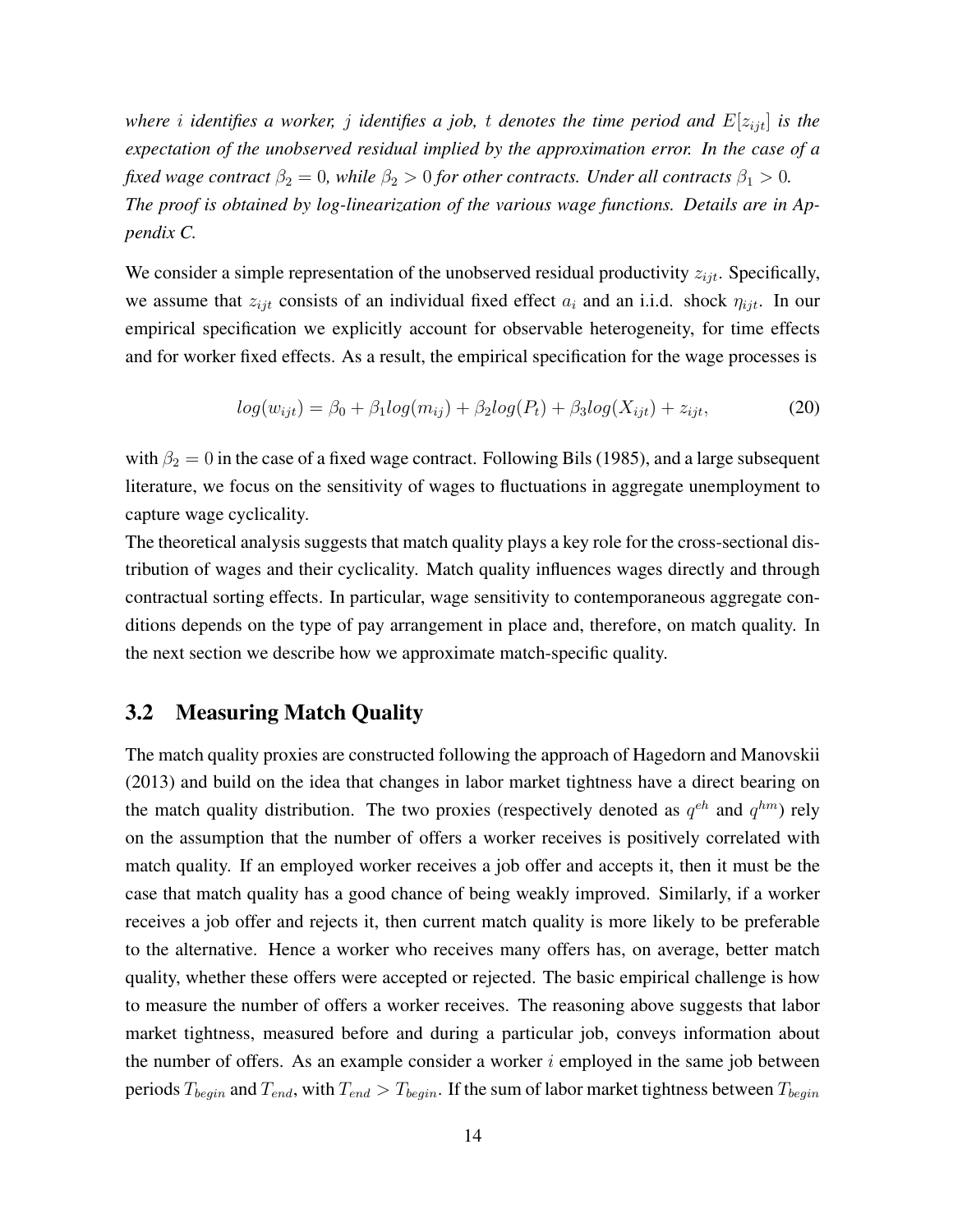and  $T_{end}$  is high, and we observe i staying at her job, then i received and rejected relatively many job offers. Therefore i's job must have high match quality. Following this logic, the variable  $q_{i,j}^{hm}$  is defined as

$$
q^{hm} = \sum_{t=T_{begin}}^{T_{end}} \left(\frac{V_t}{U_t}\right),\tag{21}
$$

where  $V_t$  is an index of vacancies and  $U_t$  is the unemployment rate in period t.

The same line of reasoning implies that match quality in the current job is also sensitive to market tightness during employment periods preceding the current job. In the example above suppose that worker  $i$  had a different job prior to the current one. Moreover, while working on the previous job the labor market was tight and the worker received many offers. The fact that the worker received many offers before accepting the current job suggests that the quality of the current match is likely to be relatively high. Hence past labor market tightness conveys information about current match quality. The variable  $q_{i,j}^{eh}$  is meant to capture past labor market conditions and is defined as,

$$
q^{eh} = \sum_{t=T_1}^{T_{begin}} \left(\frac{V_t}{U_t}\right),\tag{22}
$$

where  $T_1 < T_{begin}$  denotes the first period of the employment cycle, that is, the first period of work after involuntary unemployment.<sup>16</sup> In Section 4.4 we provide direct evidence that labor market tightness is positively correlated with the number of offers received by individual workers.

#### 3.3 Data on Work Histories

The data source for wages is the National Longitudinal Survey of Youth (NLSY79). We construct the (weekly) job history for each worker and identify an observation as the wage of a worker at the current job.<sup>17</sup> We construct the current unemployment rate using the seasonally adjusted unemployment series from the Current Population Survey (CPS). We use the Composite Help Wanted Index constructed by Barnichon (2010) as a measure of vacancies. Details about data sources and sample restrictions are in Appendix D. The baseline analysis focuses on men between 25 to 55 years old.

Key to our approach is the concept of employment cycles. An employment cycle is defined as a continuous spell of employment, possibly entailing a sequence of jobs and employers. The

<sup>&</sup>lt;sup>16</sup>The interval between  $T_1$  and  $T_{end}$  must not be interrupted by involuntary unemployment spells, as this would make it hard to argue for sequential on-the-job renegotiations.

 $17$ For each week we define the 'main job' as the one with the highest mode of reported hours worked. Past research focuses on male workers. For comparability we follow this convention.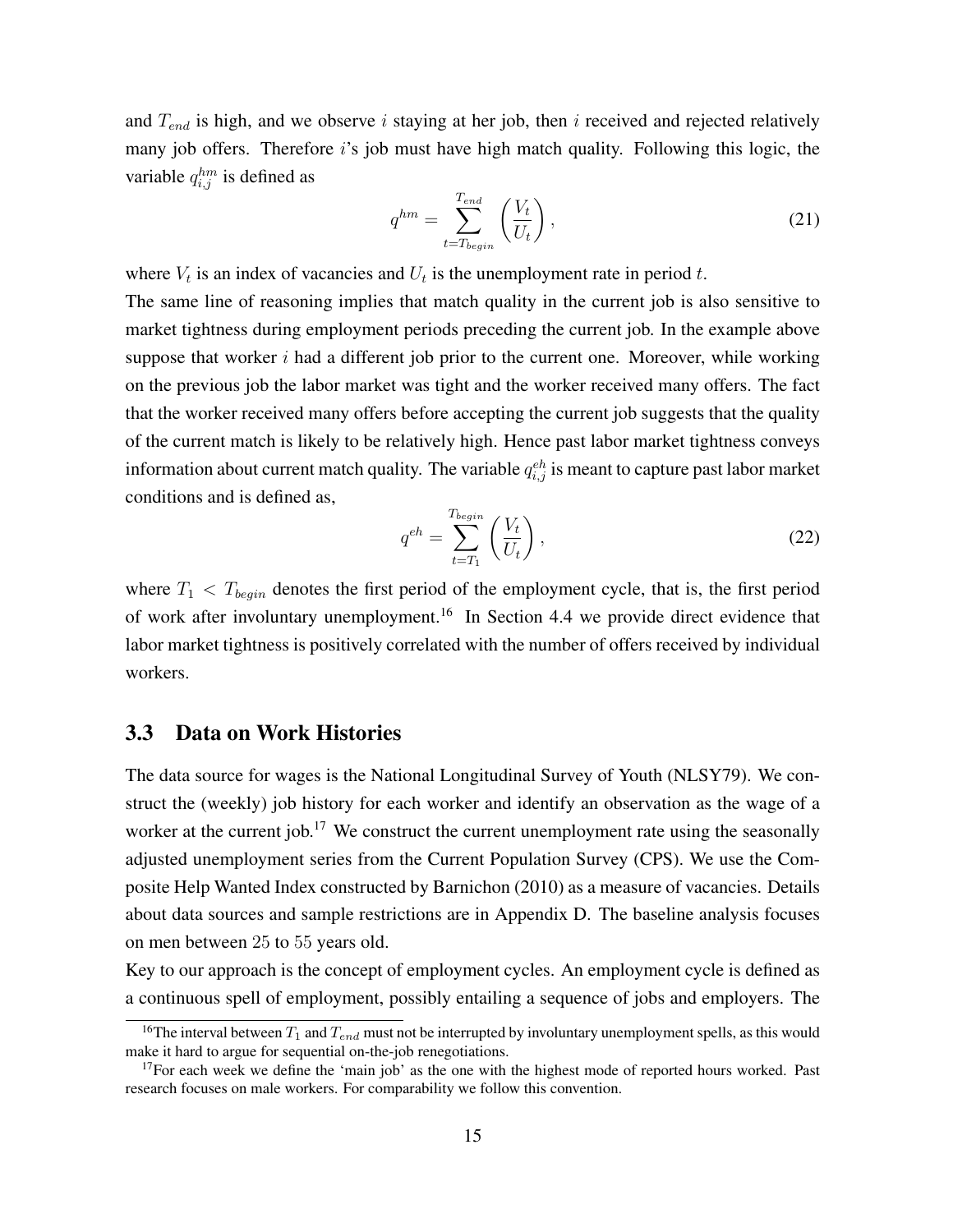cycle begins in the period when the worker transitions from non-employment to employment, and ends when the worker transitions back to involuntary non-employment.<sup>18</sup>

To measure individual employment cycles, and job spells within each cycle, we follow Wolpin (1992), Barlevy (2008), and Hagedorn and Manovskii (2013). At each interview date the NLSY provides a complete description of jobs held since the last interview, including start and stop dates (week), wage, hours worked, and occupation. In addition one can link employers across interviews and identify a job as a worker's spell with a given employer.

In the NLSY79 the information related to a specific job is only recorded once per interview. Therefore wage changes within a job are recorded only if an individual works at the same job for a period covered by two or more interviews, implying that within-job wage variation is identified using jobs that extend over at least two NLSY interview dates. If a job appeared for the first time in the year T interview, and again in the year  $T+1$  interview, then this job counts as two observations within the same employment cycle. Each observation is a wage-job pair. The wage refers to a job that was active at any time between the current and the previous interview date. Thus we view an observation (a wage-job pair) as the wage prevailing over the period between two successive interviews while employed at a particular job, or in any subset of that period during which the job was active.

For illustration consider the example in Figure 1. A worker is interviewed at date  $T - 2$ , begins to work for a specific employer between  $T - 2$  and  $T - 1$ , is interviewed again at  $T - 1$ , T, and  $T + 1$ , but eventually stops working for this employer at some point between T and  $T + 1$ . Given this sequence of events, we use the wage  $w_{T-1}$ , recorded during the first interview, as the wage applying to the period between the start of the job and  $T - 1$ . Similarly, we use the wage  $w_T$  for the period between  $T - 1$  and T, and the wage  $w_{T+1}$  for the period between T and the end of the job.

Partitioning the data into employment cycles and job spells allows us to construct the match quality proxies described in Section 3.2. We use data on aggregate vacancies and unemployment to calculate tightness ratios  $\frac{V_t}{U_t}$  and define: (i)  $q^{eh}$  as the sum of tightness ratios from the beginning of the employment cycle to the period preceding the start of the current job; (ii)  $q^{hm}$  as the sum of market tightness ratios during a job spell. The latter captures past, current and future tightness over the current job spell and reflects the expected match quality of that particular job.

Next, we assign to each observation a contemporaneous unemployment rate, measured as the average unemployment recorded over the period in which a job is active between consecutive

<sup>&</sup>lt;sup>18</sup>As in Barlevy (2008) and Hagedorn and Manovskii (2013) a separation is considered voluntary if (i) the worker reports a quit, rather than a layoff; and (ii) the interval between the end of the previous job and the beginning of the next is shorter than 8 weeks. Employment cycles may include short periods of non-employment.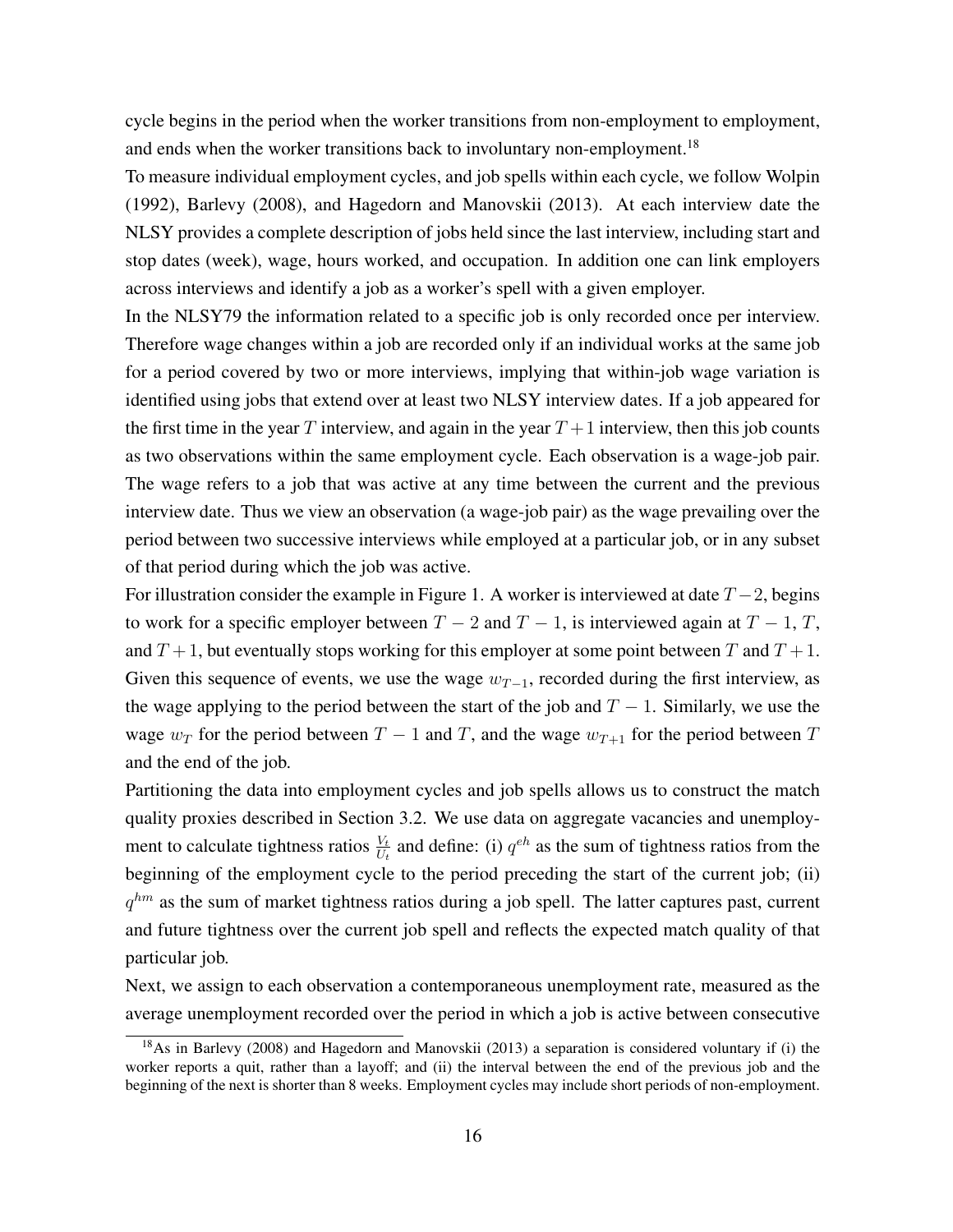



interview dates. Figure 1 illustrates how match quality proxies and unemployment rates are assigned to different observations  $w_{T-1}$ ,  $w_T$  and  $w_{T+1}$ :  $q^{eh}$  is the sum of labor market tightness from the start of the employment cycle until the start of the current job;  $q^{hm}$  is the sum of labor market tightness from the start to the end of the current job. A different contemporaneous unemployment rate applies to each relevant time interval. Tables D.2.1 in the appendix reports summary statistics in our baseline sample.

#### 3.4 Performance Pay in the NLSY79

The NLSY79 reports partial information about performance pay for the years 1988 to 1990, 1996, 1998 and 2000. For years 1988 - 1990 individuals were asked whether, in their most current job, earnings were partly based on performance. For years 1996, 1998, 2000, individuals were asked for each of their jobs if earnings featured any of the following types of compensation: piece rate, commission, bonuses, stock options and/or tips.<sup>19</sup> Therefore in 1996, 1998, 2000, for each job-individual pair we generate a binary variable indicating if that particular type of compensation was used in determining the pay received for that job. A performance pay observation is then a job-year-individual triplet for which one of the following conditions is satisfied:

• The year is 1988, 1989 or 1990, and the individual reports being paid based on perfor $mance: <sup>20</sup>$ 

 $19A$  complete description of these compensation categories is available in the NLSY79 glossary at the following link: https://www.nlsinfo.org/content/getting-started/intro-to-the-nls/glossary-nls-terms/glossary-nls-termsaltogether/glossary#tips.

 $^{20}$ In robustness checks we experiment with removing observations featuring stock options and bonuses from the set of performance pay contracts. See Appendix F.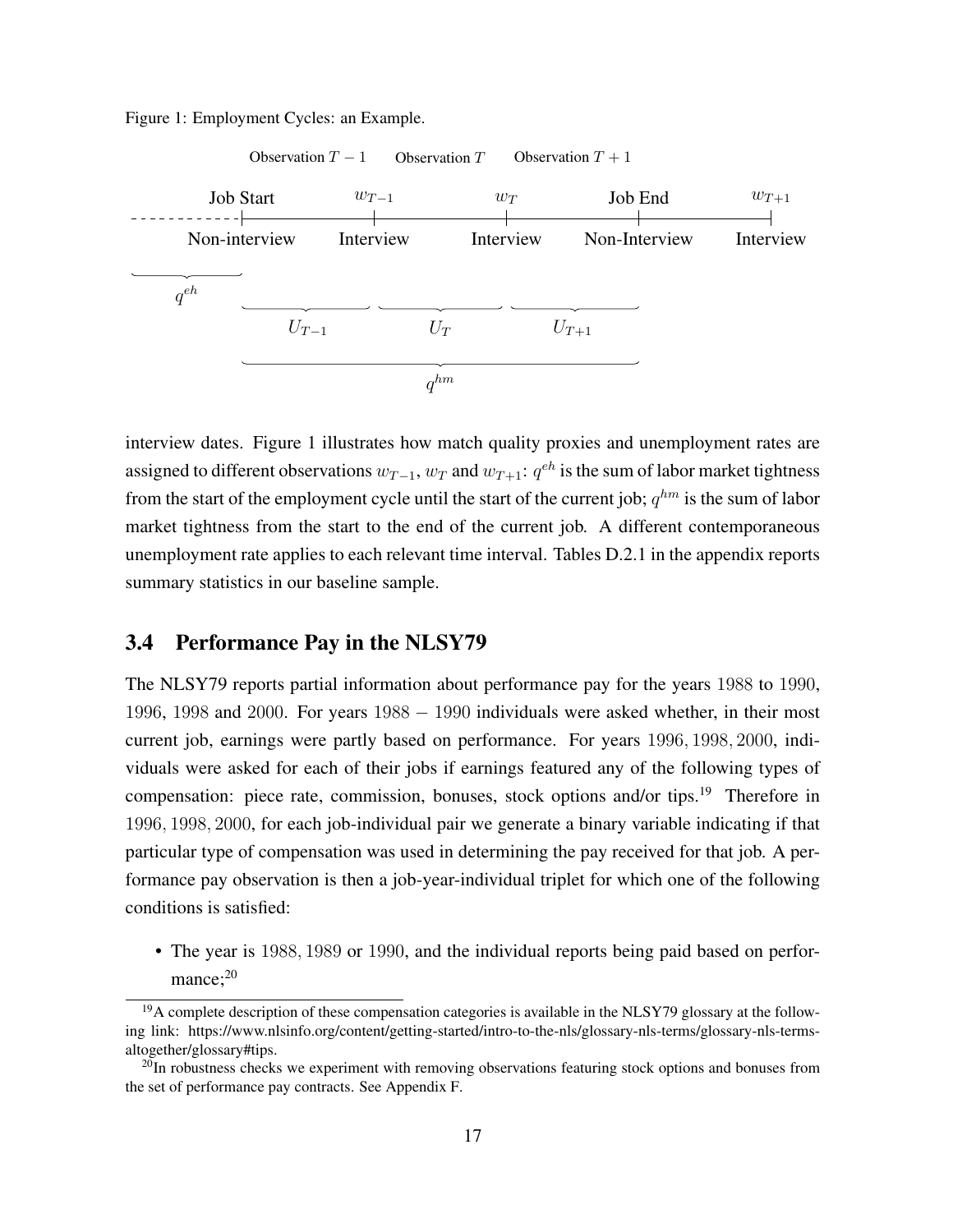- The year is 1996, 1998 or 2000 and the individual reports having earnings based on at least one among tips, commission, bonuses, stock options or piece rate.
- It is a job-year-individual triplet pertaining to a job/individual pair that satisfies one of the above two conditions for at least one of the interviews. This imposes the restriction that the performance pay status is constant within a job, adding observations for the years in which the performance pay variables are not available.

Table D.3.1 in the appendix shows the frequency of performance-related pay across different education, industry and occupation groups.

# 4 Performance Pay and Match Quality: Evidence

Our theoretical analysis suggests a relationship between match quality and contractual arrangements. Specifically, firms might offer different pay arrangements depending on match quality. Corollaries (1) and (2) imply that high quality matches should exhibit more frequent adoption of performance-related pay schemes.

Given the information available in our sample, we can directly estimate the empirical relationship linking each job's PPJ status to match quality proxies. We do this by using a set of Logit models. We start by establishing the presence of a positive correlation between measures of match quality and PPJ status. Next, we describe an endogeneity problem that arises in this context and suggest alternative approaches to account for it. We close this section by documenting the comovement of the number of job offers (available for a subset of years in our NLSY sample) and the various measures of match quality that we employ.

The unit of observation for this analysis is the job-worker pair, with the dependent variable being a binary indicator for whether the job uses any performance related compensation and the key right-hand side variables being measures of match quality. Letting  $i$  denote a person and  $j$  a job, we consider the following empirical specification:

$$
PPJ_{i,j} = a + b\hat{m}_{i,j} + v_{i,j},
$$
\n(23)

where  $PPI_{i,j}$  is an indicator variable for performance pay and  $\hat{m}$  is a match quality proxy. To control for worker unobserved heterogeneity we estimate a fixed effect variant of equation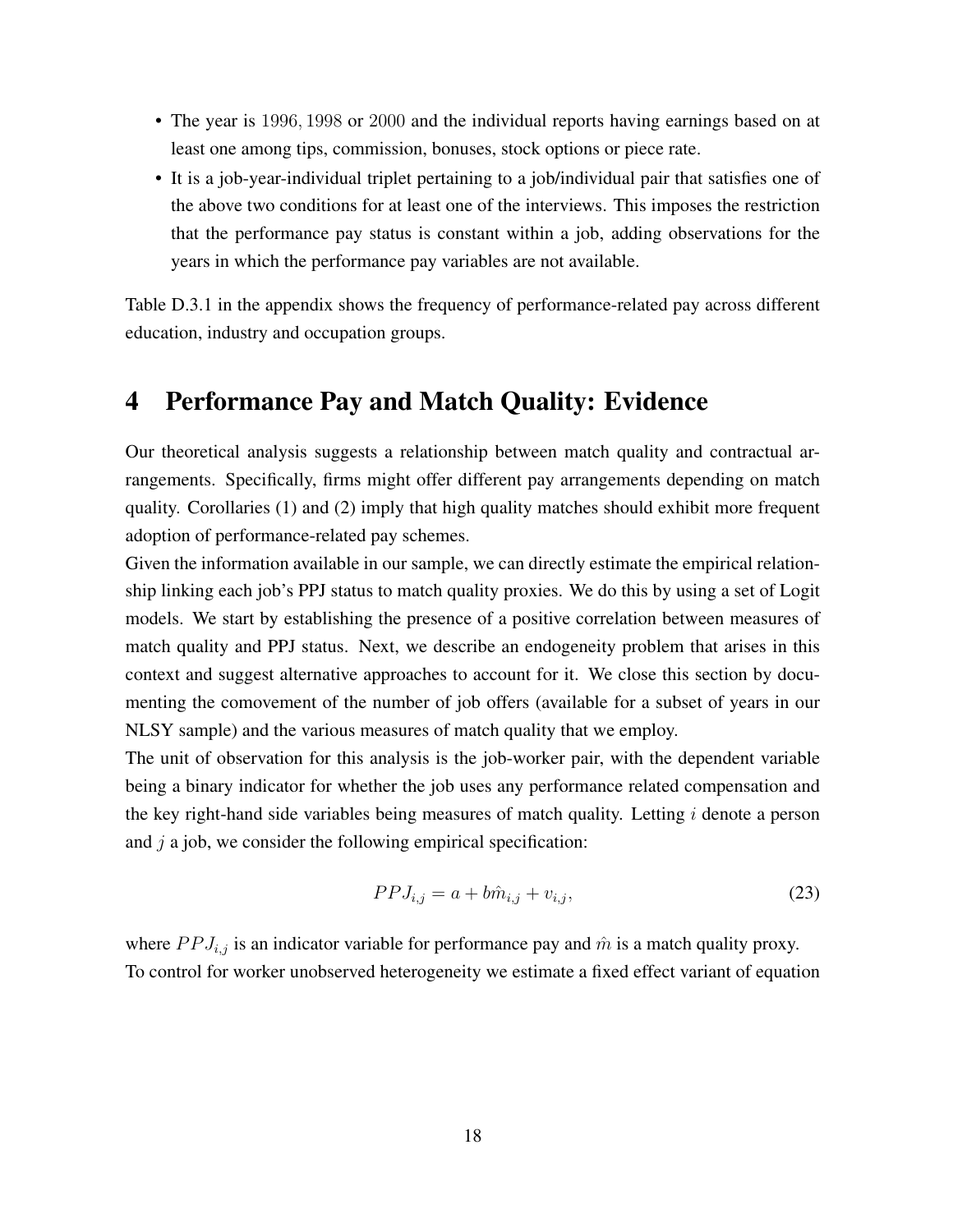$(23).^{21}$  We also control for a variety of observable job-worker characteristics.<sup>22</sup>

## 4.1 The Correlation between Match Quality and Performance Pay

As a first pass, we use the (log of) the two match quality measures q as our proxies for  $\hat{m}_{i,j}$ in (23). These measures are constructed using the cumulative labor market tightness during jobs, as discussed in Section 3.2. Results in Table 1 (column 1) indicate the presence of a significant, and sizable, relationship between match quality and performance pay adoption.<sup>23</sup> To gauge the magnitude of the match quality effects we compute the change in the probability of PPJ status implied by a one standard deviation increase in match quality. To this purpose, we generate a random subsample of worker-job pairs such that each worker is sampled only once, and use it to measure the baseline probability that an individual-job pair exhibits performance pay. This exercise returns an average probability of 38.01%. Then, we perturb each individual match quality and make it larger by one standard deviation. This results in an average likelihood of PPJ equal to 52.24%. Hence, our results suggest that a one-standarddeviation change in match quality is associated to an increase of over 37% in the probability of being in a performance pay job. Replicating this analysis for the median probability of PPJ suggests an increase from a baseline value of 26.55% to 43.07%. These are large effects, and clearly indicate that match quality and performance pay are strongly associated. We confirm the robustness of this association in Section 5.2.

## 4.2 The Endogeneity of Job Durations

The statistical association between PPJ status and the  $q$  proxies of match quality, while robust, cannot be interpreted as causal because of an endogeneity problem. By definition, each match quality proxy q can be split into a (log additive) duration component  $DUR_{i,j}$  and an average quality component  $\bar{q}$ . Therefore we can write:

$$
PPJ_{i,j} = a + b_1(\overline{q}_{i,j}^{hm} + DUR_{i,j}^{hm}) + b_2(\overline{q}_{i,j}^{eh} + DUR_{i,J}^{eh}) + v_{i,j}
$$
(24)

Since worker retention and job duration may themselves be a function of contractual arrange-

<sup>&</sup>lt;sup>21</sup>The unit of observation is a job/worker pair, so the same worker can appear in different observations over time if he/she changes jobs. All specifications feature worker fixed effects. The fixed-effect Logit estimator implicitly restricts the sample to include workers who are observed at least once in both PPJ and non-PPJ at different points in time.

 $22$ We include dummies in industry, job tenure with current employer, age (as a control for potential experience), geographic and SMSA region, marital status, union status and a quadratic in education and year.

<sup>&</sup>lt;sup>23</sup>Table E.1 in Appendix E reports results for  $q^{eh}$  and  $q^{hm}$ , separately.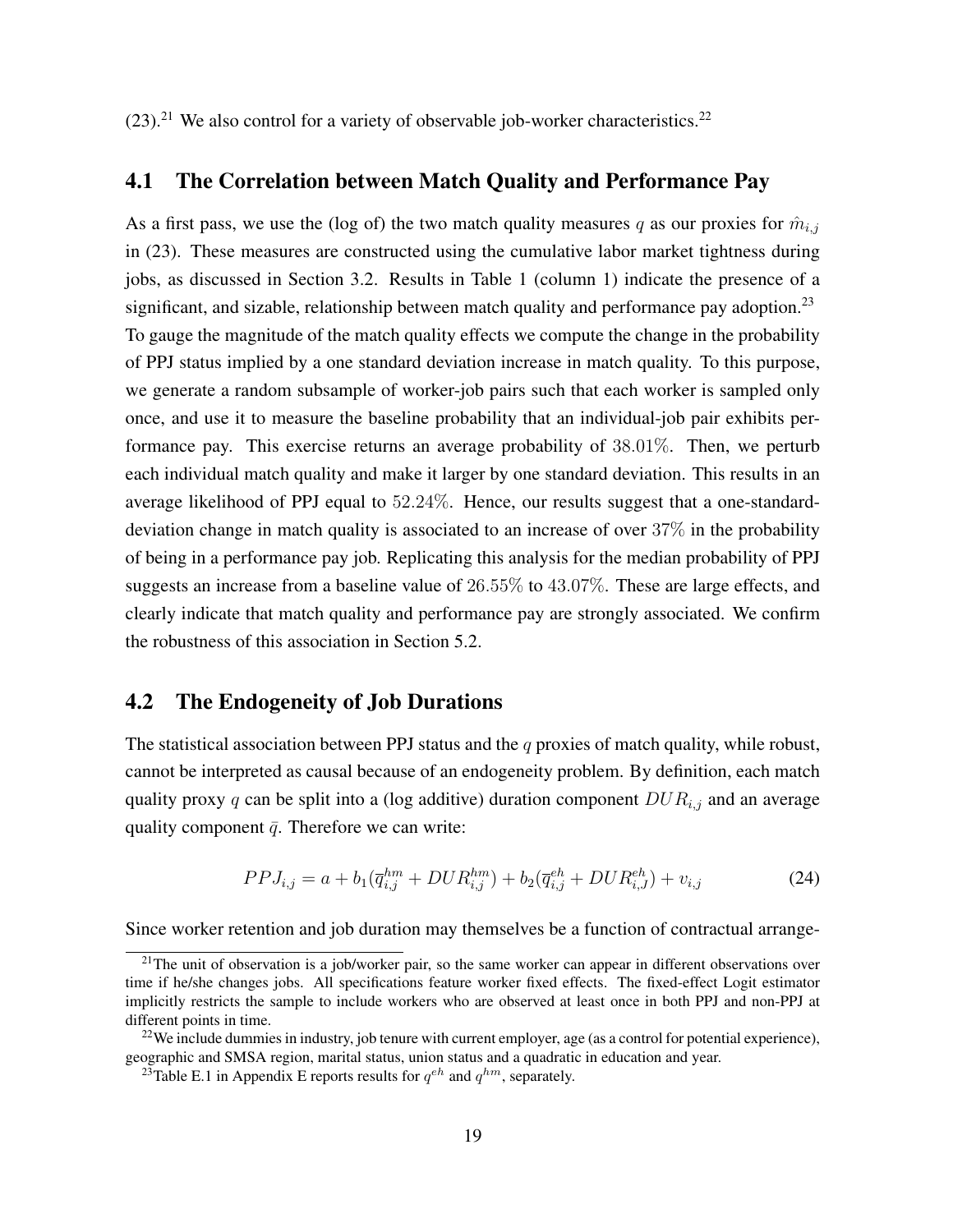ments (that is, of PPJ status) and match quality, using the q variables to identify the effect of match quality on performance pay adoption poses an identification issue.Denoting the true (unobserved) match quality by  $m_{ij}$ , one can describe the endogeneity of job duration with respect to (i) the true match quality, and (ii) the PPJ status, as follows:

$$
DUR_{i,j}^{hm} = d_1m_{i,j} + d_2PPJ_{i,j} + \eta_{i,j}^{hm}
$$
  
\n
$$
DUR_{i,j}^{eh} = d_1m_{i,j} + d_2PPJ_{i,j} + \eta_{i,j}^{eh}
$$
\n(25)

To fix ideas, consider only one of the q proxies, say  $q^{hm}$ , and substitute for the endogenous duration  $DUR_{i,j}^{hm}$  in equation (23), to write:

$$
PPJ_{i,j} = a + b_1(\overline{q}_{i,j}^{hm} + d_1 m_{i,j} + d_2 PPJ_{i,j} + \eta_{i,j}^{hm}) + v_{i,j}.
$$

It follows that  $(v_{i,j} D U R_{i,j}^{hm}) \neq 0$ . Duration covaries with the shock  $v_{i,j}$  and we cannot identify the causal effect of match-specific productivity on PPJ status in equation (23) because duration affects variation of the match quality proxy.

One might be tempted to use the average q measures  $\bar{q}_{i,j}^{hm}$  to identify the effect of matchspecific quality. This would not work because  $\overline{q}_{i,j}^{hm}$  and  $DUR_{i,j}^{hm}$  are inversely related by construction, since the average q is defined as  $\overline{q}_{i,j}^{hm} = \frac{q_{i,j}^{hm}}{DUR_{i,j}^{hm}}$ .

## 4.3 Identifying the Effect of Match Quality

In this section we present several alternative approaches to the identification of match quality effects on contractual sorting. First, we use a projection method to purge out duration effects from the  $q$  measures. Next, we develop a non-parametric adjustment based on grouping jobs by their duration. Finally, we adopt a shift-share approach where exogenous variation is elicited from shifts in the aggregate demand for specific groups of workers. All these approaches suggest significant, and quantitatively similar, effects of match quality heterogeneity on contract choice. At the end of this section we also document how the different match quality measures covary with actual job offers. To this purpose we use information from direct questions about offers of employment received by workers while at the current job. This information is available only for a small subset of years in our NLSY sample, but a validation exercise indicates that, while different, all these identification approaches reflect variation in the accrual of job offers over time and, therefore, deliver meaningful proxies of match quality in the current job.

We separately overview each approach, then we report and compare empirical findings. Right-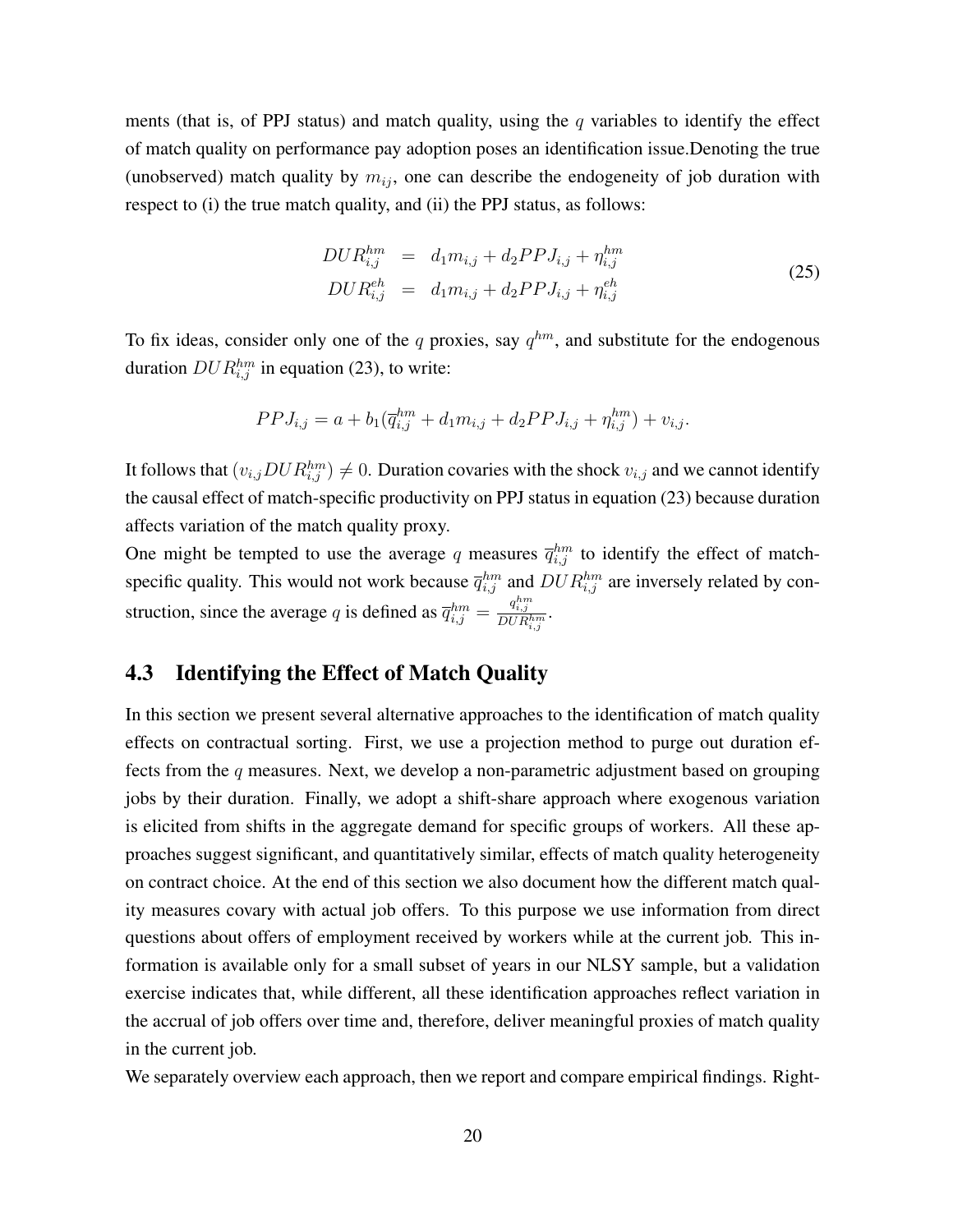hand side variables are standardized so that estimated marginal effects represent percentage increments in the probability of PPJ associated to a one standard deviation change in each match quality proxy.

#### 4.3.1 Orthogonal Components Approach

This approach exploits variation in the match quality proxies that, by construction, is orthogonal to job durations. Specifically, we begin by regressing each  $q$  proxy on the corresponding duration measure DUR. For example, in the case of  $q^{hm}$  we estimate:

$$
q_{i,j}^{hm} = c + d_1 D U R_{i,j}^{hm} + \omega_{i,j}^{hm}.
$$

Next, we recover the predicted  $\hat{\omega}_{i,j}^{hm}$ , which subsumes variation in  $q_{i,j}^{hm}$  that is orthogonal to  $DUR_{i,j}^{hm}$ . The same projection approach is applied to the  $q^{eh}$  proxy. Finally, we replace  $q^{hm}$ and  $q^{eh}$  with  $\hat{\omega}_{i,j}^{hm}$  and  $\hat{\omega}_{i,j}^{eh}$  and estimate equation (23). The estimating equation is,

$$
PPJ_{i,j} = a + b_1 \hat{\omega}_{i,j}^{hm} + b_2 \hat{\omega}_{i,j}^{eh} + v_{i,j}.
$$

By construction, both  $COV(\hat{\omega}_{i,j}^{eh}, DUR_{i,j}^{eh})$  and  $COV(\hat{\omega}_{i,j}^{hm}, DUR_{i,j}^{hm})$  are zero.<sup>24</sup>

#### 4.3.2 Non-Parametric Approach: Duration Groups

A flexible way to control for endogenous worker retention is to group jobs according to their duration. This procedure isolates the independent variation of each  $q$  proxy by exploiting between-job differences within small duration bins. The procedure illustrated below can be applied to either  $q^{hm}$  or  $q^{eh}$ , thus we refer to an arbitrary tightness measure q.

- a. First, we compute the median labor market tightness for each  $(i, j)$  job spell in our sample and denote it by  $q_{i,j}^{med}$ .
- b. Next, we group all job spells into one-year duration bins. The first bin contains jobs that lasted less than 1 year, the second bin contains jobs that lasted between 1 and 2 years, and so on. This results in a total of 32 bins. By design all job spells within a bin have similar durations.
- c. For each of the 32 duration groups, we calculate the median value among all the  $q_{i,j}^{med}$ that populate the group. We call these bin-specific median values  $q_{group}^{med}$ .

 $24$ Since this is a two-step procedure we bootstrap all standard errors.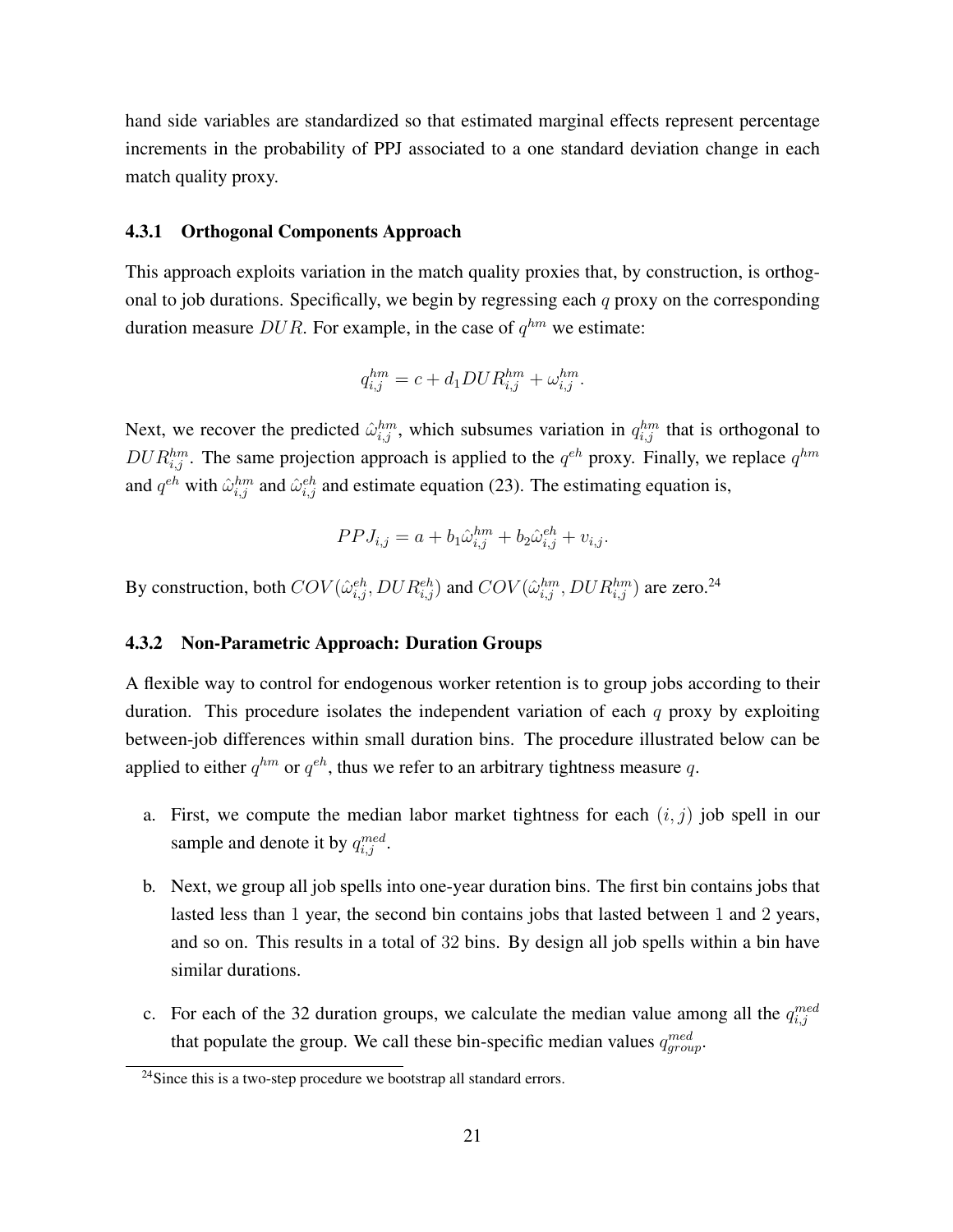d. Given the bin-specific  $q_{group}^{med}$ , we define a new variable corresponding to the difference between job-specific  $q_{i,j}^{med}$  and its group-specific counterpart  $q_{group}^{med}$ . We call this deviation  $\Delta q_{i,j}^{med}$ . This difference captures within-bin variation of the  $q_{i,j}^{med}$  proxies. Since all jobs within a bin have similar duration, this variation does not, by construction, depend on duration (something that we also verify ex-post).

Given a sufficiently large number of bins, this approach controls non-parametrically for endogenous differences in job durations. Each job-specific deviation  $\Delta q_{i,j}^{med}$  can then be used as a proxy for match quality in equation (23), replacing  $q^{hm}$  and  $q^{eh}$ . This results in the following specification:

$$
PPJ_{i,j} = a + b_1 \Delta q_{i,j}^{med(hm)} + b_2 \Delta q_{i,j}^{med(eh)} + v_{i,j}.
$$

Each  $\Delta q_{i,j}^{med}$  is conditional on a particular duration group and, by construction, its covariance with job duration is approximately zero.

#### 4.3.3 Using Aggregate Employment Shifts across Industries and Occupations

A third, rather different, approach exploits exogenous shifts in labor demand across industry and occupation groups. This approach is especially interesting because it accounts for the possibility that workers participate in segmented labor markets with different job offers' accrual rates.

The identification argument relies on isolating aggregate variation that shifts employment in industry-occupation groups. The key observation motivating the shift-share identification approach is that increments in employment within specific occupations must be associated with higher numbers of job offers in those occupations.<sup>25</sup> Robust employment growth in certain sectors should therefore signal more outside offers for workers in those sectors and, in turn, better match quality on average. To elicit exogenous variation from employment shifts at the industry-occupation level we proceed as follows:

a. We divide jobs in four broad occupation groups: non routine cognitive (NRC), routine cognitive (RC), non routine manual (NRM) and routine manual  $(RM)$ <sup>26</sup> We consider each occupation group as a collection of industry-specific jobs, meaning that each occupation group can be described as a vector of industry shares. Letting occ and ind denote occupation and industry, we define  $\eta_{occ}^{ind}$  as the employment share of industry  $ind$ 

<sup>&</sup>lt;sup>25</sup>Of course, if worker i switches from firm j to firm j', the total employment in the economy is unchanged. That is, a change in employment is not equal to the aggregate number of offers. However, if certain occupations grow while others shrink, it is reasonable to infer that the number of offers will vary across those occupations.

 $^{26}$ As a robustness check we also consider finer occupation categories and find additional evidence in support of our baseline results.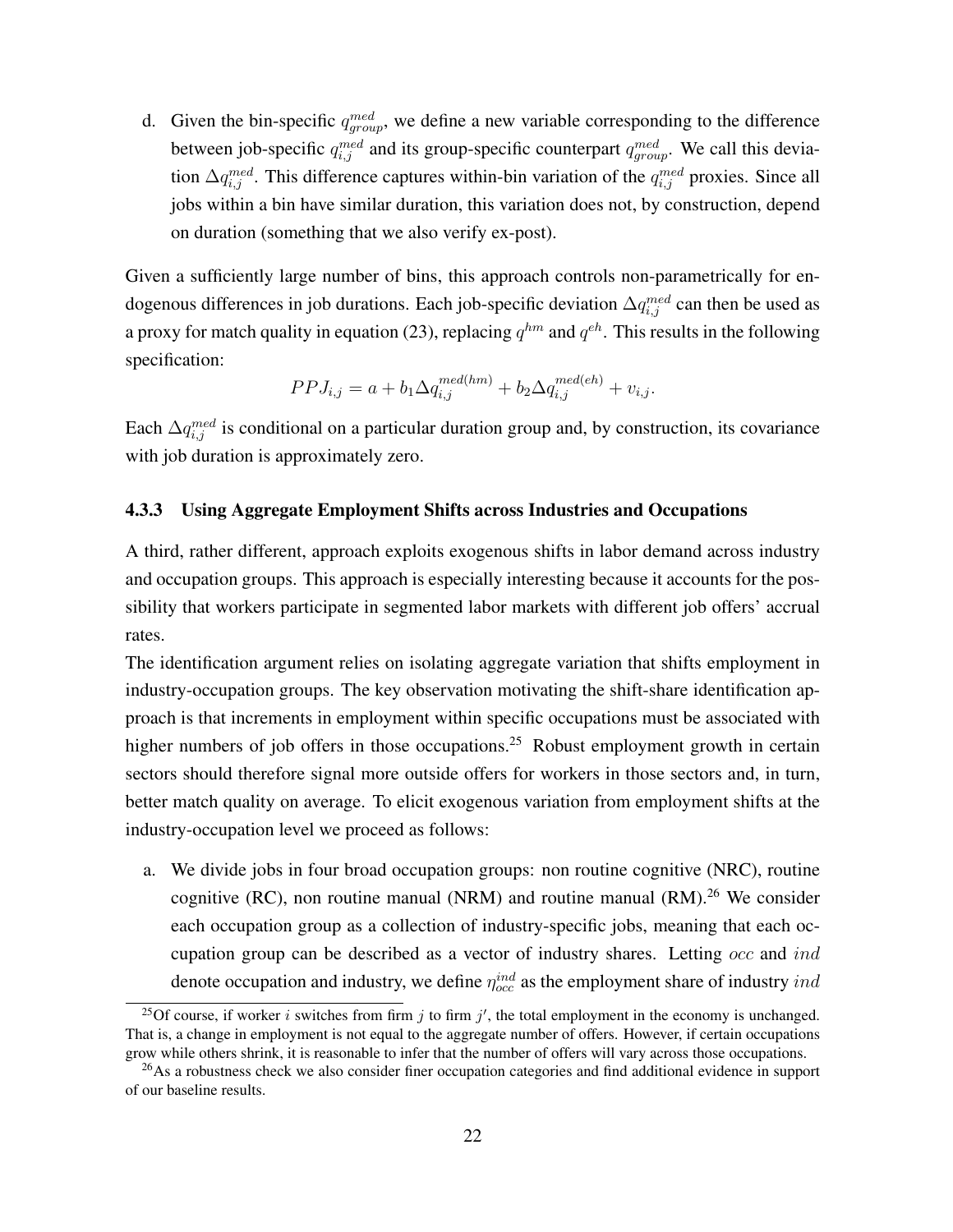in occupation  $occ.^{27}$  In what follows we will hold these shares constant to the values observed during the first quarter of 1979.

b. We let  $E_t^{ind}$  denote the employment headcount in industry *ind* and period t, where t is a (year, quarter) pair. Using the log difference  $\Delta ln E_t^{ind} = ln E_t^{ind} - ln E_{t-1}^{ind}$  over successive  $t$  (quarters), we can then define a variable corresponding to the occupation-level employment changes induced by national industry shifts, holding the industry composition of each occupation constant at its 1979 values. That is, we construct the following measure of occupation changes,

$$
\Delta ln \tilde{E}_{occ,t} = \sum_{ind} \eta_{occ}^{ind} \Delta ln E_t^{ind}
$$
 (26)

c. Finally, we use the predicted change in occupation employment  $\Delta ln \tilde{E}_{occ,t}$  as a proxy for the time-varying number of offers within each occupation group *occ*. For each job j in our sample we observe a start date s and an end date  $e$ . Therefore we are able to construct a shift-share variable SS that reflects match quality in each job j, defined as<sup>28</sup>

$$
SS_{j,occ} \equiv \sum_{ind} \eta_{occ}^{ind} (ln E_e^{ind} - ln E_s^{ind}). \tag{27}
$$

Each observation is a job-occupation pair and the estimating equation becomes,

$$
PPI_{j,occ} = a + b_1 SS_{j,occ} + v_{i,j}.
$$
\n(28)

The variable  $SS_{j,occ}$  captures the pace of employment changes due to aggregate industry shifts between the start and the end date of any given job within an occupation group. Crucially, this difference does not depend on individual job durations, as  $SS<sub>j,occ</sub>$  reflects only employment changes induced by aggregate industry trends. The condition that  $SS<sub>j,occ</sub>$  does not systematically covary with job durations is satisfied as long as national industry trends, and the initial industry composition in 1979, do not respond to shifts in individual employment durations.

#### 4.3.4 Estimation Results

Results in Table 1 (columns 2,3 and 4) show that, for all our proxies, match quality increases the probability of adopting a performance pay contract. For example, a one-standard-deviation

<sup>&</sup>lt;sup>27</sup>This means that  $\sum_{ind} \eta_{occ}^{ind} = 1$  for each *occ*.

<sup>&</sup>lt;sup>28</sup>For a job with start quarter s and end quarter e, the shift-share variable is defined as  $SS_{j,occ}$   $\equiv$  $\sum_{t=s+1}^{e} \Delta ln \tilde{E}_{occ,t} = \sum_{ind} \eta_{occ}^{ind} (ln E_e^{ind} - ln E_s^{ind}).$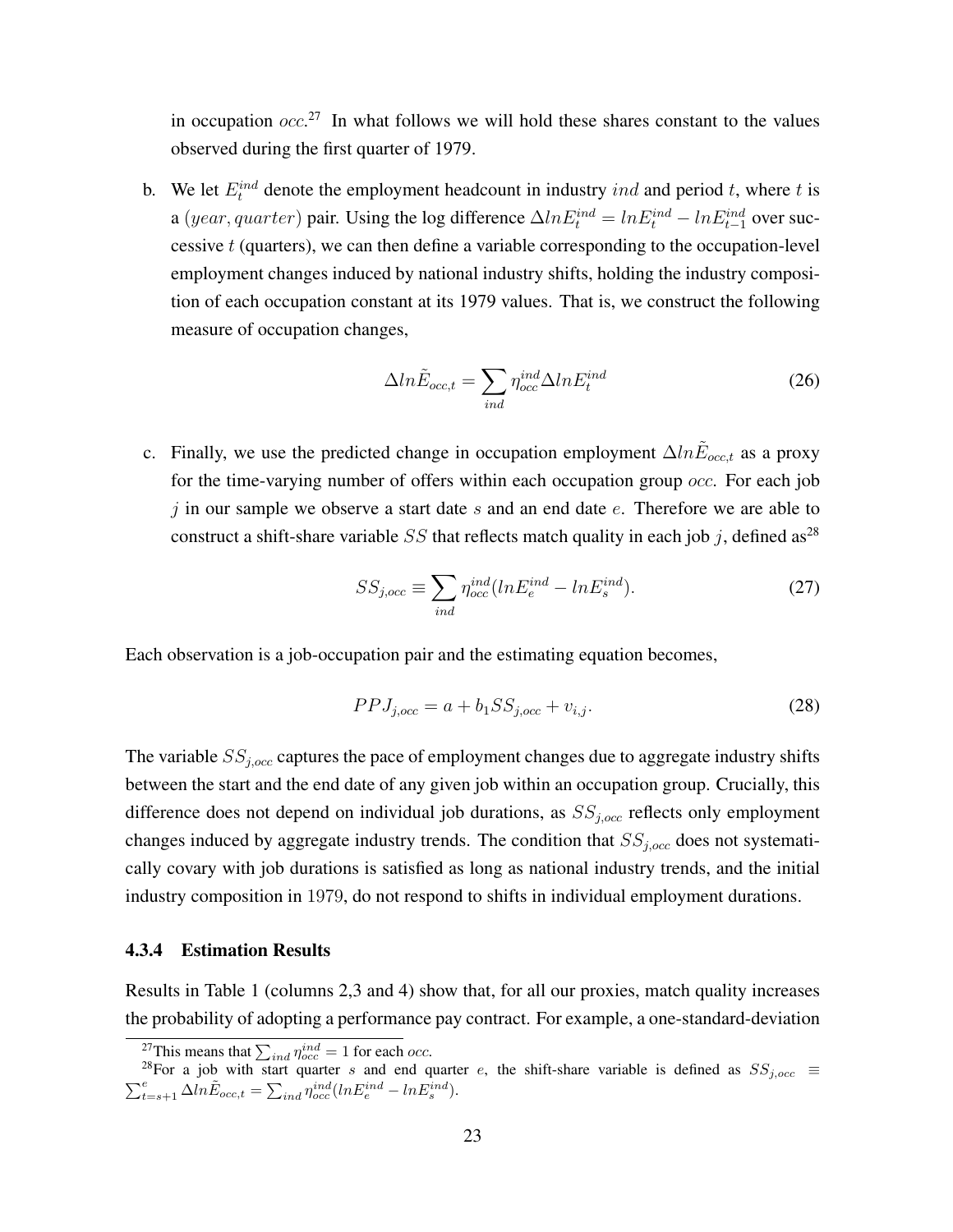change in orthogonalized tightness (column 2) is associated to an increase of 12% in the probability of being in a performance pay job. We also calculated the change in probability associated to the other measures of match quality, and we obtain very similar magnitudes.

|                               | $q$ -measures | Orthogonal component Non-parametric |         | Shift-Share |
|-------------------------------|---------------|-------------------------------------|---------|-------------|
| Variables                     | (1)           | (2)                                 | (3)     | (4)         |
|                               |               |                                     |         |             |
| $q_{i,j}^{hm}$                | 56.9***       |                                     |         |             |
|                               | [13.5]        |                                     |         |             |
| $q_{i,j}^{\operatorname{eh}}$ | 15.9*         |                                     |         |             |
|                               | [9.37]        |                                     |         |             |
| $\hat{\omega}^{hm}_{i,j}$     |               | 27.09***                            |         |             |
|                               |               | [5.07]                              |         |             |
| $\hat{\omega}_{i,j}^{eh}$     |               | 0.90                                |         |             |
|                               |               | [0.58]                              |         |             |
| $\Delta q_{i,j}^{hm}$         |               | $\overline{\phantom{0}}$            | 18.9*** |             |
|                               |               |                                     | [5.43]  |             |
| $\Delta q_{i,j}^{eh}$         |               |                                     | 0.82    |             |
|                               |               |                                     | [5.04]  |             |
| $SS_{occ, s, e}$              |               |                                     |         | 30.7***     |
|                               |               |                                     |         | [11.1]      |
|                               |               |                                     |         |             |
| Observations                  | 1,973         | 1,973                               | 1,973   | 1,653       |

Table 1: Performance Pay and Match Quality

Note a. The notation  $\ln q^x$ , with  $x = \{hm, eh\}$ , denotes the natural logarithm of the sum of market tightness Note b. Estimated coefficients and associated standard errors are multiplied by 100. All standard errors are bootstrapped. Results are robust to clustering by individual. Significance: \*\*\* 1%, \*\* 5%, \* 10%.

Note c. The sample includes male workers between age 25 and 55. We include controls for year, geographic

and SMSA region, industry, marital status, education, age (average in the job spell), union status. Note d. Explanatory variables are standardized.

Note e. These regressions include individual fixed effects.

As we discuss below, this strong association between match quality and contractual choice has implications for wage cyclicality and job durations.

## 4.4 Evidence from Job Offers

Our proxies of match-specific quality build on the idea that tight labor markets induce a faster accrual of job offers, resulting in higher quality of observed matches. In Table 2 we present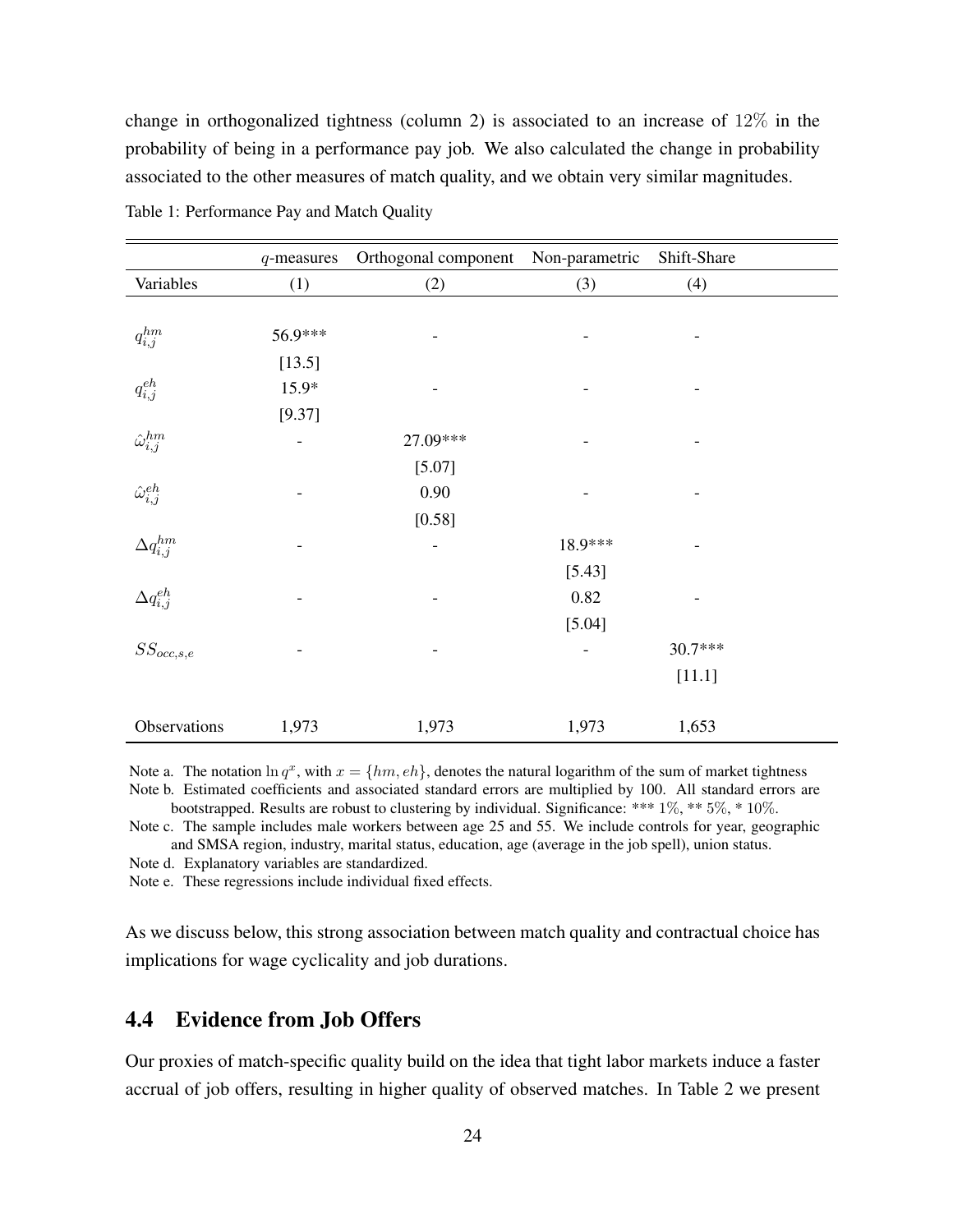direct evidence that all our proxies exhibit significant covariation with the number of offers received while in a job. To this purpose we use responses to the following question, which was posed to a subset of NLSY79 respondents: "How many job offers did you get that you did not take?" Despite being available only for four sample years (1994, 1996, 1998, 2000), this question provides a direct way to test whether our proxies are correlated with the number of job offers an individual receives.

Table 2 shows estimates from a linear specification where the dependent variable is the number of offers received (all regressions include worker fixed effects). Results in column 1 indicate that higher labor market tightness  $(\theta_t)$  is associated with significantly stronger pace of job offers' accrual: the gradient is precisely estimated and implies that a 10% increase in current labor market tightness corresponds to one additional job offer per year, on average. Similar results hold when the right-hand side variable is replaced by each of our match quality proxies: one extra job offer per year is also associated to a  $1\%$  increase in the orthogonalized match quality measures (column 2), a 1.15% increase in our non-parametric measures of match quality, and a  $1.43\%$  increase in the shift share variable (column 4).<sup>29</sup>

## 4.5 Performance Pay and Job Durations

Our model highlights the role of worker retention for the adoption of performance pay. However, given its stylized nature, it has no direct implications for the duration of jobs, as all pay arrangements satisfy the participation constraints when a contract is offered. Nonetheless, if the retention motive is, in fact, one of the main reasons for introducing performance-related pay, one might expect that a relationship exists between PPJ and job durations. We examine this possibility by checking whether job durations are higher in PPJ than in non-PPJ.

These relationships are fairly easy to measure using job histories from the NLSY79, as we can construct the duration of each worker's tenure with a given employer. In Table 3 we report the mean and standard deviation of job durations for different groups in our NLSY79 sample. We find that all duration differences are well above one year (five quarters or more).<sup>30</sup> The difference between PPJ and non PPJ samples is significant at a level below 1%. These findings confirm that PPJ jobs exhibit higher job durations and provide support to the hypothesis that adoption of alternative contractual arrangements is linked to retention outcomes.

 $^{29}$ The number of observations in these regressions is higher relative to the PPJ regressions for two reasons. First, when looking at offers each observation is a job-individual-year triplet, rather than a job-individual pair. Second, the analysis of the number of offers is done through simple fixed effect linear regressions, since the number of offers is not a binary variable. In contrast, PPJ regressions are all fixed effect logits.

<sup>&</sup>lt;sup>30</sup>Durations in Table 3 refer to a sample of workers with relatively strong labor market attachment and are higher than durations for the overall population.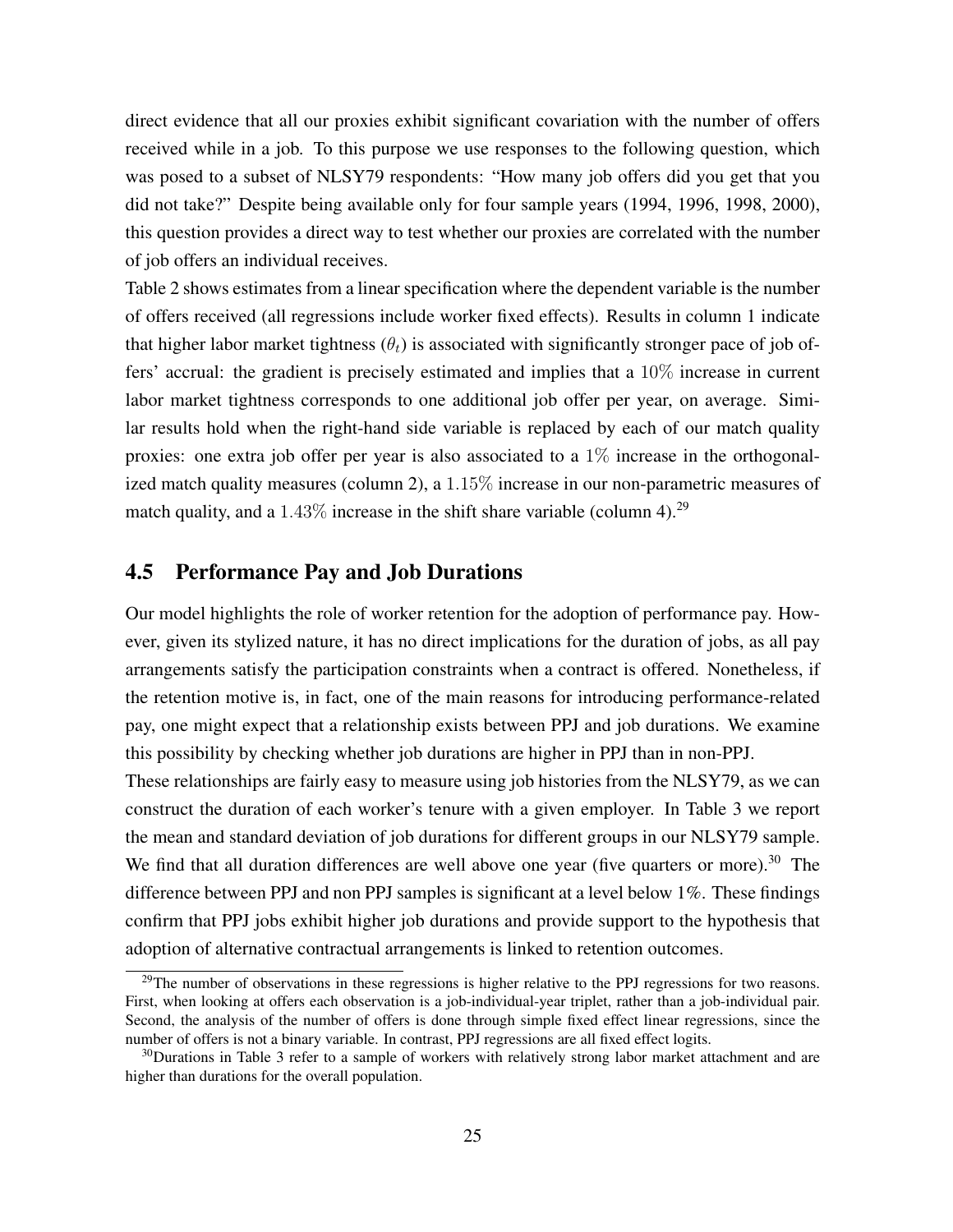|                           | <b>Current Tightness</b> | Orthogonal component Non-parametric |                | Shift-Share |
|---------------------------|--------------------------|-------------------------------------|----------------|-------------|
| Variables                 | (1)                      | (2)                                 | (3)            | (4)         |
|                           |                          |                                     |                |             |
| $\theta_t$                | $0.105***$               |                                     | $\overline{a}$ |             |
|                           | [0.0340]                 |                                     |                |             |
| $\hat{\omega}_{i,j}^{eh}$ | $\overline{\phantom{0}}$ | $0.662***$                          |                |             |
|                           |                          | [0.118]                             |                |             |
| $\hat{\omega}^{hm}_{i,j}$ |                          | $0.376***$                          |                |             |
|                           |                          | [0.107]                             |                |             |
|                           |                          |                                     |                |             |
| $\Delta q_{i,j}^{eh}$     |                          |                                     | $0.465***$     |             |
|                           |                          |                                     | [0.117]        |             |
| $\Delta q_{i,j}^{hm}$     |                          |                                     | $0.401***$     |             |
|                           |                          |                                     | [0.143]        |             |
| $SS_{occ, s, e}$          |                          |                                     |                | $0.704**$   |
|                           |                          |                                     |                | [0.295]     |
| Observations              | 6,138                    | 6,315                               | 6,359          | 5,013       |

Table 2: Validating match quality measures: using the  $#$  of offers received per year.

Note a. Linear probability model. Dependent variable: number of offers an individual received in a given year. Note b. Standard errors clustered by observation start-date and end-date. Results are robust to clustering by individual. Significance: \*\*\* 1%, \*\* 5%, \* 10%.

Note c. The sample includes male workers between age 25 and 55. We include controls for year, geographic and SMSA region, industry, marital status, education, age (average in the job spell), union status. A job is included in the sample if it existed in year 1994, 1996, 1998 or 2000. Each observation is a job-individualyear triplet.

Note d. All regressions include individual fixed effects.

Table 3: Summary statistics of job durations in PPJ and non-PPJ job samples.

|         | Mean | S.D. | <b>Observations</b> |
|---------|------|------|---------------------|
| $PPJ=1$ | 26.4 | 27.7 | 2,738               |
| $PPJ=0$ | 18.4 | 23.3 | 5,823               |

Job durations are measured in quarters. Unit of observation is a job/year pair.

# 5 Contractual Arrangements and Wages: Empirical Results

The previous section presents evidence that jobs with higher match quality exhibit more frequent adoption of performance-pay. Having established this relationship, we next document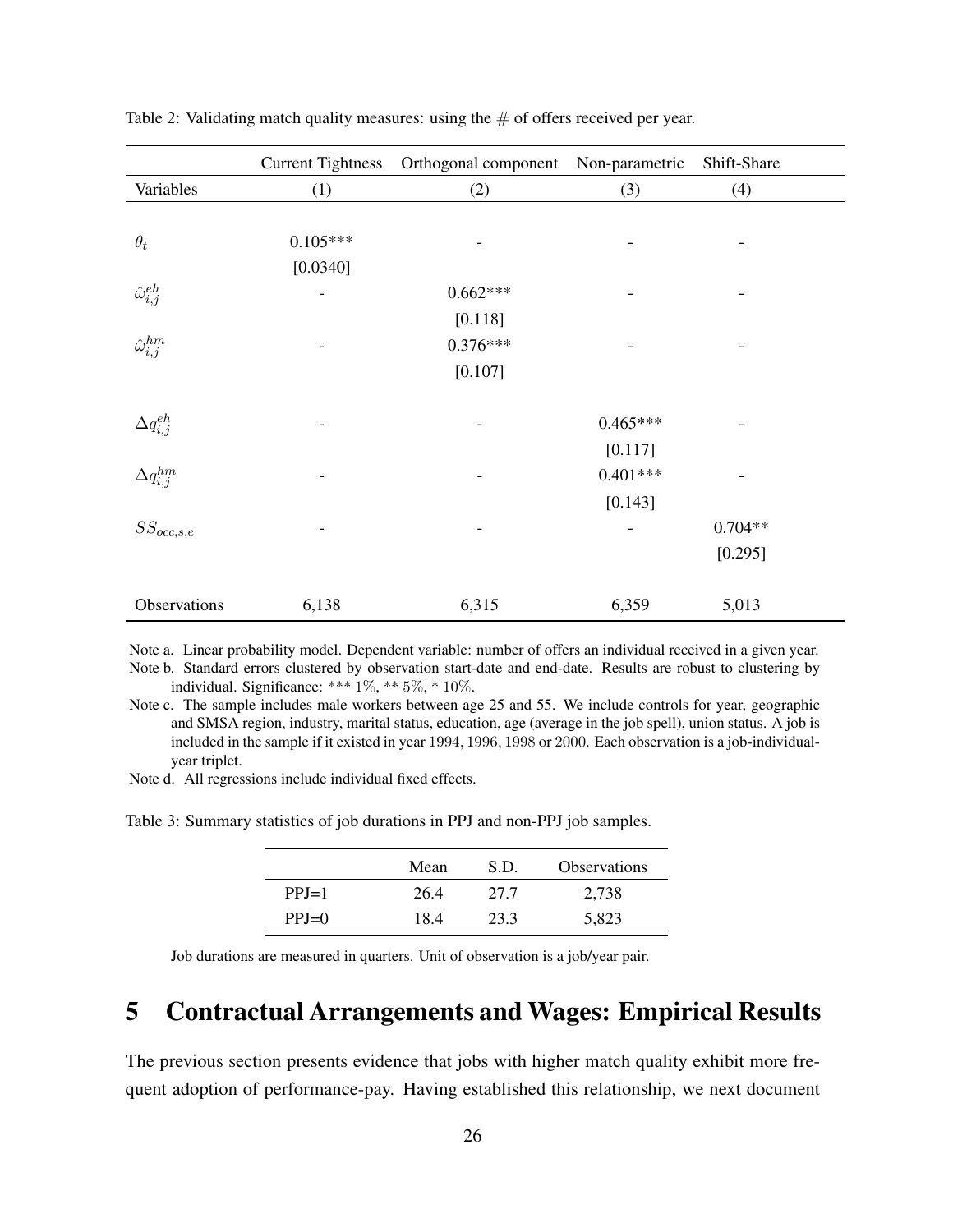that (i) contractual arrangements play a key role in determining wage cyclicality; (ii) match quality has a direct effect on wages even after controlling for contractual arrangements, as predicted by theory. Finally, we discuss some extensions and robustness checks.

## 5.1 Match Quality and Wage Cyclicality

A key implication of our theoretical analysis is that selection into different contractual arrangements may have an indirect effect on the cyclicality of wages. We use the baseline (log-linearized) approximation derived in Section 3.1 to estimate how the sensitivity of log wages depends on the current unemployment rate and on match quality proxies.<sup>31</sup> The unit of observation for this analysis is the wage observed for a job-worker pair at a point in time. We use a fixed effect specification and, as before, we control for a full set of observable job and worker characteristics.<sup>32</sup> We follow an extensive literature and measure the cyclicality of wages with respect to labor market conditions by gauging wage responses to aggregate unemployment. The model also suggests that there should be a direct effect of match quality proxies on wages, after controlling for contractual arrangement. We ask three questions:

- (i) Do performance pay jobs (PPJ) exhibit positive cyclicality?
- (ii) Is any cyclicality detected among non-PPJ?<sup>33</sup>
- (iii) Does match-quality covary with wages after controlling for PPJ status?

We begin by documenting the properties of the pooled sample of jobs (both PPJ and non-PPJ). The first column in Table 4 reports results for a specification in which wages depend on unemployment, with no controls for match quality (this is the type of specification originally suggested by Bils, 1985). In the second column we add controls for match quality as well as cyclical responses to the unemployment rate. In the third column we extend the model by allowing for different cyclical responses depending on PPJ status.

Results suggest that match quality has a direct effect on wages, as predicted by the model and illustrated in Section 3.1. The sensitivity of wages to cyclical unemployment is however similar with or without quality controls, with a gradient of roughly 1.6%. Our results also

 $31$ Endogeneity of job durations is not a problem in the wage analysis because, in this context, we deliberately use the  $q$  variables as controls for endogenous selection on match quality. That is, variation due to endogenous durations provides a direct way to account for selection, exactly as suggested by Hagedorn and Manovskii (2013). As a robustness check, in the wage analysis we also re-estimate the model separately for PPJ and non-PPJ jobs.

 $32$ We control for the same variables as in the linear probability model. We use current age as a proxy for potential experience. Results are robust to including actual experience dummies, based on rolling sums of employer tenure.

 $33$ Such cyclicality could occur if the cost T of implementing spot contracts is sufficiently small that firms offer them to a large enough share of workers.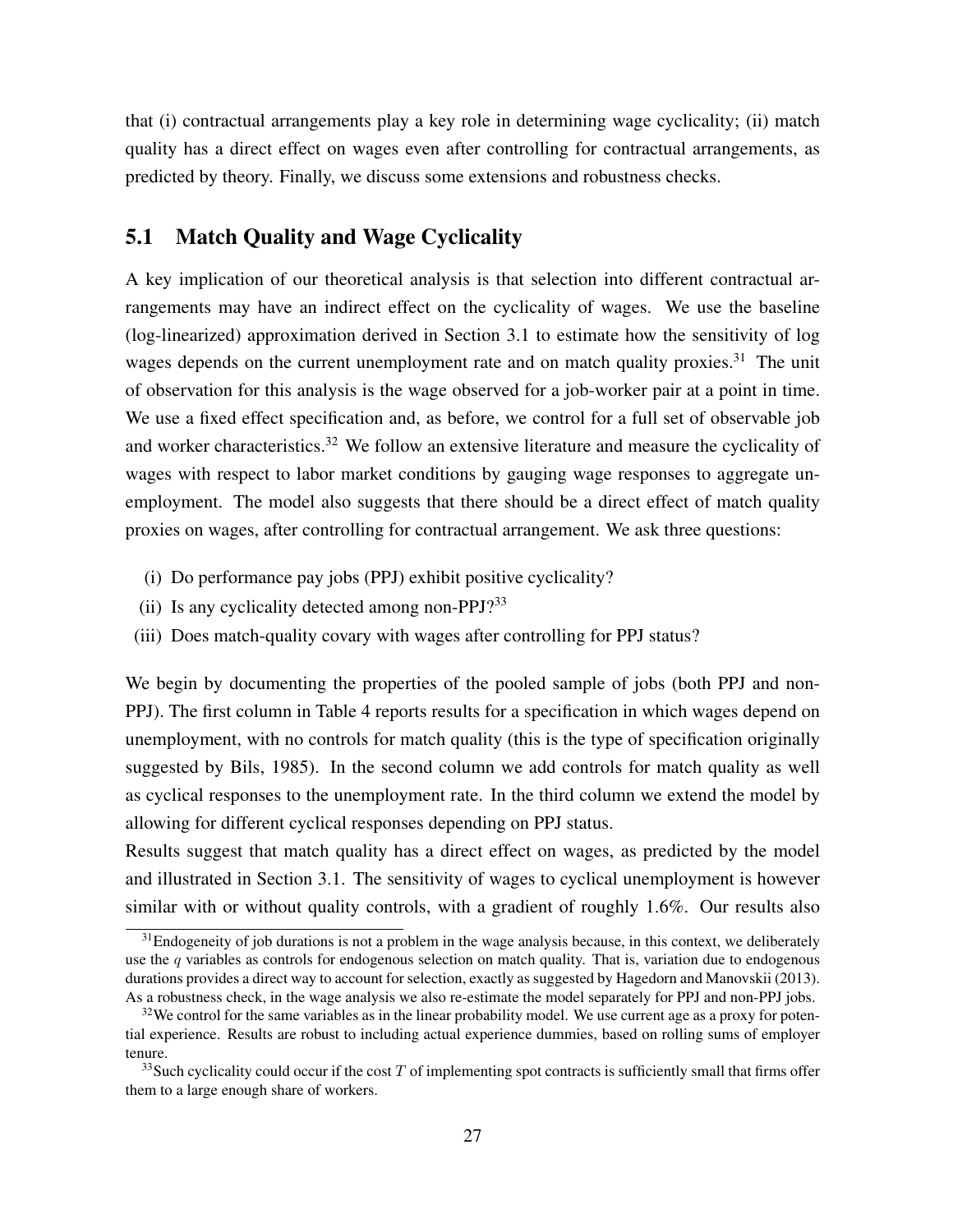| Dependent Variable: Log Wage |                      |                     |                     |  |  |  |
|------------------------------|----------------------|---------------------|---------------------|--|--|--|
| Variables                    | (1)                  | (2)                 | (3)                 |  |  |  |
|                              | (Bils specification) | (add match quality) | (add match quality) |  |  |  |
| U                            | $-0.0164***$         | $-0.0167***$        | $-0.004$            |  |  |  |
|                              | [0.0043]             | [0.0042]            | [0.005]             |  |  |  |
| $log(q^{eh})$                |                      | $7.59***$           | $7.47***$           |  |  |  |
|                              |                      | [0.66]              | [0.66]              |  |  |  |
| $log(q^{hm})$                |                      | $6.81***$           | $6.70***$           |  |  |  |
|                              |                      | [0.66]              | [0.68]              |  |  |  |
| $U \cdot PPJ$                |                      |                     | $-0.0298***$        |  |  |  |
|                              |                      |                     | [0.0064]            |  |  |  |
| <b>Observations</b>          | 17.995               | 17,434              | 17,434              |  |  |  |
| R-squared                    | 0.642                | 0.646               | 0.646               |  |  |  |

Table 4: Wage regressions: pooled data.

Note a. The notation  $\ln q^x$ , with  $x = \{hm, eh\}$ , denotes the natural logarithm of the sum of market tightness. The explanatory variable  $U \cdot PPJ$  is the interaction between current unemployment rate and an indicator function taking value equal to one if the job includes performance-related compensation.

Note b. Estimated coefficients for  $\ln q^{eh}$  and  $\ln q^{hm}$ , and associated standard errors, are multiplied by 100. All standard errors are clustered by observation start-date and end-date. Results are robust to clustering by individual. Significance: \*\*\* 1%, \*\* 5%, \* 10%.

Note c. The sample includes male workers between age 25 and 55. We include controls for year, job tenure with current employer, work experience, geographic and SMSA region, industry, marital status, education, age and union status.

Note d. These regressions include individual fixed effects.

indicate that all the cyclical sensitivity of wages is due to PPJ status: Column 3 shows that only wages in performance-pay jobs exhibit cyclical responses to the unemployment rate. Moreover, these responses are much stronger than in the pooled sample. A 1% increase in the unemployment rate is associated to a 3% decrease in average wages for PPJ, and to no significant wage change in non-PPJ.

Taken together, these results are consistent with the view that match quality helps select workers into different contractual arrangements, indirectly affecting their wage cyclicality. To further test this hypothesis, we perform the same analysis separately on PPJ and non-PPJ jobs. This allows to flexibly control for observables in the two groups. Table 5 reports estimation results for different PPJ status. The findings confirm that strong and significant wage cyclicality is present in jobs where performance-related pay is adopted. In fact, the magnitude of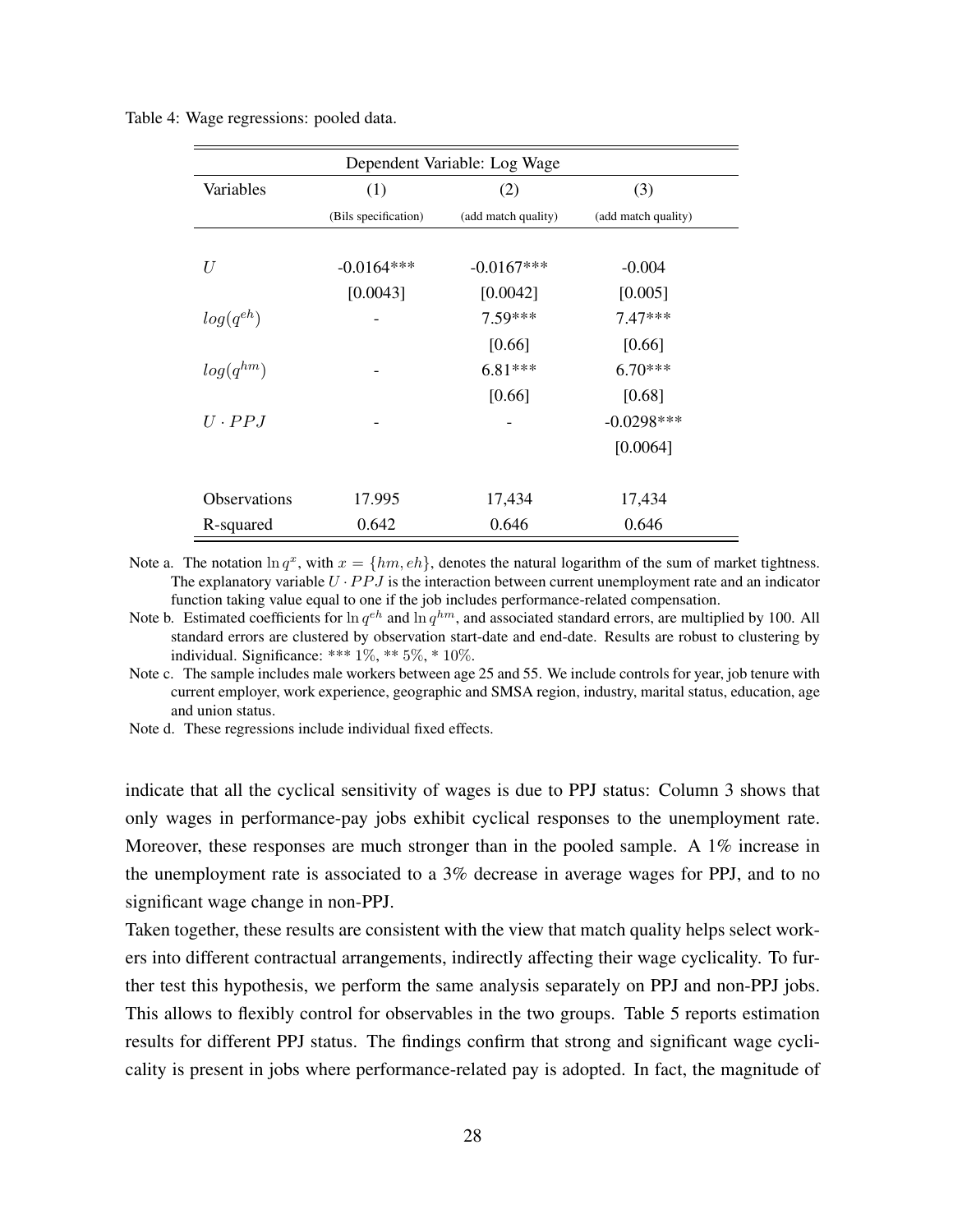the cyclical response of PPJ wages is almost identical to the one estimated from the pooled sample (-.0282 vs -0.0298 in Column 3 of Table 4). As before, wages in jobs with no performance related pay do not seem to respond to cyclical unemployment. When we test for the significance of the difference between the cyclical gradient of PPJ and non-PPJ we reject the null hypothesis of equal coefficients at the 5% confidence level. These results also show that match quality has a direct effect on wages after we control for contractual arrangements (PPJ status). The match quality effect is positive as expected in all cases. In summary, better match quality is associated to higher wages and, on average, to stronger cyclical sensitivity.

|              | (1)                  | (2)                      | (3)                 | (4)                 |
|--------------|----------------------|--------------------------|---------------------|---------------------|
|              |                      |                          |                     |                     |
| Variables    | $PPJ=1$              | $PPJ=0$                  | $PPJ=1$             | $PPJ=0$             |
|              | (Bils specification) | (Bils specification)     | (add match quality) | (add match quality) |
|              |                      |                          |                     |                     |
| U            | $-0.0283***$         | $-0.0089$                | $-0.0282***$        | $-0.0096$           |
|              | [0.0056]             | [0.0063]                 | [0.0056]            | [0.0064]            |
| $\ln q^{eh}$ |                      | $\overline{\phantom{a}}$ | 9.88***             | $6.12***$           |
|              |                      |                          | [1.43]              | [0.974]             |
| $\ln q^{hm}$ | -                    | -                        | $8.79***$           | 5.94***             |
|              |                      |                          | [1.50]              | [0.892]             |
|              |                      |                          |                     |                     |
| Observations | 7,280                | 10,715                   | 7,065               | 10,369              |
| R-squared    | 0.719                | 0.613                    | 0.723               | 0.614               |

Table 5: Wage regressions: PPJ vs non-PPJ.

Note a. The notation  $\ln q^x$ , with  $x = \{hm, eh\}$ , denotes the natural logarithm of the sum of labour market tightness

Note b. Estimated coefficients for  $\ln q^{eh}$  and  $\ln q^{hm}$ , and associated standard errors, are multiplied by 100 for  $\ln q^x$ . All standard errors are clustered by observation start-date and end-date. Results are robust to clustering by individual. Significance: \*\*\* 1%, \*\* 5%, \* 10%.

Note c. The sample includes male workers between age 25 and 55. We include controls for year, geographic and SMSA region, industry, marital status, education, age and union status.

Note d. These regressions include individual fixed effects.

#### 5.2 Extensions and Robustness

In what follows we describe various extensions and robustness checks of our baseline empirical findings. Details about this additional analysis are in the appendix.

Jobs featuring stock options and bonuses. To gauge the sensitivity of our results to the definition of performance pay, in Appendix F we show that removing observations featuring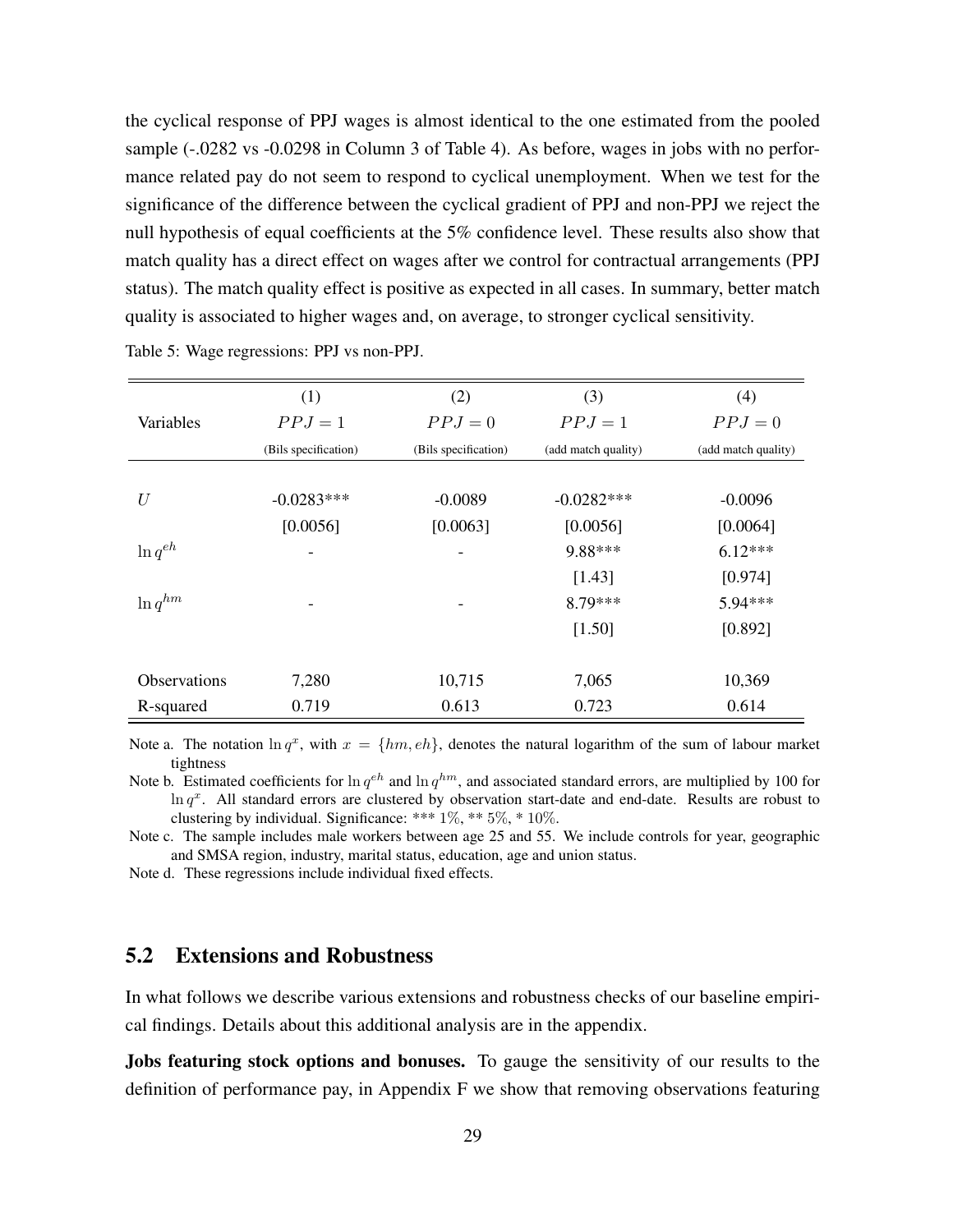stock options or bonuses from the sample of performance pay jobs makes little or no difference for our baseline findings.

Occupation-specific unemployment rates. Our baseline results, like much of the existing literature, are obtained using aggregate measures of the unemployment rate. A possible concern, however, is that labor market conditions may vary across occupation groups. One way to address this concern with available data is to examine whether the cyclicality results hold when using occupation-specific unemployment rates. Appendix Table G.1 shows results from specifications using measures of the unemployment rate in the current occupation of a worker  $34$ makes little difference for our results, with cyclicality detected only for performance pay jobs. This is consistent with the observation that correlations between occupation-specific and aggregate unemployment rates are very high at yearly frequencies (89.25% for cognitive occupations, 99.34% for manual occupations.)

Disaggregated vacancy rates. With the notable exception of the shift-share approach, our analysis of the impact of match quality on contractual choice relies on an aggregate vacancy measure. A concern is whether measures of match quality based on the aggregate vacancy rate are an appropriate way to approximate the offers' accrual across different occupations. We use data from the Bureau of Labor Statistics to document that the evolution of job openings (vacancies) across macro-regions of the US are all highly correlated with aggregate vacancies at yearly frequencies. Geographically disaggregated data are only available since December 2000 and cannot be used in the regression analysis because sample sizes become too small. Nonetheless we can verify that since the year 2000 the pairwise correlation of local and aggregate vacancies is well above 90% for all US macro regions (94.52% for the Midwest, 93.73% for the Northeast, 96.88% for the South and 95.49% for the West). These correlations are as strong as those estimated between aggregate and occupation-specific unemployment rates, and they lend further support to our baseline results.

Alternative specifications. To gauge the robustness of our findings we replicate the analysis for various alternative specifications. First, we verify that the key predictions of the model, and baseline empirical results, are robust to the inclusion of working women in our samples. Second, we estimate a linear probability model linking PPJ status to match quality proxies, and show that a positive relationship continues to hold. Third, we document that our results about wage cyclicality remain intact when we use GDP variation, rather than unemployment, to proxy for cyclical conditions. Results for all these alternative specifications can be found in

 $34$ Using the unemployment rate in the current occupation is a reasonable approximation because occupation mobility at yearly frequencies is extremely low even across fairly similar jobs, as documented in Cortes and Gallipoli (2018).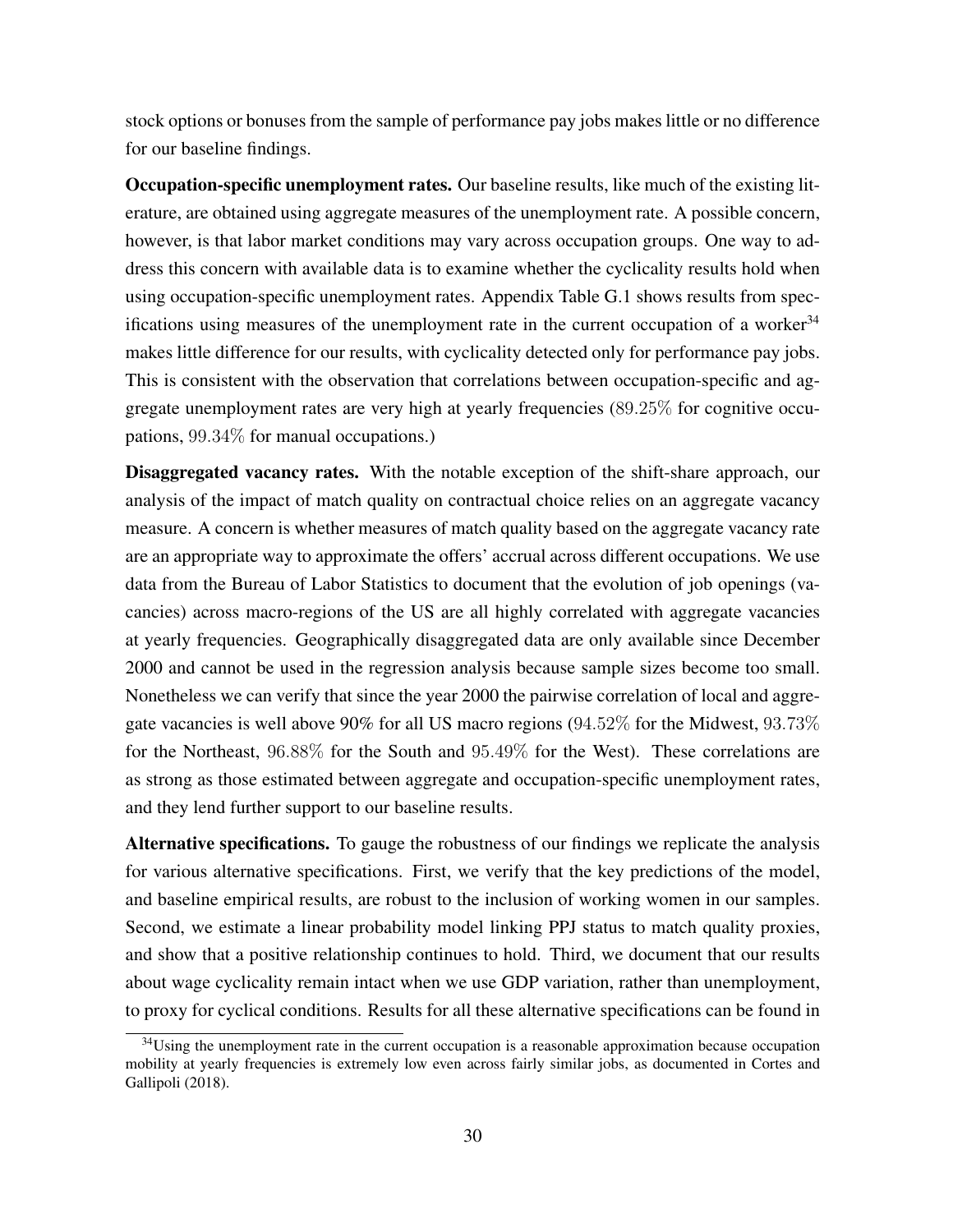#### Appendix H.<sup>35</sup>

Evidence from education and occupation groups. As highlighted in our discussion of match quality, tighter labour markets are associated with higher frequency of job offers, which translates into higher average match quality. This line of reasoning has an interesting implication: employee profit-sharing, or other forms of performance-related pay, might be more attractive in occupations which are in strong demand. The reason for this is that retention considerations may induce firms to use variable compensation as a way to keep workers when they are most in demand. In Appendix I we split workers into different occupation or education groups and show that college education and cognitive jobs both exhibit significantly higher prevalence of performance pay, as well as higher match quality and cumulative offers received. When we reestimate our wage specification for different education groups or occupation groups, wages of workers with higher education or in cognitive non-routine jobs exhibit significant responses to aggregate labor market fluctuations, while no cyclicality can be detected in samples of manual or less educated workers.

# 6 Conclusions

Heterogeneity in match-specific productivity has been the object of much attention in recent theoretical and applied studies of labor markets. This paper investigates the implications of match quality heterogeneity for the choice of pay arrangements, and examines how differences in these arrangements influence wage dynamics and workers' retention. Several interesting and empirically relevant implications become apparent when one explicitly considers the heterogeneity of contractual arrangements. Our theoretical and empirical results clearly point towards a strong association between match-specific productivity, pay arrangements and wage cyclicality. We provide evidence that employers tend to adopt performance-based pay when match quality is higher. In turn, this is associated with better retention and longer job durations. To identify the effect of match-specific quality on contractual choice we use three very different approaches, which all result in similar estimates. We corroborate the reliability of our proxies of match quality by providing direct evidence that they are strongly and positively correlated with the accrual of job offers. We also find that this type of contractual sorting has implications for wage cyclicality: wages in jobs with higher match quality exhibit significant and sizeable responses to aggregate conditions whereas wages in lower match quality jobs show no such cyclicality.

<sup>&</sup>lt;sup>35</sup>In a fourth set of robustness checks we also verify that our baseline results are robust to the exclusion of each of our coarse industry groups.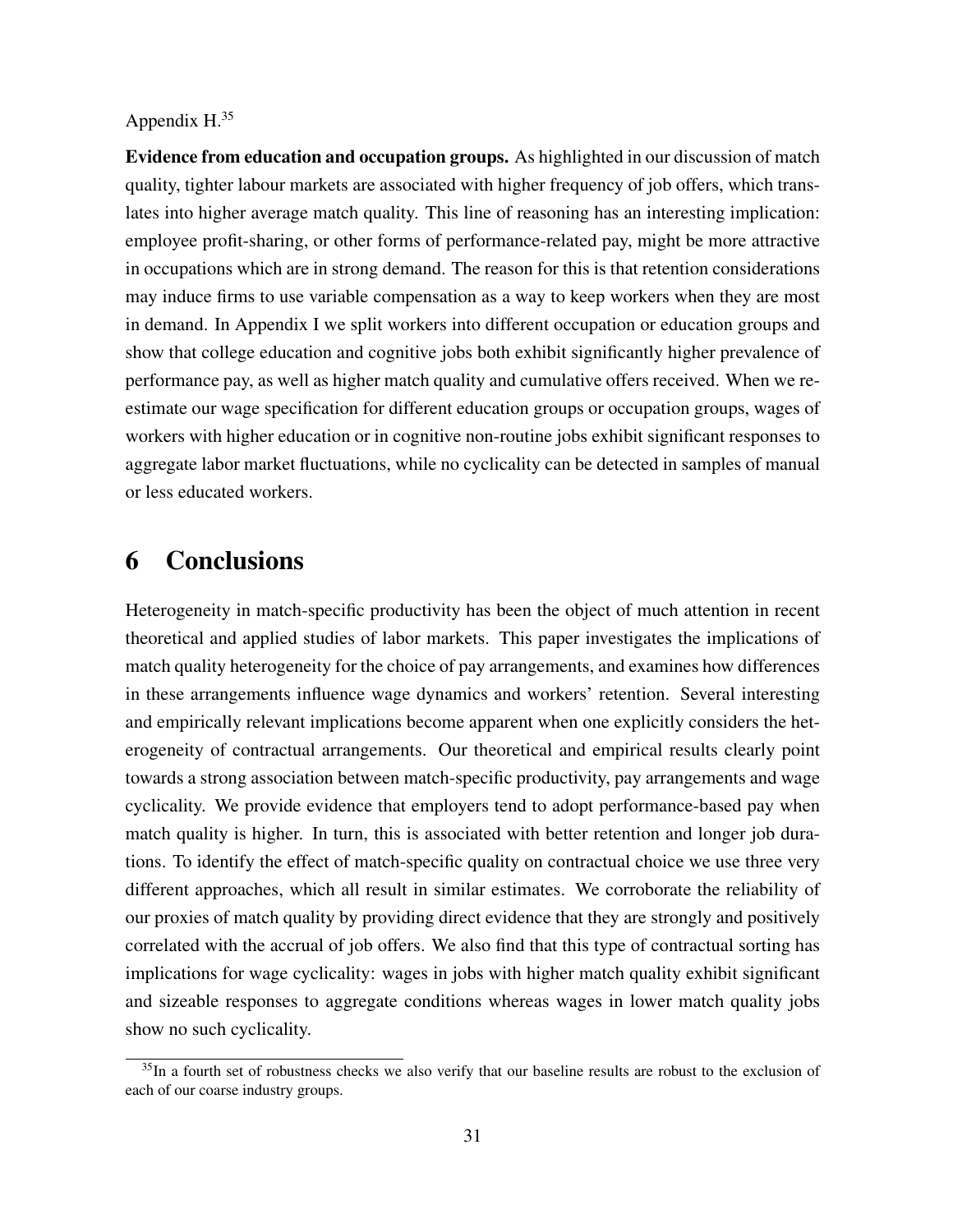# References

- ABRAHAM, K. G., AND H. S. FARBER (1987): "Job duration, seniority, and earnings," *The American Economic Review*, pp. 278–297.
- ALTONJI, J. G., AND R. A. SHAKOTKO (1987): "Do wages rise with job seniority?," *The Review of Economic Studies*, 54(3), 437–459.
- AUTOR, D., AND D. DORN (2013): "The growth of low-skill service jobs and the polarization of the US labor market," *The American Economic Review*, 103(5), 1553–1597.
- BARLEVY, G. (2008): "Identification of Search Models Using Record Statistics," *Review of Economic Studies*, 75(1), 29–64.
- BARNICHON, R. (2010): "Building a composite help-wanted index," *Economics Letters*, 109(3), 175–178.
- BEAUDRY, P., AND J. DINARDO (1991): "The effect of implicit contracts on the movement of wages over the business cycle: Evidence from micro data," *Journal of Political Economy*, pp. 665–688.
- BILS, M. J. (1985): "Real wages over the business cycle: evidence from panel data," *The Journal of Political Economy*, pp. 666–689.
- CORTES, G. M., AND G. GALLIPOLI (2014): "The costs of occupational mobility: An aggregate analysis," Discussion paper, University of Chicago, Working Paper, HCEO.
- (2018): "The Costs of Occupational Mobility: an Aggregate Analysis," *Journal of the European Economic Association*, 16(2), 275–315.
- CORTES, M., N. JAIMOVICH, C. NEKARDA, AND H. SIU (2015): "The Micro and Macro of Disappearing Routine Jobs: a Flows Approach," Discussion paper, UBC, Vancouver School of Economics, Working Paper.
- HAGEDORN, M., AND I. MANOVSKII (2013): "Job selection and wages over the business cycle," *The American Economic Review*, 103(2), 771–803.
- LAZEAR, E. P., AND P. OYER (2012): "Personnel Economics," in *The Handbook of Organizational Economics*, ed. by R. Gibbons, and J. Roberts. Princeton University Press.
- LEMIEUX, T., W. B. MACLEOD, AND D. PARENT (2009): "Performance Pay and Wage Inequality," *Quarterly Journal of Economics*, 124(1).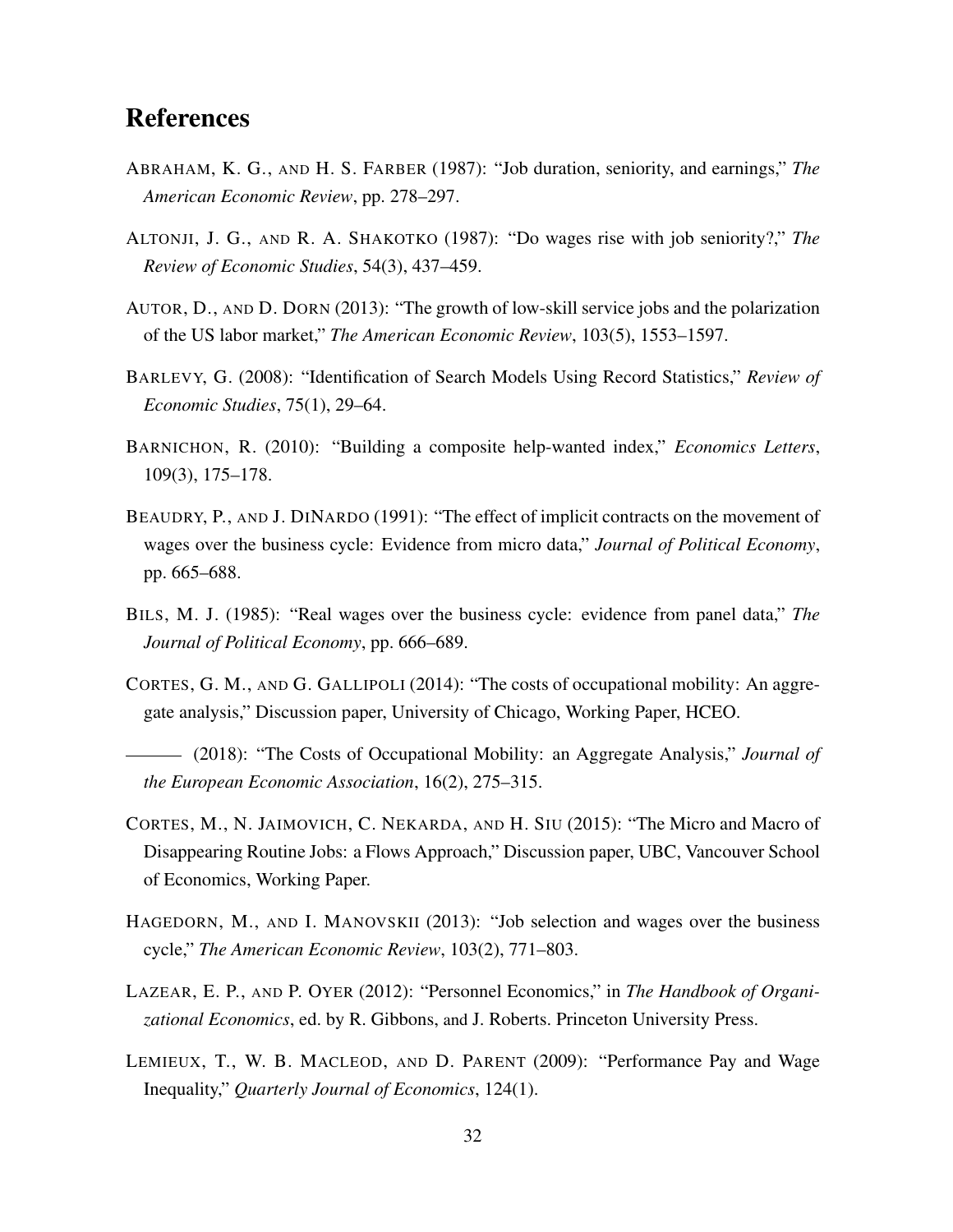- LEMIEUX, T., W. B. MACLEOD, AND D. PARENT (2012): "Contract form, wage flexibility, and employment," *The American Economic Review*, pp. 526–531.
- MAKRIDIS, C. (2014): "The Performance Pay Premium, Human Capital and Inequality: Evidence from Over Forty Years of Microdata," Discussion paper, Working paper.
- NEAL, D. (1998): "The complexity of job mobility among young men," Discussion paper, National bureau of economic research.
- OYER, P. (2004): "Why do firms use incentives that have no incentive effects?," *The Journal of Finance*, LIX(4), 1619–1649.
- PAVAN, R. (2011): "Career choice and wage growth," *Journal of Labor Economics*, 29(3), 549–587.
- SNELL, A., P. MARTINS, H. STÜBER, AND J. P. THOMAS (2018): "Bias in Returns to Tenure When Firm Wages and Employment Comove: A Quantitative Assessment and Solution," *Journal of Labor Economics*, 36(1), 47–74.
- WEITZMAN, M. L. (1984): *The Share Economy: Conquering Stagflation*. Harvard University Press.
- WOLPIN, K. I. (1992): "The determinants of black-white differences in early employment careers: Search, layoffs, quits, and endogenous wage growth," *Journal of Political Economy*, 100(3), 535–60.
- YAMAGUCHI, S. (2010): "Job search, bargaining, and wage dynamics," *Journal of Labor Economics*, 28(3), 595–631.
- (2012): "Tasks and heterogeneous human capital," *Journal of Labor Economics*, 30(1), 1–53.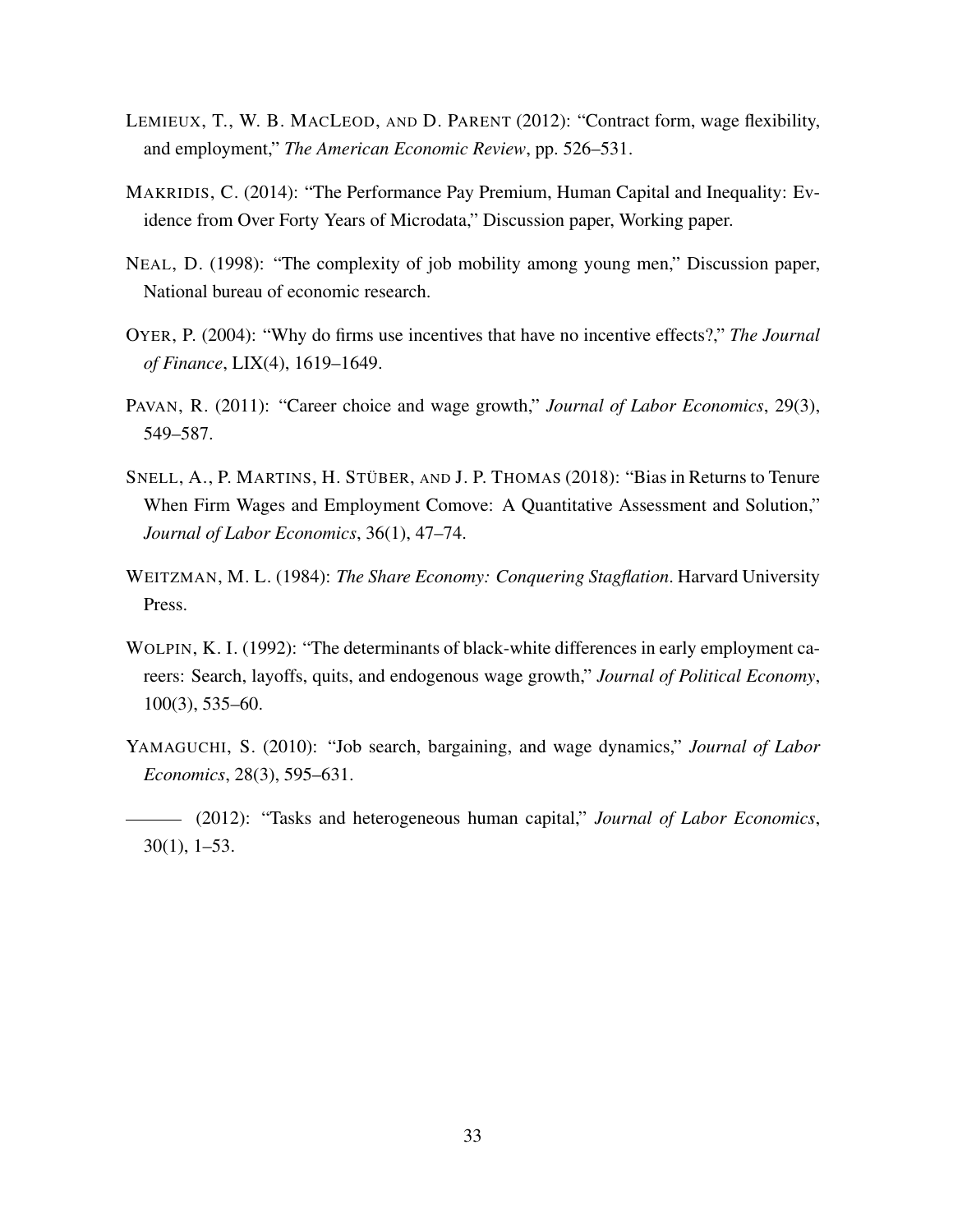# A Proofs

## A.1 Proofs for Model Section

## Proof of Proposition 1.

## Derivation of  $\overline{m}_1$ :

$$
E[\pi^{DPC}] = (1+q)(P_H - a(P_H))m + (1-q)(P_L - a(P_L))m - \kappa(m^{max} - m)
$$
  
\n
$$
\geq (1+q)(P_H - a(P_H))m + (1-q)(P_L - a(P_L))m - (1-q)T = E[\pi^{spot}]
$$
  
\n
$$
\Rightarrow
$$
  
\n
$$
-\kappa(m^{max} - m) \geq -(1-q)T
$$

Rearrange to have:

$$
m \ge \frac{\kappa m^{max} - T(1 - q)}{\kappa} \equiv \underline{m}_1 \tag{A.1}
$$

Derivation of  $\overline{m}_2$ :

$$
E[\pi^{DPC}] = (1+q)(P_H - a(P_H))m + (1-q)(P_L - a(P_L))m - \kappa(m^{max} - m)
$$
  
\n
$$
\geq (1+q)P_Hm + (1-q)P_Lm - 2a(P_H)m = E[\pi^{FW}]
$$
  
\n
$$
\Rightarrow
$$
  
\n
$$
2a(P_H)m - (1+q)a(P_H)m - (1-q)a(P_L)m + \kappa m \geq \kappa m^{max}
$$
  
\n
$$
m[(1-q)(a(P_H) - a(P_L)) + \kappa] \geq \kappa m^{max}
$$

Rearrange to have:

$$
m \ge \frac{\kappa m^{max}}{\kappa + (1 - q)(a(P_H) - a(P_L))} \equiv \underline{m}_2
$$
 (A.2)

## Derivation of  $\overline{m}_3$ :

$$
E[\pi^{spot}] = (1+q) (P_H - a(P_H)) m + (1-q) (P_L - a(P_L)) m - (1-q) T
$$
  
\n
$$
\geq (1+q) P_H m + (1-q) P_L m - 2a(P_H) m = E[\pi^{FW}]
$$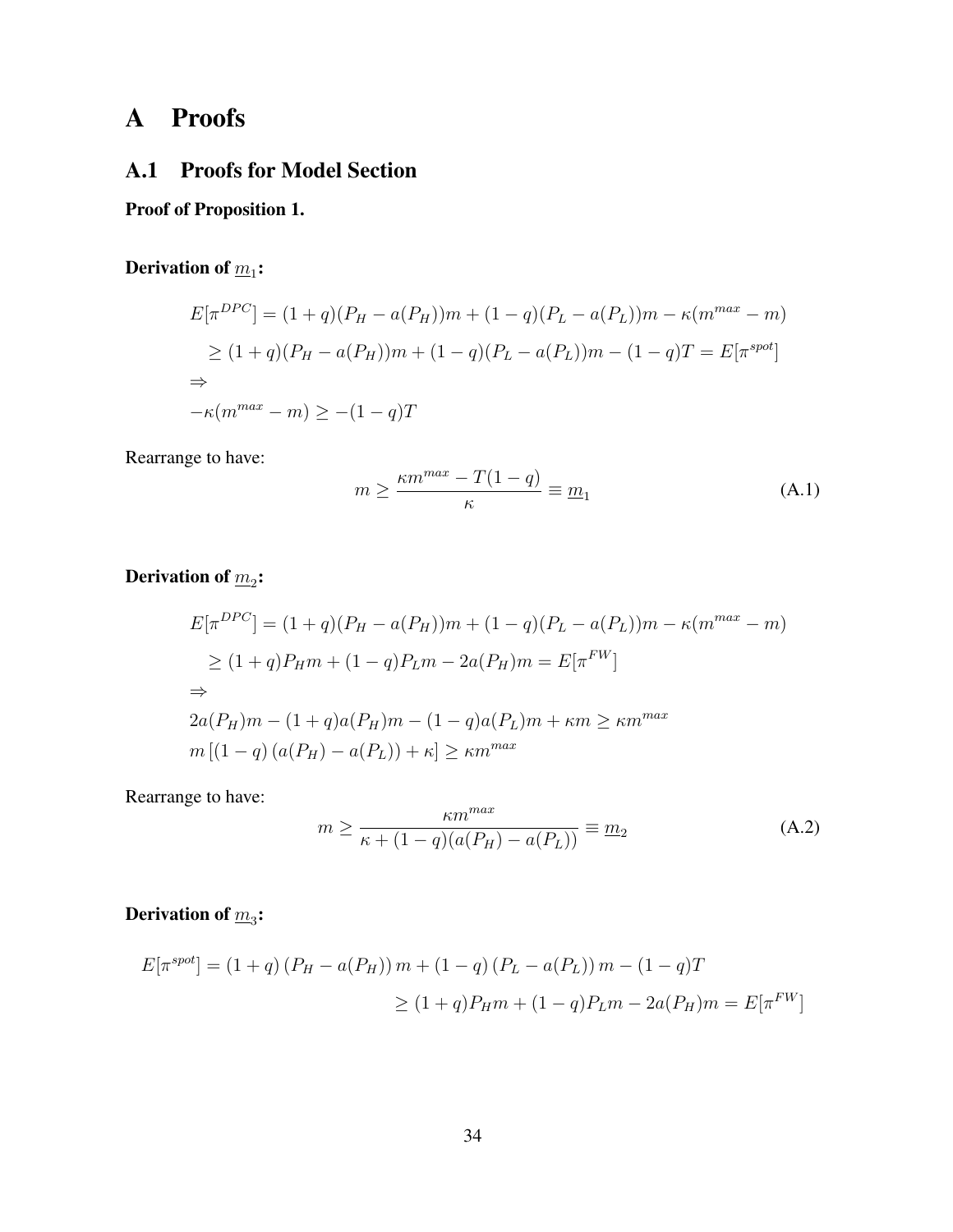Rearrange to have m on the left hand side:

$$
m \ge \frac{T}{a(P_H) - a(P_L)} \equiv \underline{m}_3 \tag{A.3}
$$

Now for the second part of the proposition :

 $\underline{m}_1 \ge \underline{m}_2$  iff  $\kappa m^{max} - T(1-q)$ κ  $\geq \frac{\kappa m^{max}}{\kappa m^{max}}$  $\kappa + (1 - q)(a(P_H) - a(P_L))$ 

which implies

$$
\kappa^2 m^{max} - \kappa T (1 - q) + (1 - q) (a(P_H) - a(P_L)) \kappa m^{max} - T (1 - q)^2 (a(P_H) - a(P_L)) \ge \kappa^2 m^{max}
$$
  
 
$$
-\kappa T (1 - q) + (1 - q) (a(P_H) - a(P_L)) \kappa m^{max} - T (1 - q)^2 (a(P_H) - a(P_L)) \ge 0
$$
  
 
$$
-\kappa T + (a(P_H) - a(P_L)) \kappa m^{max} - T (1 - q) (a(P_H) - a(P_L)) \ge 0
$$

$$
\frac{(a(P_H) - a(P_L))\kappa m^{max}}{\kappa + (1 - q)(a(P_H) - a(P_L))} \ge T
$$
\n(A.4)

$$
\frac{m_2 \ge m_3, \text{ iff } \qquad \qquad \frac{\kappa m^{max}}{\kappa + (1 - q)(a(P_H) - a(P_L))} \ge \frac{T}{a(P_H) - a(P_L)}
$$
\nwhich implies

\n
$$
(a(P_H) - a(P_L)) \kappa m^{max} \qquad \qquad \gamma
$$

$$
\frac{(a(P_H) - a(P_L))\kappa m^{max}}{\kappa + (1 - q)(a(P_H) - a(P_L))} \ge T
$$
\n(A.5)

It follows the above thresholds are ordered according to

- If  $T\leq \frac{(a(P_H)-a(P_L))\kappa m^{max}}{\kappa+(1-q)(a(P_H)-a(P_L))},$  then  $\underline{m}_1\geq \underline{m}_2\geq \underline{m}_3$
- If  $T > \frac{(a(P_H)-a(P_L))\kappa m^{max}}{\kappa+(1-q)(a(P_H)-a(P_L))}$ , then  $m_3 > m_2 > m_1$ .

Proof of Corollary 1.

 $\blacksquare$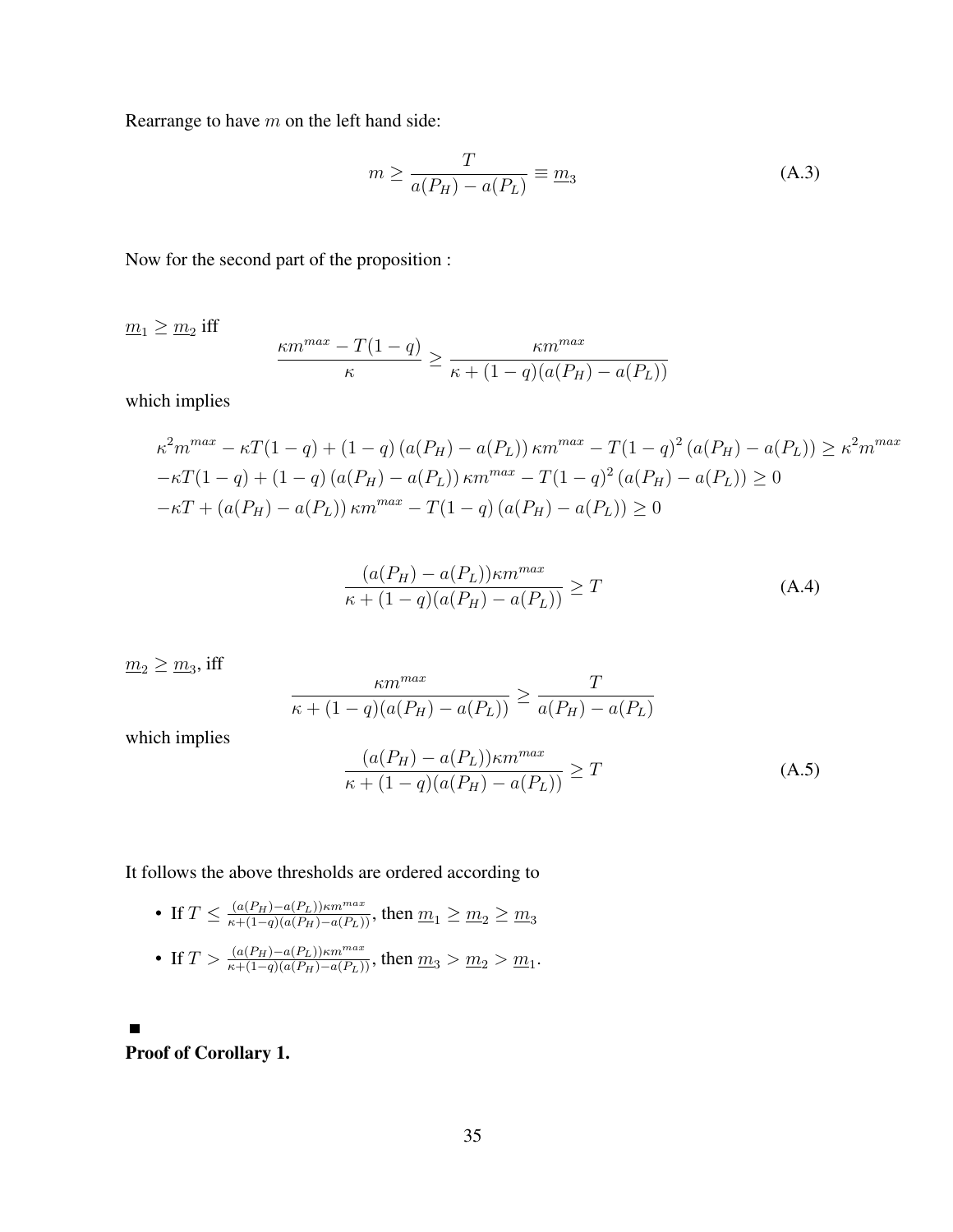Proposition 1 implies

- (a) For sufficiently low T: If  $T \n\t\leq \frac{(a(P_H)-a(P_L))\kappa m^{max}}{\kappa+(1-q)(a(P_H)-a(P_L))}$  then:
	- 1. If  $m \geq \underline{m_1}$  then the firm offers a performance pay contract. In this range a DPC contract is preferable over both FW and SPOT.
	- 2. If  $\underline{m}_3 \le m < \underline{m}_1$  then the firm offers a SPOT contract. In this range SPOT is preferable over both DPC and FW.
	- 3. If  $m < m_3$  then the firm offers a FW contract.
- (b) For sufficiently high T: If  $T > \frac{(a(P_H)-a(P_L))\kappa m^{max}}{\kappa+(1-q)(a(P_H)-a(P_L))}$  then:
	- 1. If  $m \geq \underline{m_2}$  then the firm offers a DPC contract. In this range DPC is preferable to FW by definition of the threshold  $\underline{m}_2$  and it is also preferable to SPOT because  $m > \underline{m}_1$ .
	- 2. If  $m < m_2$  then the firm offers a FW contract. In this range FW is preferable to DPC by definition of the threshold  $\underline{m}_2$ , and it also preferable to SPOT because  $m < \underline{m}_3$ .

#### Proof of Proposition 2.

## Derivation of  $\overline{m}_4$ :

Ē

$$
E[\pi^{SPC}] = 2(P_H - a(P_H))m - \kappa(m^{max} - m)
$$
  
\n
$$
\geq (1+q)(P_H - a(P_H))m + (1-q)(P_L - a(P_L))m - T(1-q) = E[\pi^{spot}]
$$
  
\n
$$
\Rightarrow
$$
  
\n
$$
(1-q)(P_H - a(P_H))m - (1-q)(P_L - a(P_L))m + \kappa m \geq \kappa m^{max} - T(1-q)
$$
  
\n
$$
m[(1-q)(P_H - P_L - (a(P_H) - a(P_L))) + \kappa] \geq \kappa m^{max} - T(1-q)
$$

Rearrange to have :

$$
m \ge \frac{\kappa m^{max} - T(1 - q)}{\kappa - (1 - q)[(a(P_H) - a(P_L)) - (P_H - P_L)]} \equiv \underline{m}_4
$$
 (A.6)

## Derivation of  $\overline{m}_5$ :

$$
E[\pi^{SPC}] = 2(P_H - a(P_H))m - \kappa(m^{max} - m) \ge (1 + q)P_H m + (1 - q)P_L m - 2a(P_H)m = E[\pi^{FW}]
$$
  
\n
$$
2P_H m - \kappa(m^{max} - m) \ge (1 + q)P_H m + (1 - q)P_L m
$$
  
\n
$$
(1 - q) (P_H - P_L) m + \kappa m \ge \kappa m^{max}
$$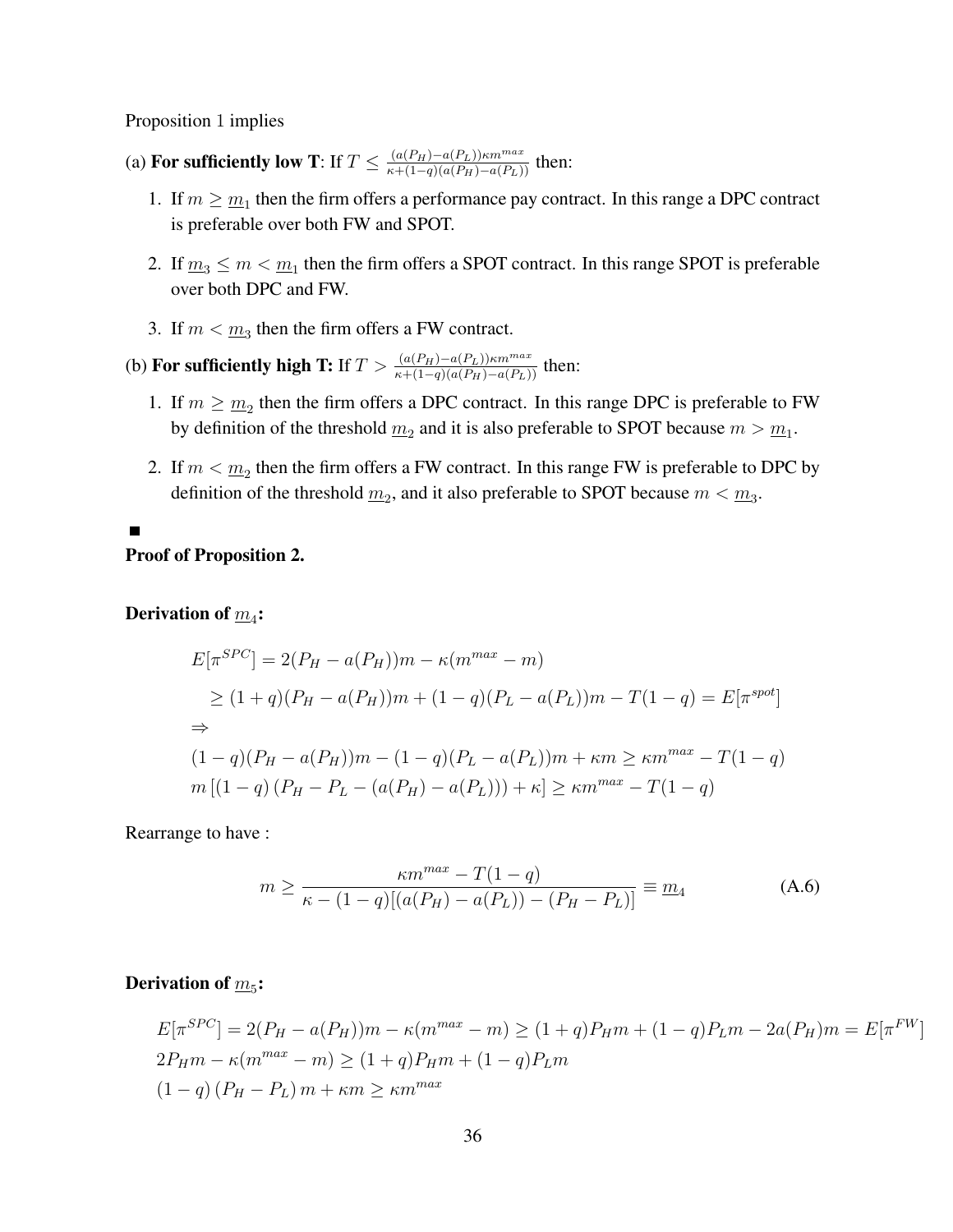Rearrange to have :

$$
m \ge \frac{\kappa m^{max}}{(1-q)(P_H - P_L) + \kappa} \equiv \underline{m}_5 \tag{A.7}
$$

## Derivation of  $\overline{m}_6$ :

$$
E[\pi^{spot}] = (1+q) (P_H - a(P_H)) m + (1-q) (P_L - a(P_L)) m - (1-q) T
$$
  
\n
$$
\geq (1+q) P_H m + (1-q) P_L m - 2a(P_H) m = E[\pi^{FW}]
$$

Rearrange to have  $m$  on the left hand side:

$$
m \ge \frac{T}{a(P_H) - a(P_L)} \equiv \underline{m}_6 \tag{A.8}
$$

Now for the second part of the proposition :

 $m_4 \geq m_5$  iff

$$
\frac{\kappa m^{max} - T(1 - q)}{\kappa - (1 - q)(a(P_H) - a(P_L) - (P_H - P_L))} > \frac{\kappa m^{max}}{\kappa + (1 - q)(P_H - P_L)}
$$

which implies

$$
\kappa^2 m^{max} - \kappa T (1 - q) + (1 - q)(P_H - P_L)(\kappa m^{max} - T(1 - q))
$$
  
\n
$$
\geq \kappa^2 m^{max} - (1 - q)((a(P_H) - a(P_L)) - (P_H - P_L))\kappa m^{max}
$$
  
\n
$$
-\kappa T (1 - q) + (1 - q)(P_H - P_L)\kappa m^{max} - T(1 - q)^2 (P_H - P_L)
$$
  
\n
$$
\geq -(1 - q) (a(P_H) - a(P_L)) \kappa m^{max} + (1 - q) (P_H - P_L) \kappa m^{max}
$$
  
\n
$$
-\kappa T (1 - q) - T(1 - q)^2 (P_H - P_L) \geq -(1 - q) (a(P_H) - a(P_L)) \kappa m^{max}
$$
  
\n
$$
\kappa T + T(1 - q) (P_H - P_L) \leq (a(P_H) - a(P_L)) \kappa m^{max}
$$
  
\n
$$
T \leq \frac{\kappa m^{max} (a(P_H) - a(P_L))}{\kappa + (1 - q)(P_H - P_L)}
$$
 (A.9)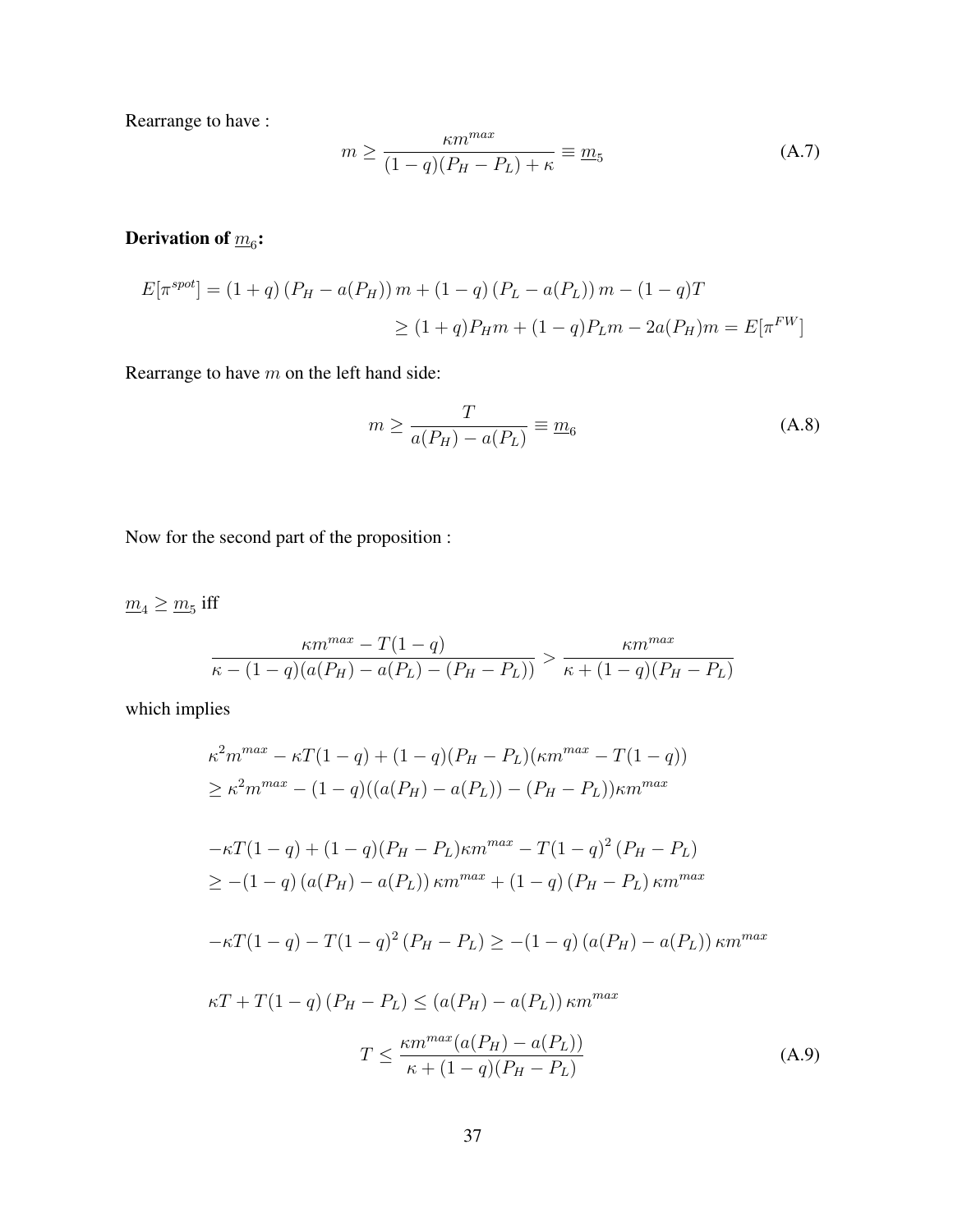$m_5 > m_6$ , iff

$$
\frac{\kappa m^{max}}{\kappa + (1-q)(P_H - P_L)} > \frac{T}{a(P_H) - a(P_L)}
$$

which implies

$$
T \le \frac{\kappa m^{max}(a(P_H) - a(P_L))}{\kappa + (1 - q)(P_H - P_L)}
$$
\n(A.10)

It follows the above thresholds are ordered according to

• If 
$$
T \leq \frac{\kappa m^{max}(a(P_H) - a(P_L))}{\kappa + (1 - q)(P_H - P_L)}
$$
, then  $m_4 \geq m_5 \geq m_6$ 

• If 
$$
T > \frac{\kappa m^{max}(a(P_H) - a(P_L))}{\kappa + (1 - q)(P_H - P_L)}
$$
, then  $m_6 > m_5 > m_4$ .

#### Proof of Corollary 2.

г

Proposition 2 implies

- (a) For sufficiently low T: If  $T \n\t\leq \frac{\kappa m^{max}(a(P_H)-a(P_L))}{\kappa+(1-a)(P_H-P_L)}$  $\frac{n^{\max}(a(P_H)-a(P_L))}{\kappa+(1-q)(P_H-P_L)}$  then:
	- 1. If  $m \geq \underline{m}_4$  then the firm offers a performance pay contract. In this range a SPC contract is preferable over both FW and SPOT.
	- 2. If  $\underline{m}_6 \le m < \underline{m}_4$  then the firm offers a SPOT contract. In this range SPOT is preferable over both DPC and FW.
	- 3. If  $m < \underline{m}_6$  then the firm offers a FW contract.
- (b) For sufficiently high T: If  $T > \frac{\kappa m^{max}(a(P_H) a(P_L))}{\kappa + (1-q)(P_H P_L)}$  then:
	- 1. If  $m \geq m_5$  then the firm offers a SPC contract. In this range SPC is preferable to FW by definition of the threshold  $\underline{m}_5$  and it is also preferable to SPOT because  $m > \underline{m}_4$ .
	- 2. If  $m < m<sub>5</sub>$  then the firm offers a FW contract. In this range FW is preferable to SPC by definition of the threshold  $\underline{m}_5$ , and it also preferable to SPOT because  $m < \underline{m}_6$ .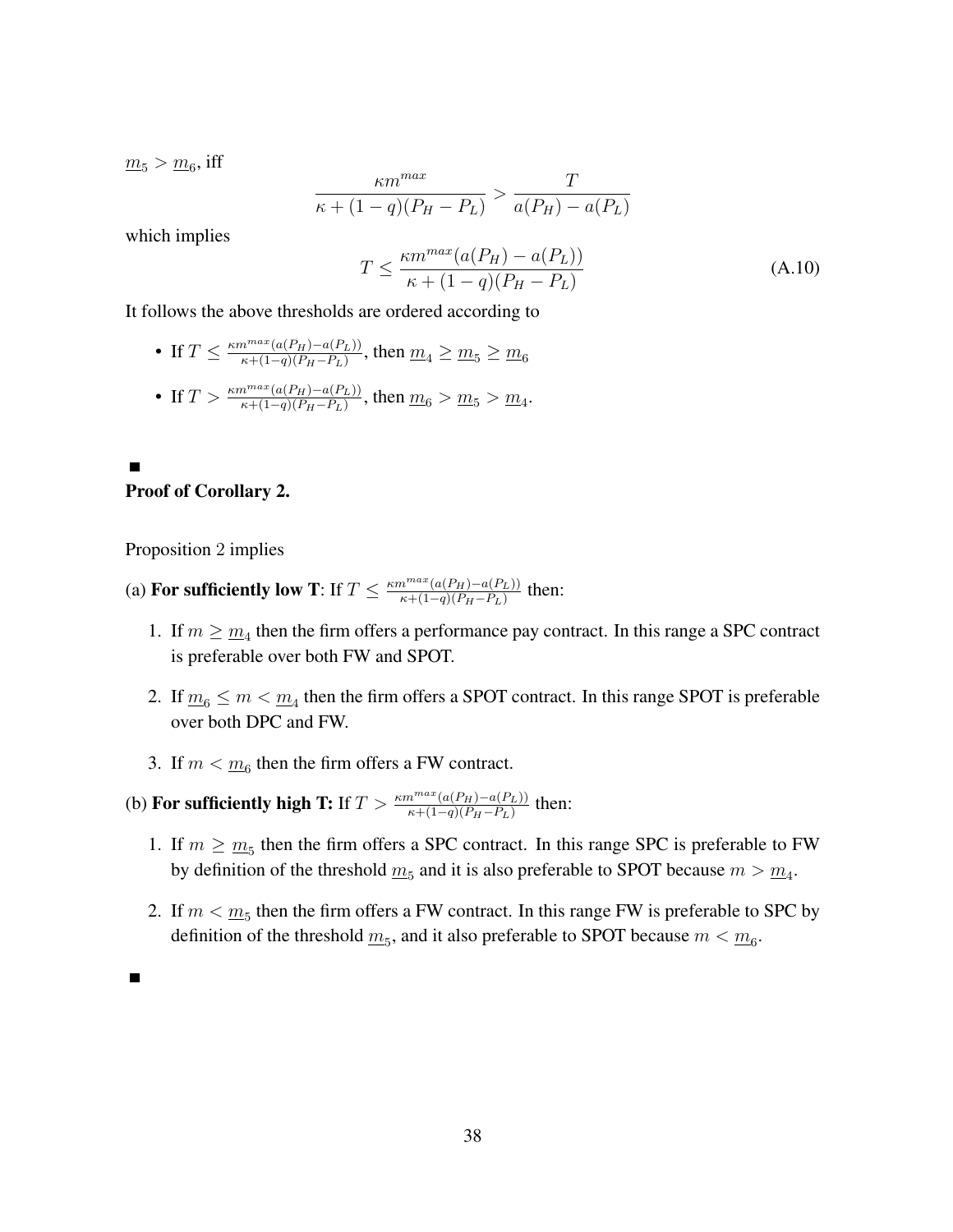#### A.1.1 Period 1 participation constraint (after learning period)

In the main text we explain that the following ex-ante participation constraint must hold for workers who choose to stay with their employer:

$$
w_1(m|P_H) + E(w_2(m)) \ge a(P_H)m + [qa(P_H) + (1-q)a(P_L)]E(m)
$$

**Fixed wage contract:** in this case  $w_1(m) = w_2(m) = a(P_H)m$ . Therefore:

$$
2a(P_H)m \ge a(P_H)m + [qa(P_H) + (1 - q)a(P_L)] E(m)
$$
  
\n
$$
a(P_H)m \ge [qa(P_H) + (1 - q)a(P_L)] E(m)
$$
  
\n
$$
m \ge \frac{[qa(P_H) + (1 - q)a(P_L)]}{a(P_H)} E(m)
$$

Since  $\frac{[qa(P_H)+(1-q)a(P_L)]}{a(P_H)} < 1$  it implies that for any  $m > E(m)$  the match does not separate. Spot contract: in this case  $w_1(m) = a(P_H)m$  and  $E(w_2(m)) = qa(P_H)m + (1-q)a(P_L)m$ . Therefore:

$$
a(P_H)m + qa(P_H)m + (1 - q)a(P_L)m \ge a(P_H)m + [qa(P_H) + (1 - q)a(P_L)]E(m)
$$
  
\n
$$
[qa(P_H) + (1 - q)a(P_L)]m \ge [qa(P_H) + (1 - q)a(P_L)]E(m)
$$
  
\n
$$
m \ge E(m)
$$

Which trivially implies that under spot contract matches survive if  $m > E(m)$ . SPC: in this case equation (12) implies that the wages are  $w_1(m) = a(P_H)m$  and  $E(w_2(m)) = a(P_H)m$  $(a(P_H) - P_H)m + qP_Hm + (1 - q)P_Lm$ . Substitute:

$$
a(P_H)m + (a(P_H) - P_H)m + qP_Hm + (1 - q)P_Lm \ge a(P_H)m + [qa(P_H) + (1 - q)a(P_L)]E(m)
$$
  
\n
$$
a(P_H)m + (1 - q)[P_L - P_H]m \ge [qa(P_H) + (1 - q)a(P_L)]E(m)
$$
  
\n
$$
\frac{m}{E(m)} > \frac{qa(P_H) + (1 - q)a(P_L)}{a(P_H) + (1 - q)[P_L - P_H]}
$$

Note that the last condition implies a threshold for  $m$  such that matches do not separate. In addition, it can be shown that given the assumption that  $a(P_H) - a(P_L) \ge P_H - P_L$ , which is required for SPC, the right hand side of this condition is smaller than 1. Therefore, it must be that the threshold is lower than  $E(m)$  and therefore every match with  $m > E(m)$  does not separate before period 1. To see this, check the conditions such that the right hand side is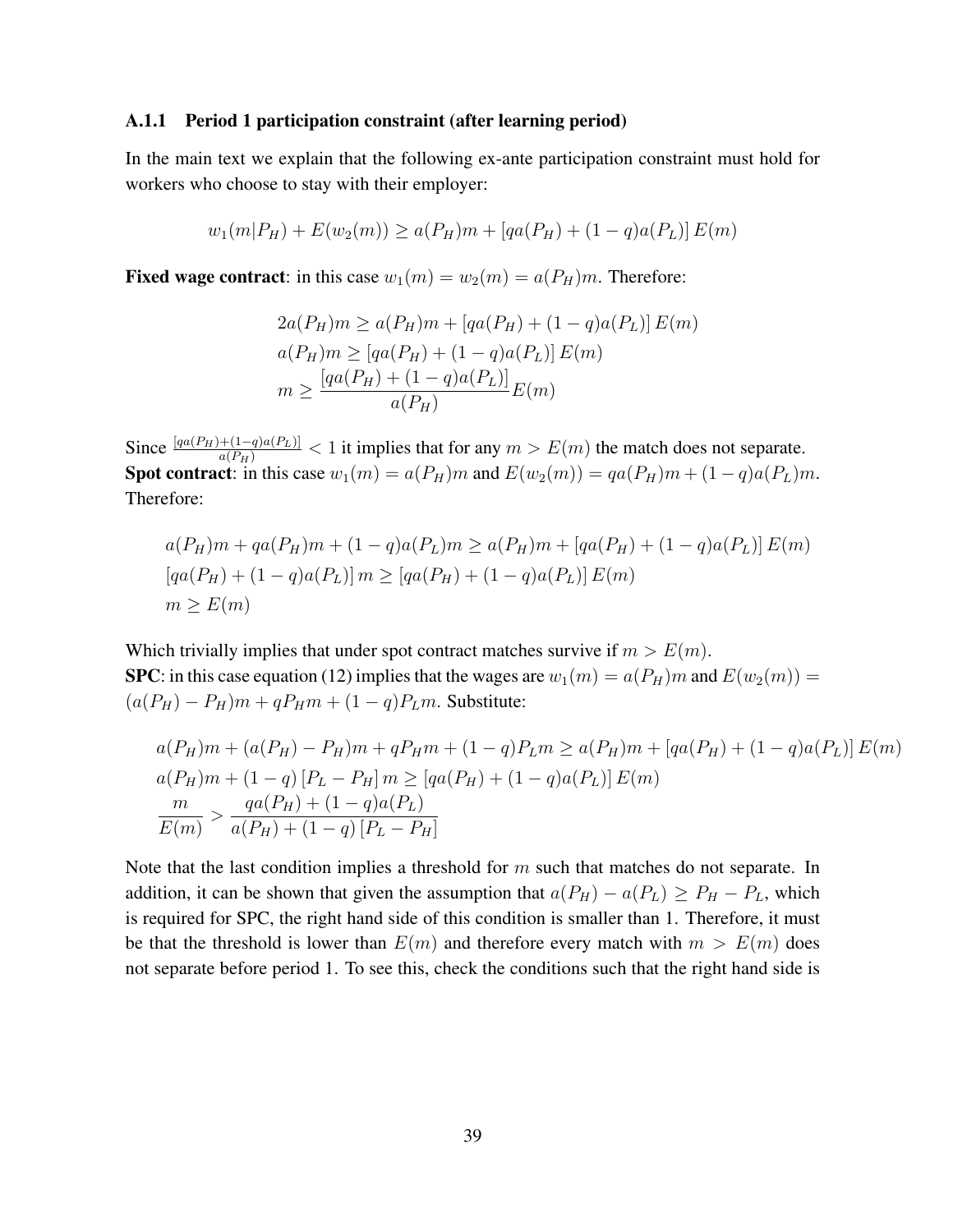smaller than 1:

$$
\frac{qa(P_H) + (1 - q)a(P_L)}{a(P_H) + (1 - q)[P_L - P_H]} < 1
$$
\n
$$
qa(P_H) + (1 - q)a(P_L) < a(P_H) + (1 - q)[P_L - P_H]
$$
\n
$$
0 < (1 - q)[a(P_H) - a(P_L) - (P_H - P_L)]
$$
\n
$$
P_H - P_L < a(P_H) - a(P_L)
$$

DPC : in this case the wages are identical as to those in a spot contract. The results just follow for the results for Spot contract described above.

## A.2 Model with homogeneous PP implementation costs:  $K(m) = K$

In this section we consider a modified model in which  $K(m) = K$ ,  $\forall m$ , so that the implementation cost of PP contract is the same across jobs regardless of match-specific quality. In what follows we focus on general performance pay contracts with double participation constraints and study the problem of a firm choosing between the following pay arrangements,

DPC: 
$$
E[\pi^{DPC}] = (1+q) (P_H - a(P_H)) m + (1-q) (P_L - a(P_L)) m - K.
$$
  
\nSPOT:  $E[\pi^{SPOT}] = (1+q) (P_H - a(P_H)) m + (1-q) (P_L - a(P_L)) m - (1-q) T$   
\nFW:  $E[\pi^{FW}] = (1+q) P_H m + (1-q) P_L m - 2a(P_H) m.$ 

After comparing expected profits, one can characterize the threshold conditions. We do this in Proposition (4).

Proposition 4 *The firm decides which contract to offer depending on observed match-quality.*

*1. The firm prefers a performance pay contract over a fixed wage contract if*

$$
m \ge \frac{K}{(1-q)a(P_H) - a(P_L)} \equiv \underline{m}_2
$$
 (A.2.1)

*2. The firm prefers a spot contract over a fixed wage contract if*

$$
m \ge \frac{T}{a(P_H) - a(P_L)} \equiv \underline{m}_3 \tag{A.2.2}
$$

*3. The firm prefers a performance pay contract over a spot market contract if*

$$
T(1-q) > K \tag{A.2.3}
$$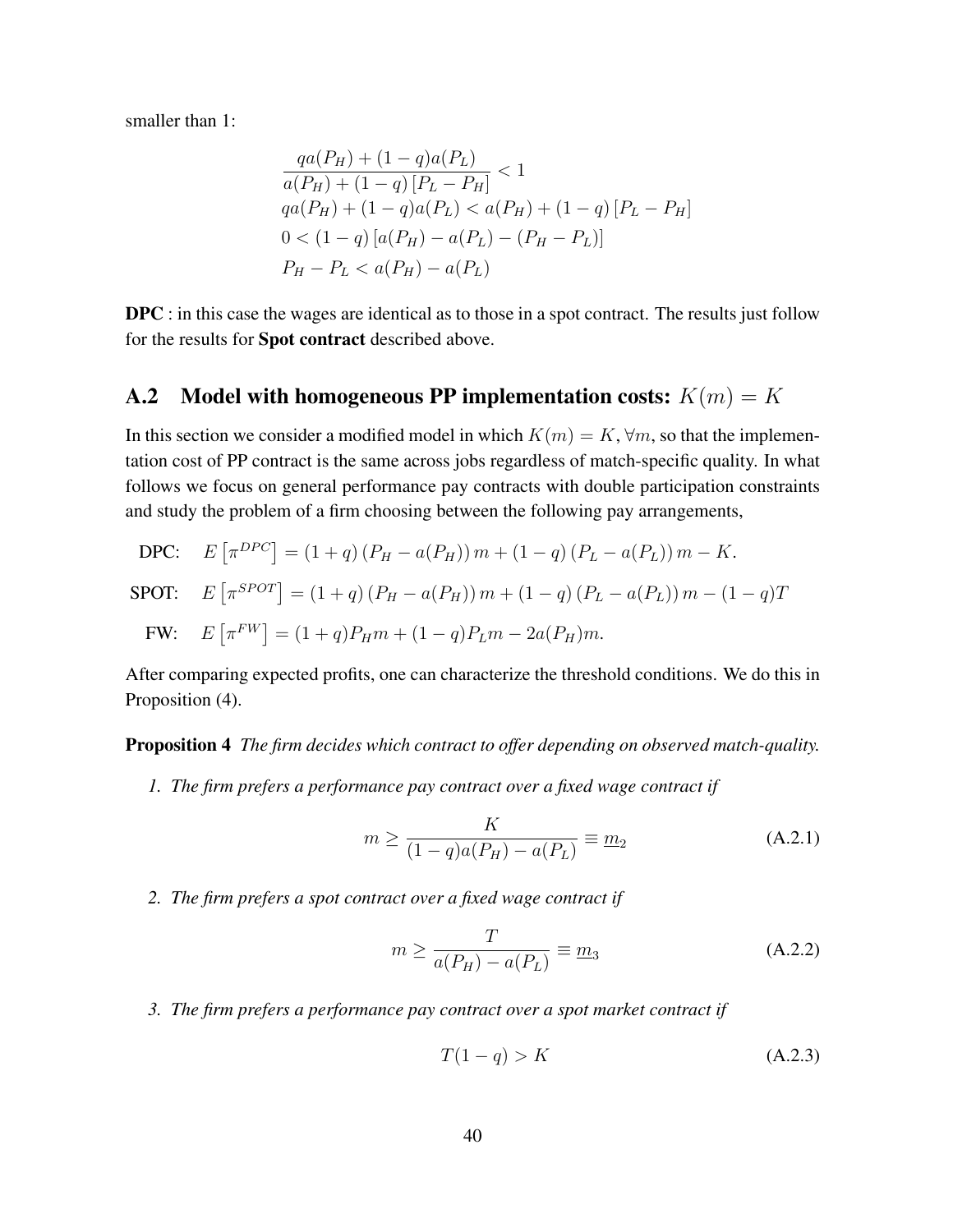From the set of thresholds above we can see that whether or not firms offer spot or performance pay (DPC) contracts depends crucially on the costs  $T$  and  $K$  of each contract. These costs cannot be observed in the data. Nonetheless, regardless of these costs, one obtains the result that, for low enough match quality, only fixed wage contracts will be implemented. To see this note that, independent of the values of K and T, the thresholds imply that for  $m \leq$  $\min(\underline{m}_2, \underline{m}_3)$  fixed wages are implemented by employers. Therefore it follows that while for low match quality values only fixed wage contracts are implemented, for high enough  $m$  the employers will offer either performance pay or spot contracts. In turn, this result implies that performance pay contracts should exhibit stronger wage cyclicality, as the set of jobs not featuring PP enticements includes both spot and fixed wages. That is, non-PP jobs should include a positive share of non-cyclical fixed-wage jobs.<sup>36</sup>

# B An alternative assumption on period 1 aggregate productivity:  $P_1 = P_L$

In what follows we consider our model and the empirical implications when the state of the world at the  $t = 1$  is low,  $P_1 = P_L$ . We follow the same steps as described as in the main text. We start by solving for the optimal choice of b, then perform the pairwise comparisons between contracts, and rank the range of match quality for which we should observe different types of contracts.

#### SPC

The optimal choice of  $b$  is given by

$$
\max_{b} \{ q(P_{H}m - \hat{w}(m) - bP_{H}m) + (2 - q)(P_{L}m - \hat{w}(m) - bP_{L}m) - \kappa(m^{max} - m) \} (B.1)
$$

subject to

$$
a(P_H)m = \hat{w}(m) + bP_Hm \tag{B.2}
$$

Now using  $\hat{w}(m) = a(P_H)m - bP_Hm$  and replacing it in the maximization problem gives

$$
\max_{b} \{q(P_{H}m - a(P_{H})m + bP_{H}m - bP_{H}m) + (2-q)(P_{L}m - a(P_{H})m + bP_{H}m - bP_{L}m)\} - \kappa(m^{max} - m)
$$
\n(B.3)

Taking first order condition gives

$$
(2 - q)(P_H - P_L)m > 0
$$
 (B.4)

 $36$ Note that wage cycliclality in the model is identical for (DPC) contracts and spot wages.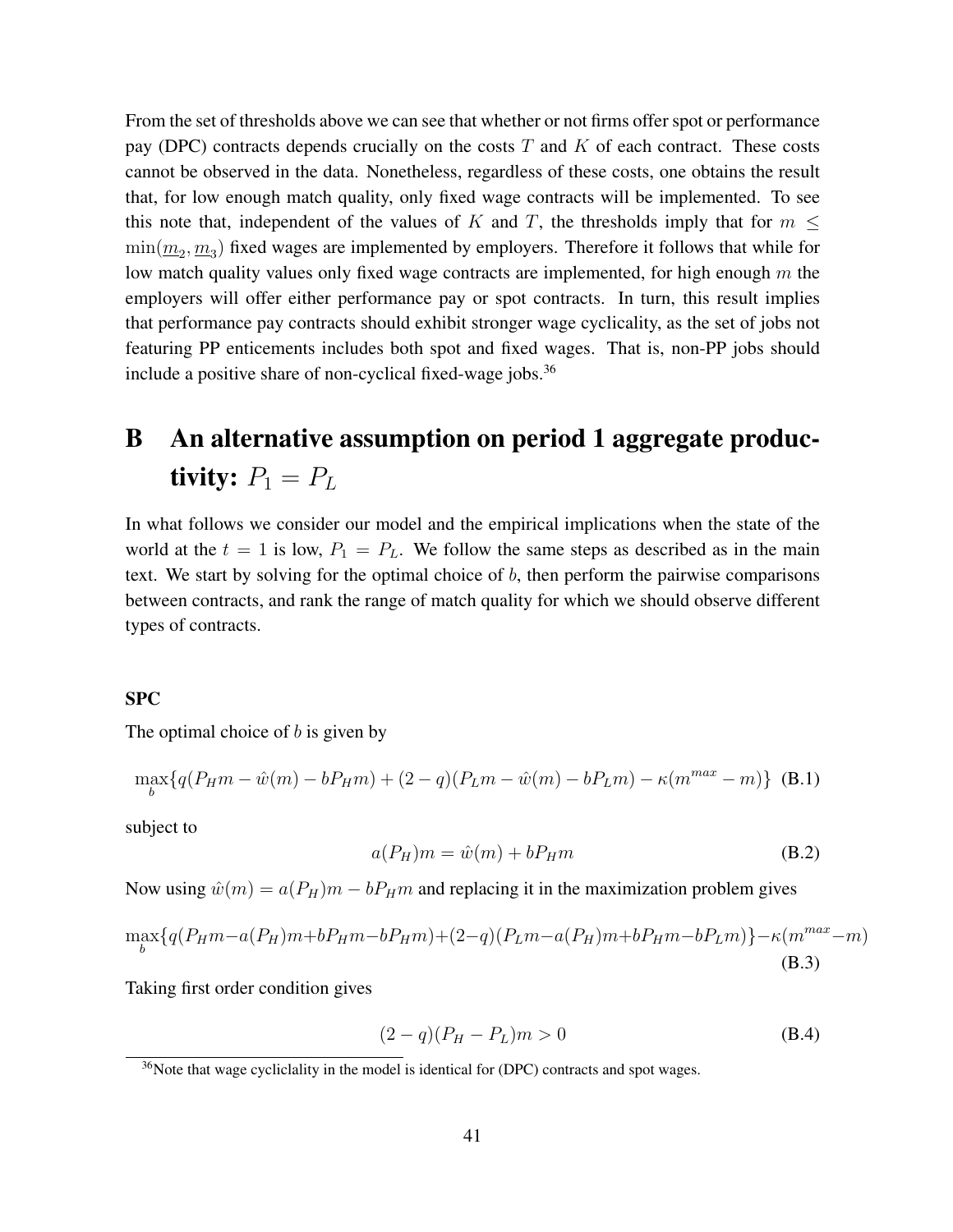which implies  $b = 1$  and  $\hat{w}(m) = a(P_H)m - P_Hm$ . So it follows that

$$
E[\pi^{SPC}] = q(P_H m - a(P_H)m) + (2 - q)(-a(P_H)m + P_Hm) - \kappa(m^{max} - m)
$$
 (B.5)

$$
E[\pi^{SPC}] = 2(P_H - a(P_H))m - \kappa(m^{max} - m)
$$
 (B.6)

For the "L" constraint to hold with a SPC contract we need

$$
(a(P_H) - P_H)m + P_Lm \ge a(P_L)m \Rightarrow a(P_H) - a(P_L) \ge P_H - P_L
$$
 (B.7)

#### DPC

The optimal choice of  $b$  is given

$$
a(P_H)m = \hat{w}(m) + bP_Hm \tag{B.8}
$$

$$
a(P_L)m = \hat{w}(m) + bP_Lm
$$
 (B.9)

Subtracting one equation from the other gives

$$
b = \frac{a(P_H) - a(P_L)}{P_H - P_L}
$$
 (B.10)

and replacing  $b$  back into the  $H$  constraint gives

$$
\hat{w}(m) = [a(P_H) - P_H \frac{a(P_H) - a(P_L)}{P_H - P_L}]
$$
\n(B.11)

It follows that

$$
E[\pi^{DPC}] = q[P_H - a(P_H)]m + (2 - q)[P_L - a(P_L)]m - \kappa(m^{max} - m)
$$
 (B.12)

With the condition  $b \le 1$ , this implies DPC contracts are only feasible if  $a(P_H) - a(P_L) \le$  $P_H - P_L$ 

Spot

$$
E[\pi^{Spot}] = q(P_H - a(P_H))m - Tq + (2 - q)(P_L - a(P_L))m
$$
 (B.13)

Fixed Wages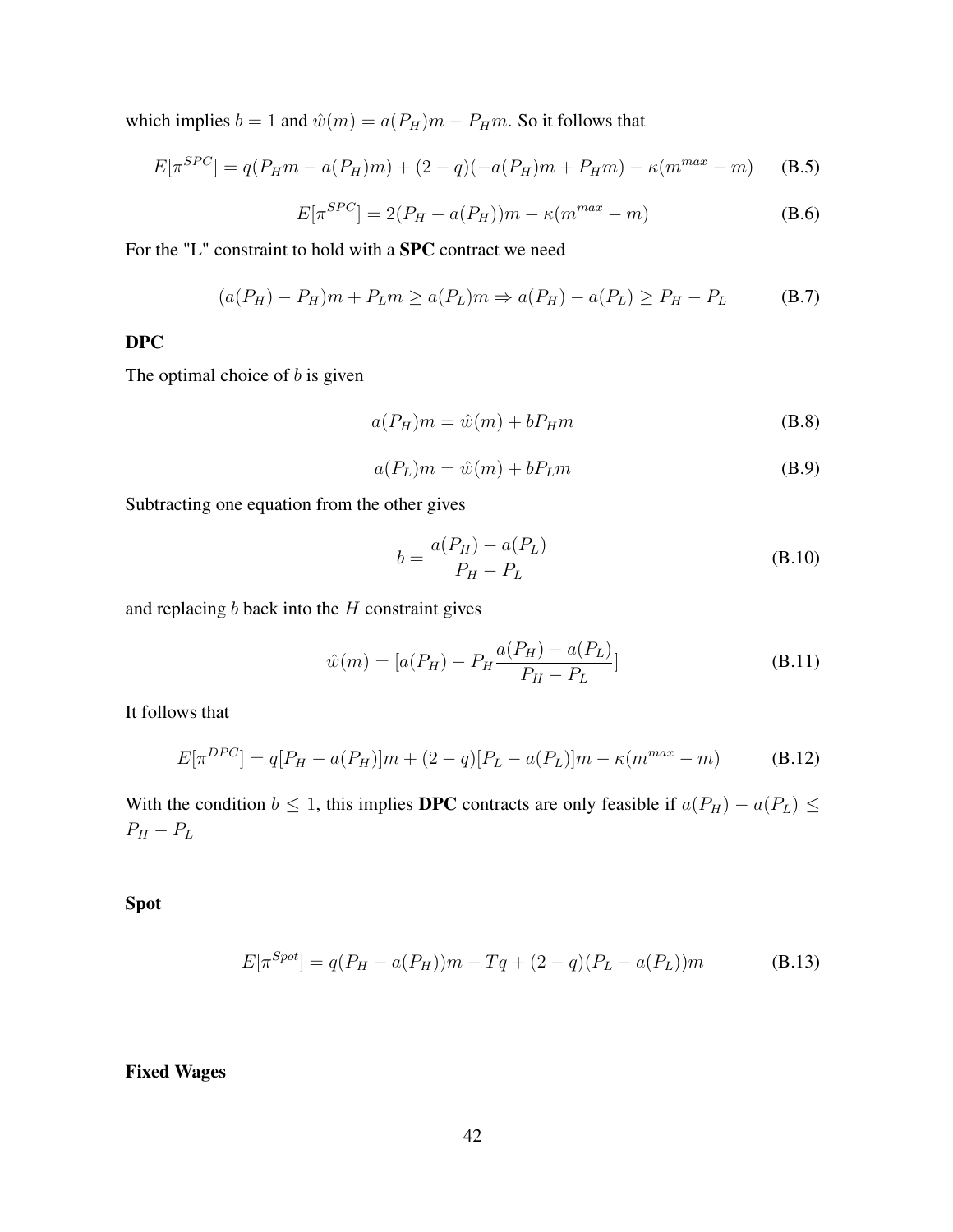$$
E[\pi^{FW}] = q(P_H - a(P_H))m + (2 - q)(P_L - a(P_H))m = (qP_H + (2 - q)P_L)m - 2a(P_H)m
$$
\n(B.14)

**Deriving Cutoff Conditions** We start by considering the case where  $a(P_H) - a(P_L) < P_H$  –  $P_L$ . Recall this is the case for which **DPC** is feasible and **SPC** is not. Then we proceed to the case where SPC is feasible and DPC is not.

**1st Case :**  $a(P_H) - a(P_L) < P_H - P_L$ 

DPC is preferred to Spot if

$$
q(P_H - a(P_H))m + (2 - q)(P_L - a(P_L))m - \kappa(m^{max} - m)
$$
  
\n
$$
\geq q(P_H - a(P_H))m + (2 - q)(P_L - a(P_L))m - Tq
$$
 (B.15)

which simplifies to

$$
Tq \ge \kappa(m^{max} - m) \tag{B.16}
$$

$$
m \ge \frac{\kappa m^{max} - Tq}{\kappa} \equiv \underline{m}_1 \tag{B.17}
$$

#### DPC is preferred to FW if

$$
q(P_H - a(P_H))m + (2 - q)(P_L - a(P_L))m - \kappa(m^{max} - m)
$$
  
\n
$$
\geq q(P_H - a(P_H))m + (2 - q)(P_L - a(P_H))m
$$
 (B.18)

which simplifies to

$$
-qa(P_H)m - (2-q)a(P_L)m - \kappa(m^{max} - m) \ge -2a(P_H)m
$$
 (B.19)

$$
(2-q)(a(P_H) - a(P_L))m \ge \kappa(m^{max} - m)
$$
\n(B.20)

$$
m \ge \frac{\kappa m^{\text{max}}}{(2-q)(a(P_H) - a(P_L)) + \kappa} \equiv \underline{m}_2
$$
 (B.21)

## Spot is preferred to FW if

$$
q(P_H - a(P_H))m + (2 - q)(P_L - a(P_L))m - Tq
$$
  
\n
$$
\geq q(P_H - a(P_H))m + (2 - q)(P_L - a(P_H))m
$$
 (B.22)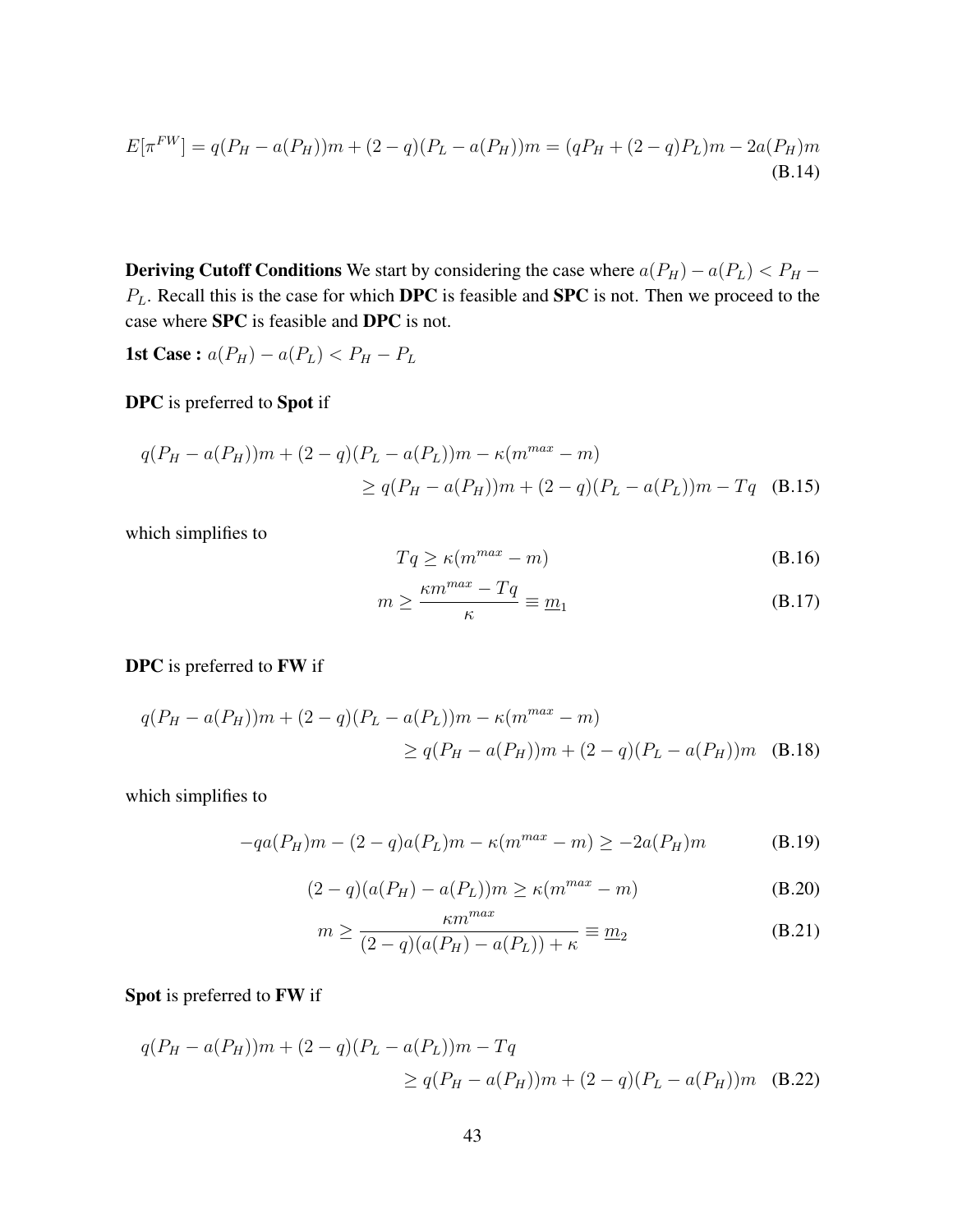which simplifies to

$$
-qa(P_H)m - (2-q)a(P_L)m - Tq \ge -2a(P_H)m \tag{B.23}
$$

$$
m \ge \frac{Tq}{(2-q)(a(P_H) - a(P_L))} \equiv \underline{m}_3
$$
 (B.24)

#### Ordering of the thresholds

We have  $\underline{m}_1 > \underline{m}_2$  iff

$$
\frac{\kappa m^{max} - Tq}{\kappa} > \frac{\kappa m^{max}}{(2-q)(a(P_H) - a(P_L)) + \kappa}
$$
 (B.25)

which implies

$$
(2-q)(a(P_H) - a(P_L)) \kappa m^{max} > Tq(\kappa + (2-q)(a(P_H) - a(P_L))
$$
 (B.26)

$$
\frac{\kappa m^{max}(2-q)(a(P_H) - a(P_L))}{\kappa + (2-q)(a(P_H) - a(P_L))} > Tq
$$
\n(B.27)

and we have  $m_2 > m_3$  iff

$$
\frac{\kappa m^{max}}{(2-q)(a(P_H) - a(P_L)) + \kappa} > \frac{Tq}{(2-q)(a(P_H) - a(P_L))}
$$
(B.28)

which implies

$$
\frac{\kappa m^{max}(2-q)(a(P_H) - a(P_L))}{(2-q)(a(P_H) - a(P_L)) + \kappa} > Tq
$$
\n(B.29)

It follows the two possible cases are

- 1.  $\frac{\kappa m^{max}(2-q)(a(P_H)-a(P_L))}{(2-q)(a(P_H)-a(P_L))+\kappa} > Tq$ , which implies  $\underline{m}_1 > \underline{m}_2 > \underline{m}_3$
- 2.  $\frac{\kappa m^{max}(2-q)(a(P_H)-a(P_L))}{(2-q)(a(P_H)-a(P_L))+\kappa} \le Tq$ , which implies  $m_3 \ge m_2 \ge m_1$

For  $\frac{\kappa m^{max}(2-q)(a(P_H)-a(P_L))}{(2-q)(a(P_H)-a(P_L))+\kappa} > Tq$ , we obtain

- $\forall m$  such that  $m > m_1$ , DPC is implemented
- $\forall m$  such that  $m \in [\underline{m}_3, \underline{m}_1]$ , *Spot* is implemented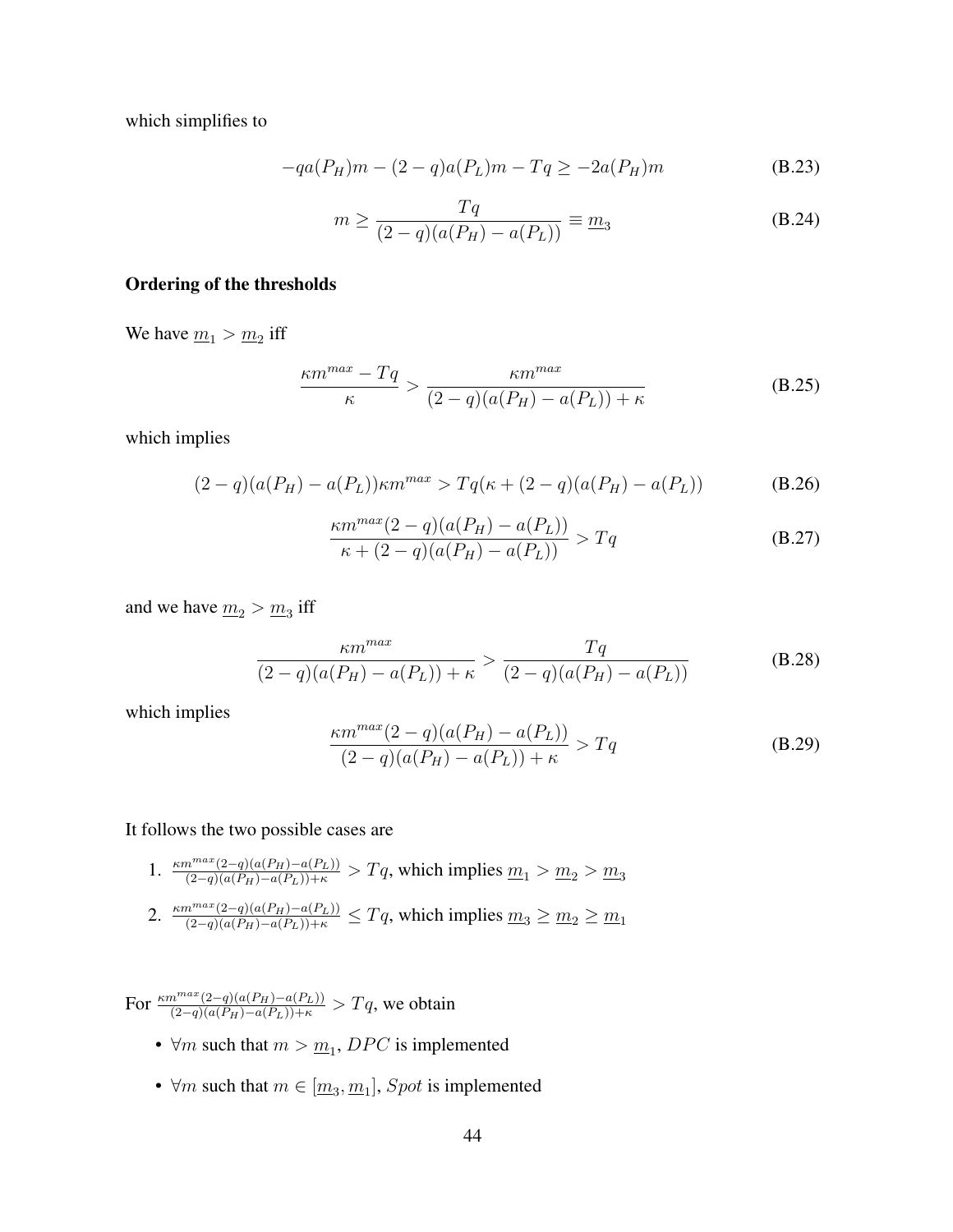•  $\forall m$  such that  $m < \underline{m_3}$ ,  $FW$  is implemented.

For  $\frac{\kappa m^{max}(2-q)(a(P_H)-a(P_L))}{(2-q)(a(P_H)-a(P_L))+\kappa} \le Tq$ , we obtain

- $\forall m$  such that  $m > m_2$ , DPC is implemented.
- $\forall m$  such that  $m \leq m_2$ ,  $FW$  is implemented.

2nd Case :  $a(P_H) - a(P_L) > P_H - P_L$ 

#### SPC is preferred to Spot if

$$
2(P_H - a(P_H))m - \kappa(m^{max} - m) \ge q(P_H - a(P_H))m + (2 - q)(P_L - a(P_L))m - Tq
$$
 (B.30)

which implies

$$
2(P_H - a(P_H))m - \kappa(m^{max} - m) \ge q(P_H - a(P_H))m + (2 - q)(P_L - a(P_L)) - Tq
$$
 (B.31)

$$
Tq - \kappa(m^{max} - m) \ge (2 - q)[(a(P_H) - a(P_L)) - (P_H - P_L)]m
$$
 (B.32)

$$
(\kappa - (2 - q)[(a(P_H) - a(P_L)) - (P_H - P_L)])m \ge \kappa m^{max} - Tq
$$
 (B.33)

$$
m \ge \frac{\kappa m^{2} - 1q}{\kappa - (2 - q)[(a(P_H) - a(P_L)) - (P_H - P_L)]} \equiv \underline{m}_4
$$
 (B.34)

#### SPC is preferred to FW if

$$
2(P_H - a(P_H))m - \kappa(m^{max} - m) \ge q(P_H - a(P_H))m + (2 - q)(P_L - a(P_H))m
$$
 (B.35)

which implies

$$
(2-q)(P_H - P_L)m + \kappa m \ge \kappa m^{max}
$$
 (B.36)

$$
m \ge \frac{\kappa m^{max}}{\kappa + (2 - q)(P_H - P_L)} \equiv \underline{m}_5
$$
 (B.37)

### Ordering of the thresholds

We have  $m_4 > m_5$  iff

$$
\frac{\kappa m^{max} - Tq}{\kappa - (2-q)[(a(P_H) - a(P_L)) - (P_H - P_L)]} > \frac{\kappa m^{max}}{\kappa + (2-q)(P_H - P_L)}
$$
(B.38)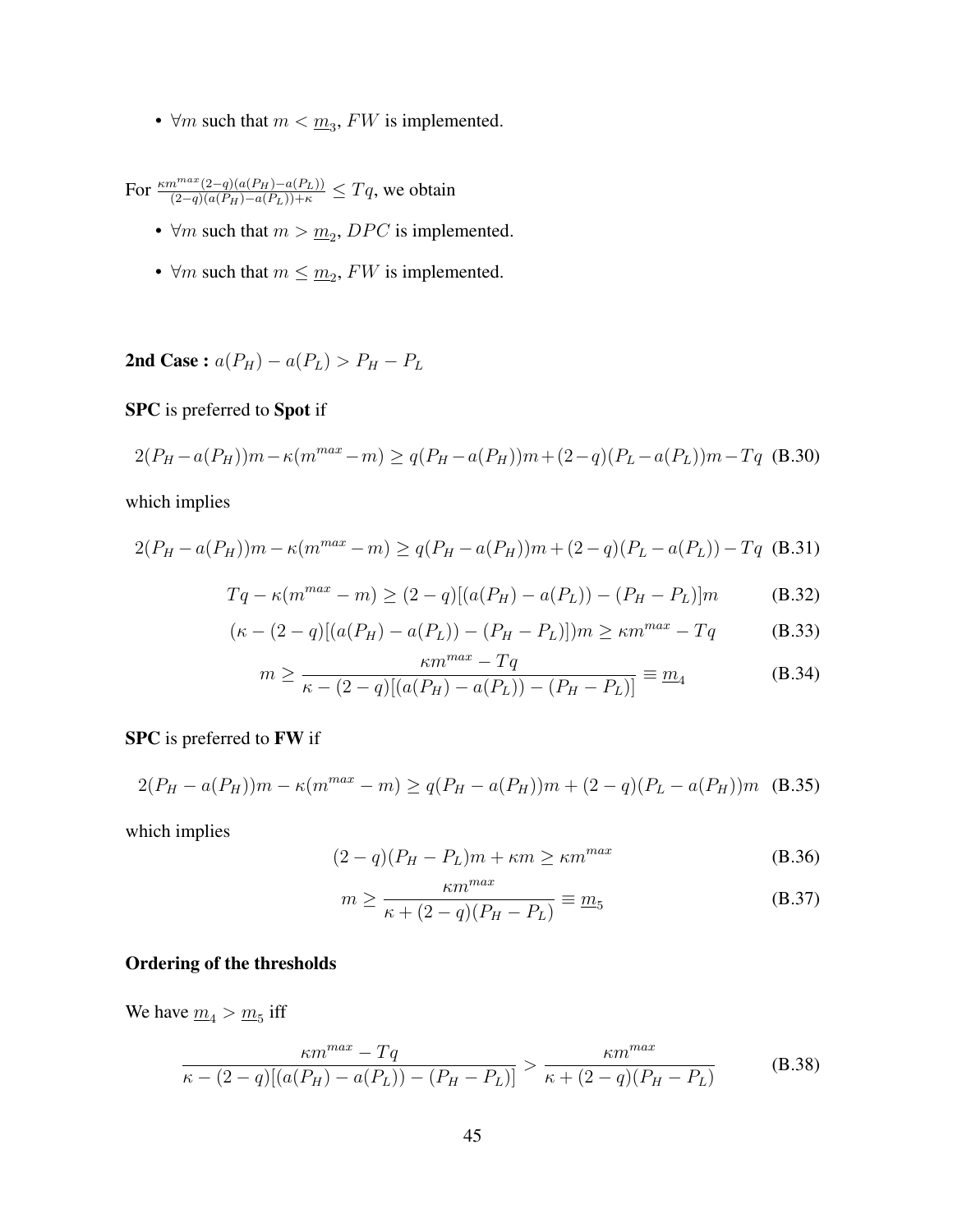which implies

$$
-\kappa Tq - Tq(2-q)(P_H - P_L) + \kappa m^{max}(2-q)(P_H - P_L)
$$
  
> -(2-q)[(a(P\_H) - a(P\_L)) - (P\_H - P\_L)]\kappa m^{max} (B.39)

$$
\kappa m^{max}(2-q)[(a(P_H) - a(P_L)) - (P_H - P_L) + (P_H - P_L)]
$$
  
>  $\kappa T q + T q (2-q)(P_H - P_L)$  (B.40)

$$
\frac{\kappa m^{max}(2-q)}{\kappa + (2-q)(P_H - P_L)} > Tq
$$
\n(B.41)

and we have  $m_5 > m_3$  iff

$$
\frac{\kappa m^{max}}{\kappa + (2-q)(P_H - P_L)} > \frac{Tq}{(2-q)(a(P_H) - a(P_L))}
$$
(B.42)

which implies

$$
\frac{\kappa m^{max}(2-q)(a(P_H) - a(P_L))}{\kappa + (2-q)(P_H - P_L)} > Tq
$$
\n(B.43)

It follows the two possible cases are

1.  $\frac{\kappa m^{max}(2-q)(a(P_H)-a(P_L))}{\kappa+(2-q)(P_H-P_L)} > Tq$ , which implies  $\underline{m}_4 > \underline{m}_5 > \underline{m}_3$ 2.  $\frac{\kappa m^{max}(2-q)(a(P_H)-a(P_L))}{\kappa+(2-q)(P_H-P_L)} \le Tq$ , which implies  $m_3 \ge m_5 \ge m_4$ 

For  $\frac{\kappa m^{max}(2-q)(a(P_H)-a(P_L))}{\kappa+(2-q)(P_H-P_L)} > Tq$ , we obtain

- $\forall m$  such that  $m > m_4$ , *SPC* is implemented
- $\forall m$  such that  $m \in [\underline{m}_3, \underline{m}_4]$ , Spot is implemented
- $\forall m$  such that  $m < \underline{m_3}$ ,  $FW$  is implemented.

For  $\frac{\kappa m^{max}(2-q)(a(P_H)-a(P_L))}{\kappa+(2-q)(P_H-P_L)} \le Tq$ , we obtain

•  $\forall m$  such that  $m > m_3$ , DPC is implemented.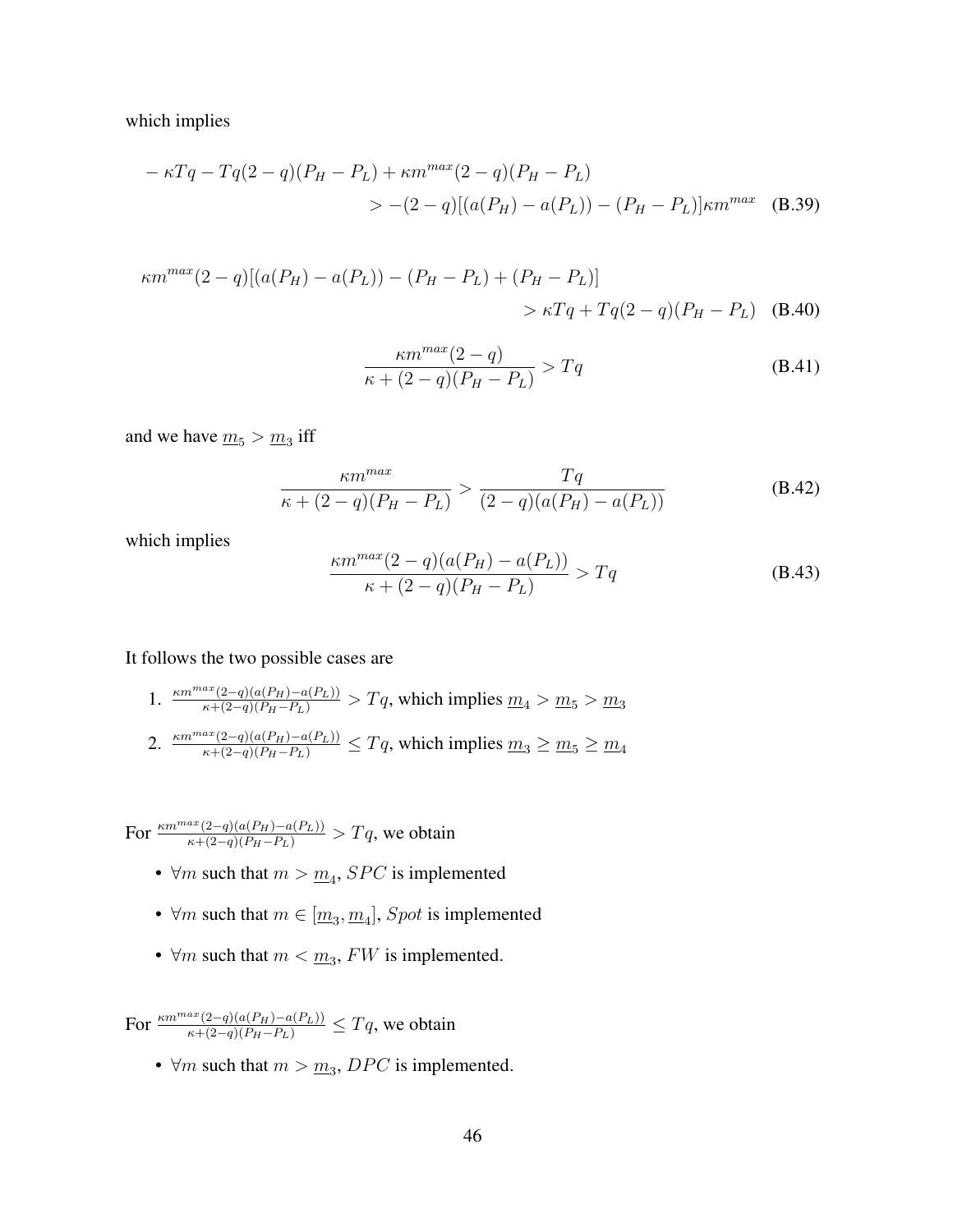•  $\forall m$  such that  $m \leq m_3$ ,  $FW$  is implemented.

# C Proof: Empirical Wage Processes Section

#### Proof of Proposition 3.

Proof. Log-linearize  $(w, m, P, X)$  around  $(w^*, m^*, P^*, X^*)$  for the *SPC* and spot contract wage expressions and  $(w, m, X)$  around  $(w^*, m^*, X^*)$  for the fixed wage contract, where

$$
P^* = \frac{P_h + P_l}{2} \quad w^* = E[w], \quad m^* = E[m], \quad X^* = E[X] \tag{C.1}
$$

Log-linearization results in:

- 1. For SPC :  $w^*(log(w) log(w^*)) = (\frac{P_h + P_l}{2} + a(P_h) P_h)m^*(log(m) log(m^*))$  +  $P^*m^*(log(P) - log(P^*)) + X^*\gamma(log(X) - log(X^*))$
- 2. For Fixed wage :  $w^*(log(w) log(w^*)) = a(P_h)m^*(log(m) log(m^*)) + X^*\gamma(log(X)$  $log(X^*))$
- 3. For Spot :  $w^*(log(w) log(w^*)) = \frac{da(P)}{dP}|_{P = P^*} P^* m^*(log(P) log(P^*)) + a(P^*)m^*(log(m)$  $log(m^*)) + X^* \gamma(log(X) - log(X^*))$
- 4. For DPC :  $w^*(log(w) log(w^*)) = \frac{da(P)}{dP}|_{P = P^*} P^* m^*(log(P) log(P^*)) + a(P^*)m^*(log(m)$  $log(m^*)) + X^* \gamma(log(X) - log(X^*))$

After rearranging, and keeping only  $log(w)$  on the left hand side, we obtain:

1. For SPC :  $log(w) = \frac{-(log(X^*) - log(w^*)w^* + log(m^*) + log(P^*))}{w^*} + \frac{\frac{(P_h + P_l}{2} + a(P_h) - P_h)m^*}{w^*}log(m) + \frac{P^*m^*}{w^*}log(P) + \frac{X^*\gamma}{w^*}log(X)$ 

2. For Fixed wage : 
$$
log(w) = \frac{-(log(m^*) + log(X^*) - log(w^*)w^*)}{w^*} + \frac{a(P_h)m^*}{w^*}log(m) + \frac{X^*\gamma}{w^*}log(X)
$$

- 3. For Spot :  $log(w) = \frac{-(log(P^*) + log(m^*) + log(X^*) log(w^*)w^*)}{w^*} + \frac{a(P^*)m^*}{w^*}log(m) + \frac{\frac{da(P)}{dP}|_{P = P^*}P^*m^*}{w^*}log(P) +$  $\frac{X^*\gamma}{w^*}log(X)$
- 4. For DPC :  $log(w) = \frac{-(log(P^*) + log(m^*) + log(X^*) log(w^*)w^*)}{w^*} + \frac{a(P^*)m^*}{w^*}log(m) + \frac{\frac{da(P)}{dP}|_{P = P^*}P^*m^*}{w^*}log(P) +$  $\frac{X^*\gamma}{w^*}log(X)$

Denote the by  $\beta_1$  and  $\beta_2$  the coefficients multiplying  $\log(m)$  and  $\log(P)$ , respectively. Then:

1. 
$$
\beta_1^{DPC} > 0, \beta_1^{SPC} > 0, \beta_1^{FW} > 0, \beta_1^{Spot} > 0
$$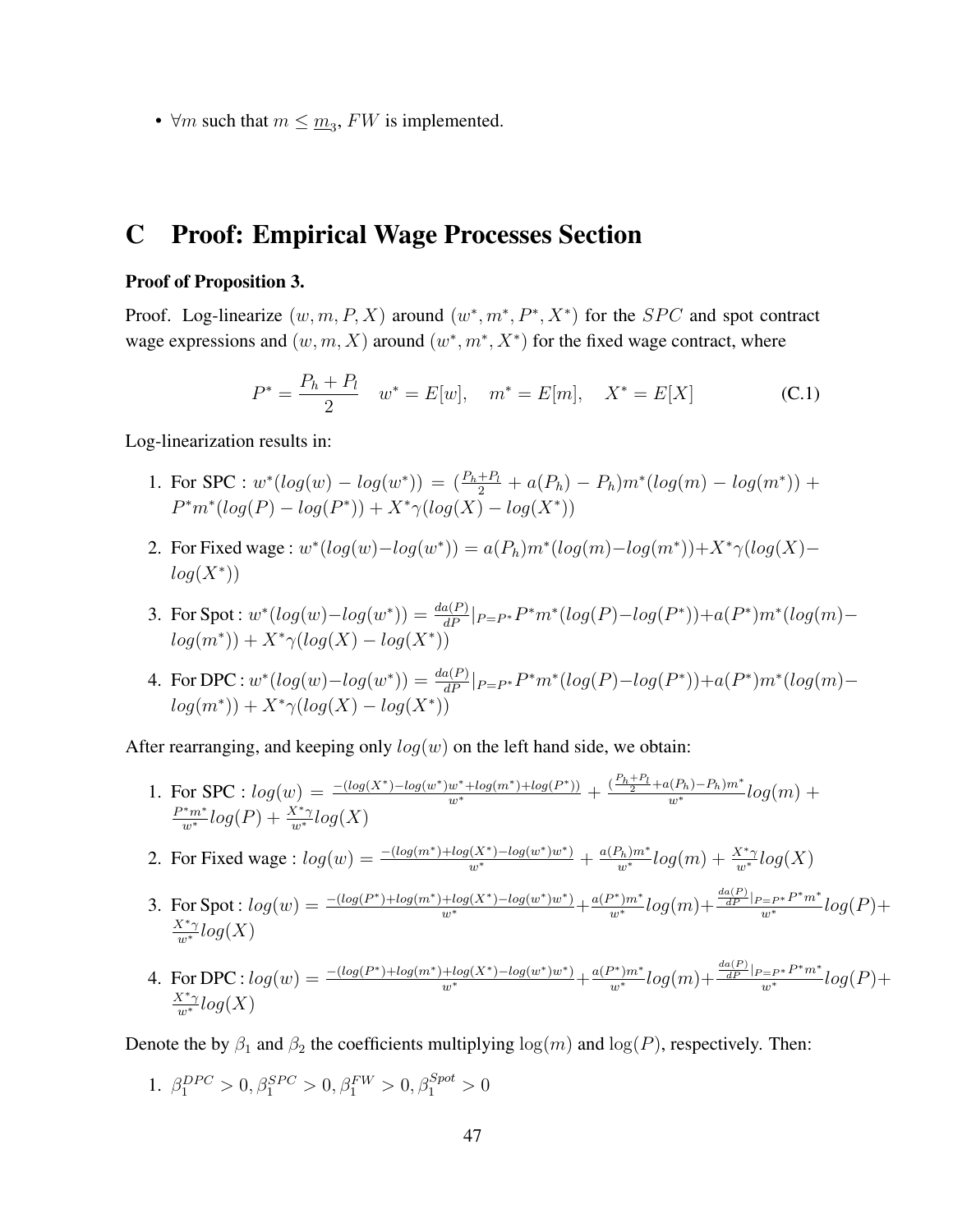2. 
$$
\beta_2^{DPC} > 0
$$
,  $\beta_2^{SPC} > 0$ ,  $\beta_2^{Spot} > 0$  and  $\beta_2^{FW} = 0$ 

In particular, to see that  $\beta_2^{SPC} > 0$ , note that

$$
a(P_h) - a(P_l) > P_h - P_l
$$
  
\n
$$
\Rightarrow \qquad a(P_h) > P_h - P_l
$$
  
\n
$$
\Rightarrow \qquad \frac{P_h + P_l}{2} > P_l > P_h - a(P_h)
$$
  
\n
$$
\Rightarrow \qquad \frac{P_h + P_l}{2} + a(P_h) - P_h > 0
$$

where  $a(P_h) - a(P_l) > P_h - P_l$  is just the necessary condition for the *SPC* contract to be feasible.

 $\blacksquare$ 

# D Data

In this section we describe the data sources, as well as how we construct work histories and other relevant variables.

## D.1 Data Sources

The main data source is the National Longitudinal Survey of Youth (NLSY79). The NLSY79 is a nationally representative sample of individuals aged 14 to 22 in 1979. The sample period is 1979 to 2010, which makes the maximum age in the sample equal to 53. The NLSY79 consists of three samples: a main representative sample, a military sample, and a supplemental sample designed to over-represent minorities. We only use the main representative sample. Throughout the baseline analysis we focus on males 25 year or older. To gauge robustness we also extend the sample to women who satisfy the sampling restrictions.

Observations for which the reported stop date of the job precedes the reported start date, as well as jobs that last less than 4 weeks, are dropped. Following Hagedorn and Manovskii (2013) we impose some basic sampling restrictions: (i) all observations for which the reported hours worked are below 15 hours are excluded; (ii) the education variable is forced to be non-decreasing over the life cycle. Wages are deflated using the CPI. Following Barlevy (2008) we only consider observations with reported hourly wages above \$0.10 and below \$1, 000. Only observations for individuals that have completed a long-term transition to full time labor market attachment are used in the analysis. As in Yamaguchi (2010), an individual is considered to have made this transition starting from the first employment cycle that lasts 6 or more quarters. Finally, for each job we assign the mode of hours worked as the relevant value for that job. The reorganized NLSY79 data consists of 34,860 job-wage observations,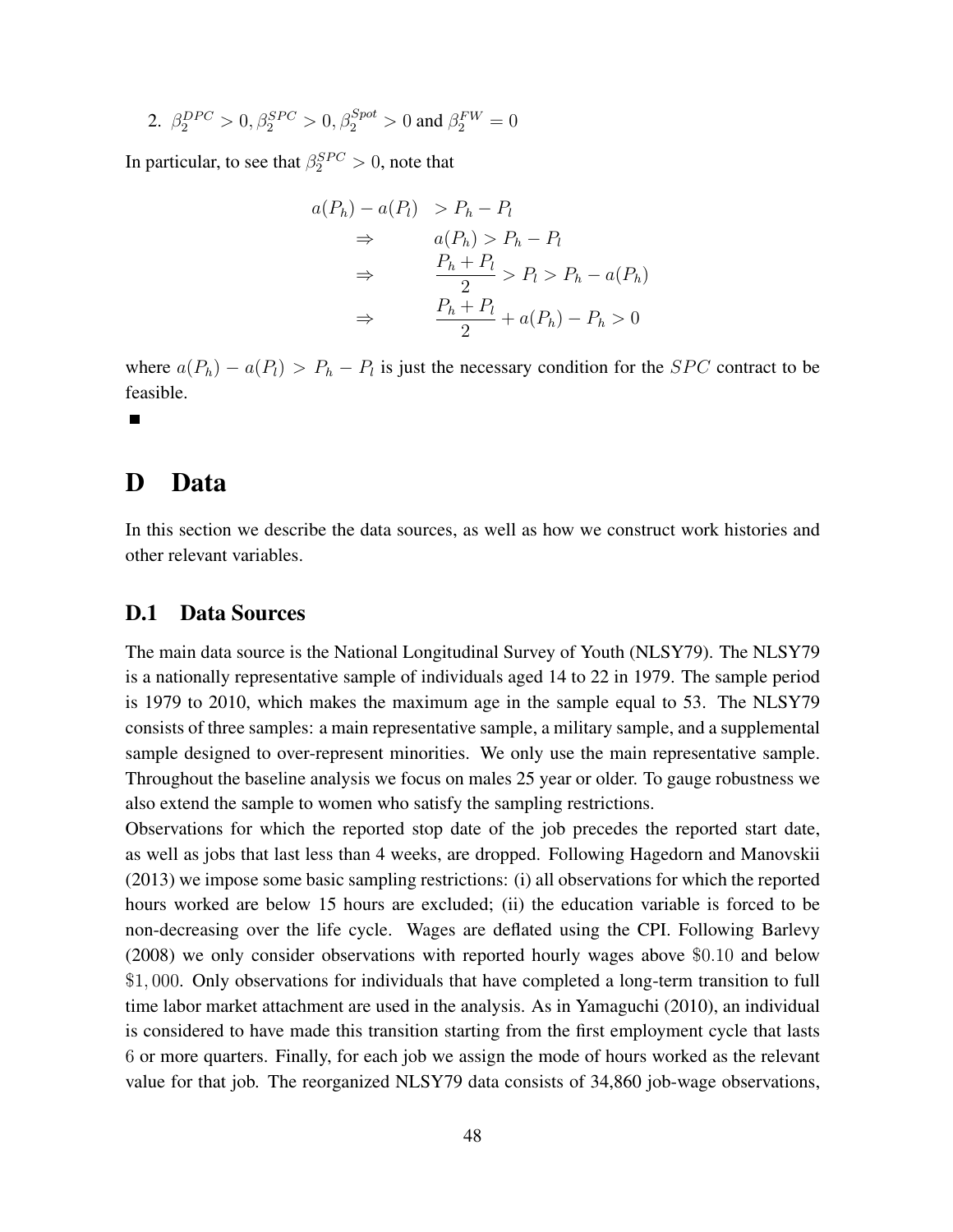for a sample of 5,712 individuals. Not all of these observations can be used in the estimation because some control variables may be missing in certain years.

## D.2 Jobs and Employment Cycles

We define each job as one subset of an employment cycle during which the employer does not change. Each wage observation in the NLSY79 is linked to a measure of the current unemployment rate. To construct the current unemployment rates, we use the seasonally adjusted unemployment series from the Current Population Survey (CPS). We use the Composite Help Wanted Index constructed by Barnichon  $(2010)$  as a measure of vacancies.<sup>37</sup> We use the crosswalk provided by Autor and Dorn (2013) to link Census occupation codes with Dorn's 'standardized' occupation codes.<sup>38</sup> We classify occupations into four categories: non-routine cognitive, non-routine manual, routine cognitive, and routine manual.<sup>39</sup> Furthermore, as in Yamaguchi (2012), if a worker reports having the same job between period t and  $t + 2$ , with occupation A in year t, occupation B in year  $t + 1$ , and again occupation A in  $t + 2$ , then we assume that occupation  $B$  is misclassified and we correct it to be  $A$ . To minimize the effects of other coding errors, we follow Neal (1998) and Pavan (2011) and disregard observations that report a change in occupation within a job (during a spell with the same employer). Industry codes are aggregated up to 15 major categories to make them comparable over time. In order to reduce the effects of industry coding error, and similar to the treatment of occupations, we only consider observations for which there are no industry changes within the job.

As shown in Table D.2.1 the individuals in our sample have average age around 34, and more than half of them is married. Roughly one third is college educated, and the average hourly wage (in 1983 dollars) is about \$11. Average weekly hours worked are approximately 44 while the average job tenure is around 300 weeks ( $\approx$  5 years).

## D.3 Performance Pay Prevalence

In this subsection we document the prevalence of performance pay in different job categories. Table D.3.1 shows that performance pay is more common among jobs associated to college education, cognitive occupations and the Finance/Insurance and the Wholesale/Retail Trade industries. Note that certain groups exhibit fairly heterogeneous job compositions: for example, the broad manufacturing category includes production workers as well as managers and other types of occupations. However, separately looking at finer industry decompositions results in much smaller sample sizes.

<sup>37</sup>https://sites.google.com/site/regisbarnichon/research.

<sup>38</sup>David Dorn's crosswalks are available at http://www.cemfi.es/dorn/data.htm.

 $39$ This classification replicates the one presented in Cortes and Gallipoli (2014), Table A.1.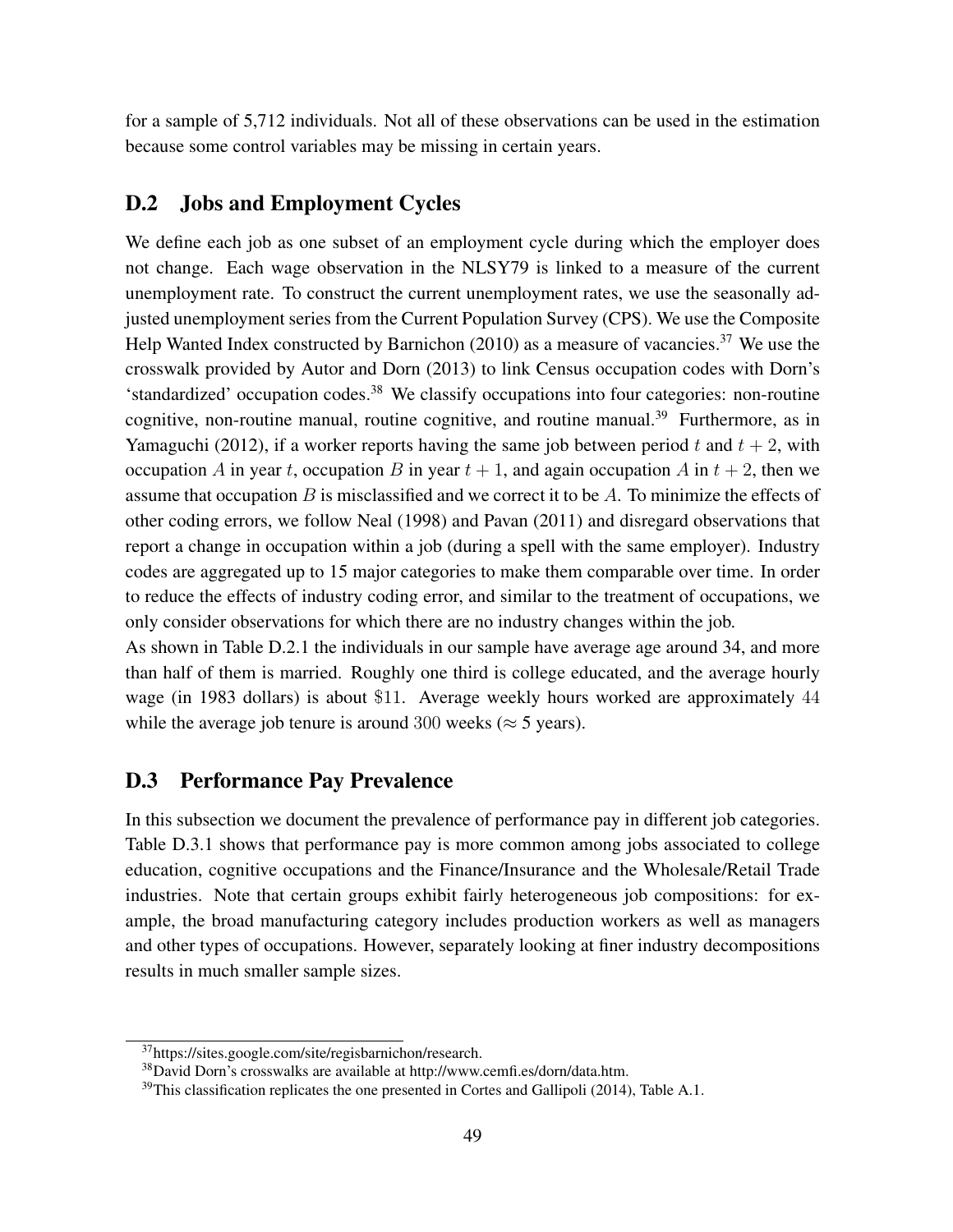Table D.2.1: Data summary statistics

|                         | Mean   | S.D.   | <b>Observations</b> |
|-------------------------|--------|--------|---------------------|
| Age                     | 34.07  | 6.49   | 17,434              |
| Married $(\%)$          | 0.59   | 0.49   | 17,434              |
| College $(\%)$          | 0.35   | 0.48   | 17,434              |
| Hourly wage             | 11.21  | 15.05  | 17,434              |
| Hours worked            | 44.45  | 10.32  | 16,911              |
| Employer tenure (weeks) | 301.93 | 299.59 | 17,434              |

Summary statistics: sample of men, 25 or older. College and married values represent the share of individuals who fall in that category. Hourly wages are in real 1983 dollars. Hours worked are per week.

Table D.3.1: Data summary statistics for performance pay status

|                                    | $\%$ PPJ=1 | Observations |
|------------------------------------|------------|--------------|
| By education groups                |            |              |
|                                    |            |              |
| College                            | 47.81\%    | 6,183        |
| High School grads                  | 38.71%     | 9,367        |
| High School drop outs              | 25.64\%    | 1,884        |
| By occupation groups               |            |              |
|                                    |            |              |
| Cognitive                          | 45.14\%    | 7,495        |
| Manual                             | 28.68%     | 6,123        |
| By industry groups                 |            |              |
|                                    |            |              |
| Agriculture, Forestry and Mining   | 42.36\%    | 550          |
| Construction                       | 30\%       | 2,093        |
| Manufacturing                      | 45.29%     | 3,888        |
| <b>Wholesale and Retail</b>        | 54.22\%    | 1,111        |
| Finance, Insurance and Real Estate | 65.88\%    | 1,184        |
| Hotels/bars/restaurants            | 38.31\%    | 415          |
| Professional and Business Services | 29.27%     | 3,085        |

Summary statistics for our sample of men above 25 years old. The table presents share of performance pay jobs across different groups.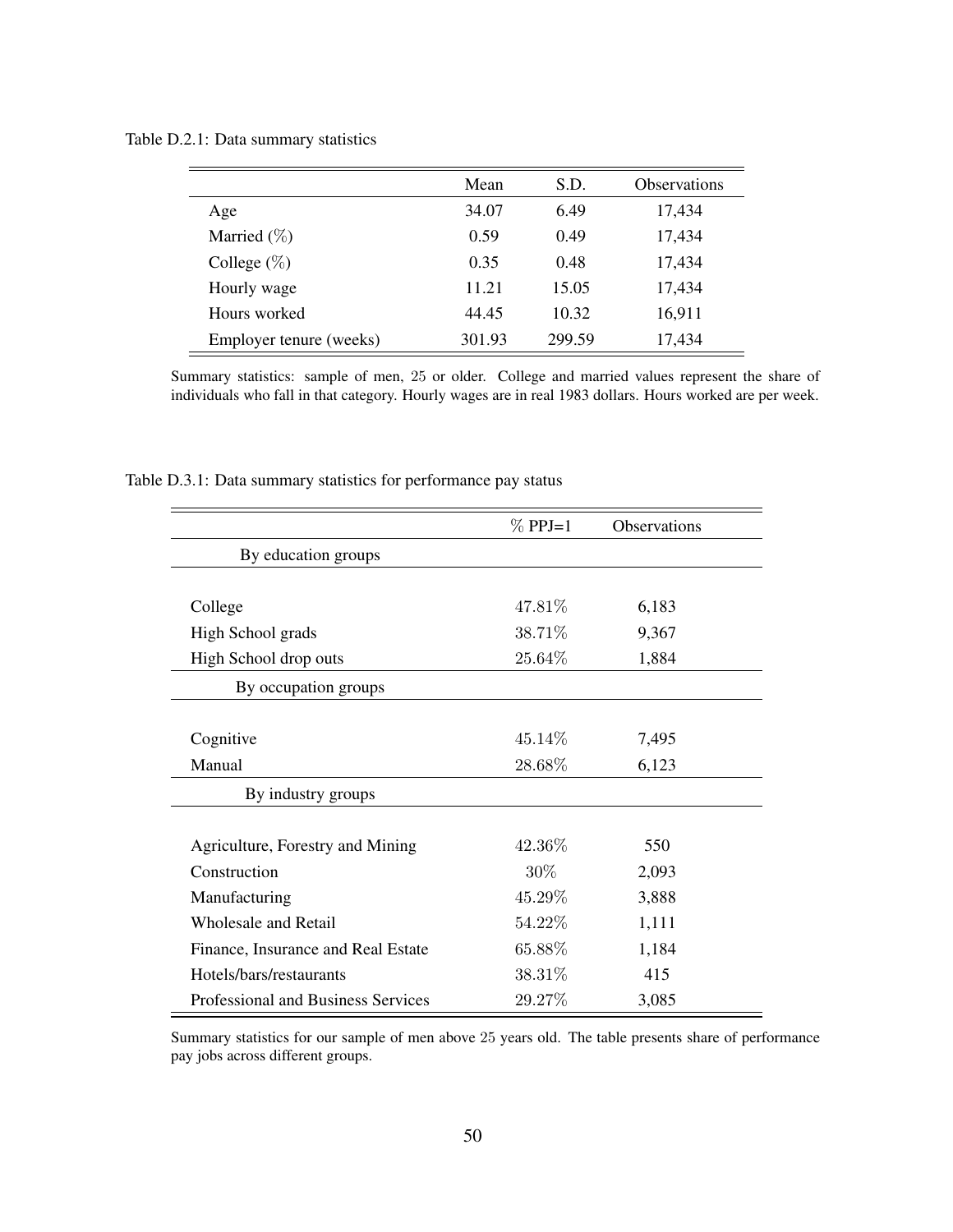# $E$  Full set of  $PPJ$  regressions

Tables E.1 and E.2 show the results for the  $PPJ$  regressions once we consider separately each of our measures of proxies for match quality.

|               |        | Specification |         |
|---------------|--------|---------------|---------|
| Variables     | (1)    | (2)           | (3)     |
| $log(q^{eh})$ | 13.8   |               | $15.9*$ |
|               | [9.19] |               | [9.37]  |
| $log(q^{hm})$ |        | 55.1***       | 56.9*** |
|               |        | [15.6]        | [13.5]  |
| Observations  | 1,973  | 2,002         | 1,973   |

Table E.1: Performance Pay and Match Quality: Fixed Effects Logits

Note a. The notation  $\ln q^x$ , with  $x = \{hm, eh\}$ , denotes the natural logarithm of the sum of market tightness

Note b. Estimated coefficients and associated standard errors are multiplied by 100. All standard errors are clustered by observation start-date and end-date. Results are robust to clustering by individual. Significance: \*\*\*  $1\%,$  \*\*  $5\%,$  \*  $10\%.$ 

Note c. The sample includes male workers between age 25 and 55. We include controls for year, geographic and SMSA region, industry, marital status, education, age (average in the job spell), union status.

Note d. Both  $\ln q^{hm}$  and  $\ln q^{eh}$  are standardized.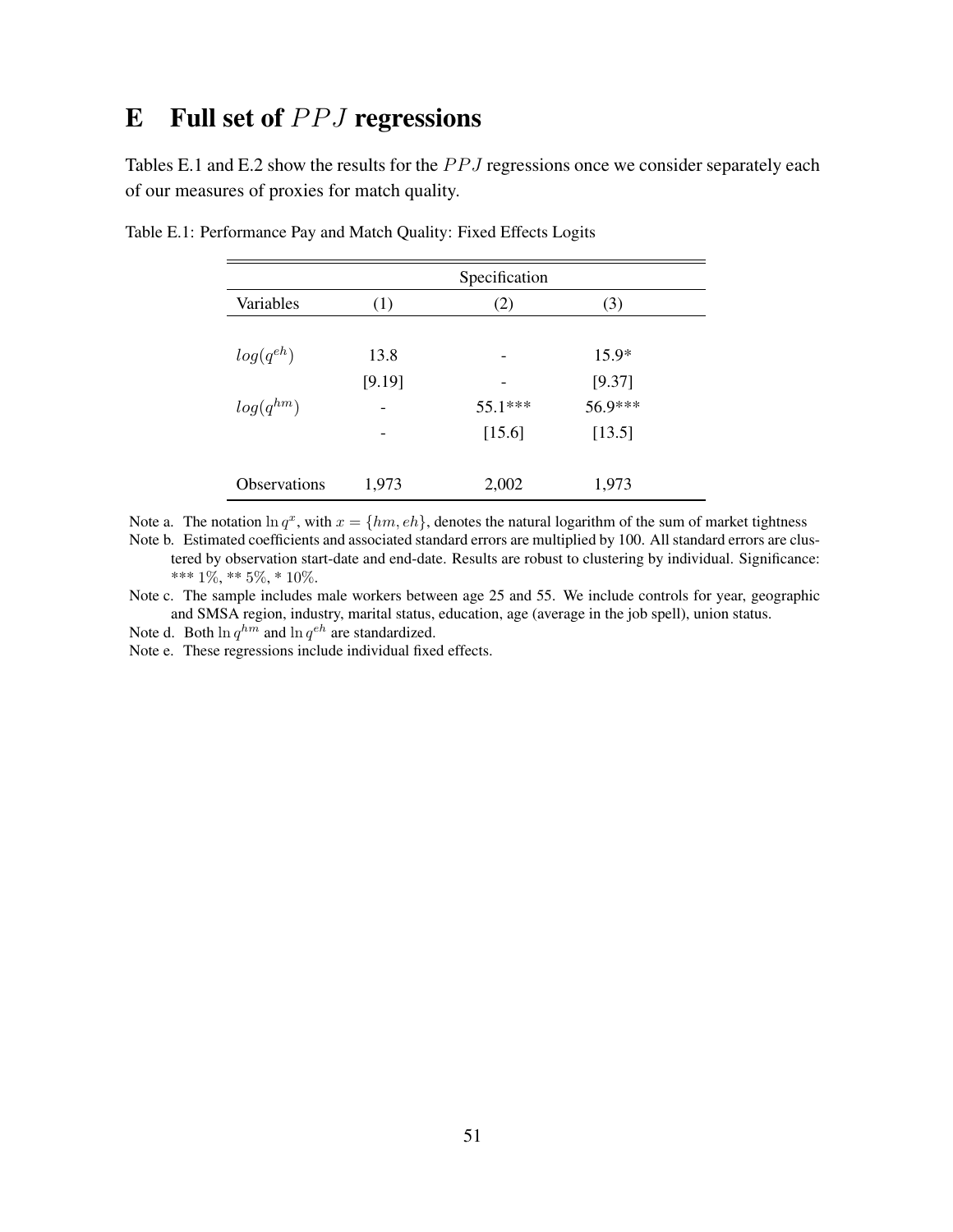|                           | Orthogonal component proxies |          |          | Non-parametric proxies |         |         | Shift-Share |  |
|---------------------------|------------------------------|----------|----------|------------------------|---------|---------|-------------|--|
| Variables                 | (1)                          | (2)      | (3)      | (4)                    | (5)     | (6)     | (7)         |  |
|                           |                              |          |          |                        |         |         |             |  |
| $\hat{\omega}^{hm}_{i,j}$ |                              | 25.56*** | 27.09*** |                        |         |         |             |  |
|                           |                              | [4.89]   | [5.07]   |                        |         |         |             |  |
| $\hat{\omega}_{i,j}^{eh}$ | 4.19                         |          | 0.90     |                        |         |         |             |  |
|                           | $[5.4]$                      |          | [0.58]   |                        |         |         |             |  |
| $\Delta q_{i,j}^{hm}$     |                              |          |          |                        | $19***$ | 18.9*** |             |  |
|                           |                              |          |          |                        | [5.57]  | [5.43]  |             |  |
| $\Delta q_{i,j}^{eh}$     |                              |          |          | 5.40                   |         | 0.82    |             |  |
|                           |                              |          |          | [4.76]                 |         | [5.04]  |             |  |
| $SS_{occ, s, e}$          |                              |          |          |                        |         |         | $30.7***$   |  |
|                           |                              |          |          |                        |         |         | [11.1]      |  |
|                           |                              |          |          |                        |         |         |             |  |
| Observations              | 1,973                        | 2,002    | 1,973    | 1,973                  | 2,002   | 1,973   | 1,653       |  |

Table E.2: Performance pay and match quality : Controlling for endogeneity

Note a. The notation  $\ln q^x$ , with  $x = \{hm, eh\}$ , denotes the natural logarithm of the sum of market tightness Note b. Estimated coefficients and associated standard errors are multiplied by 100. All standard errors are bootstrapped. Results are robust to clustering by individual. Significance: \*\*\* 1%, \*\* 5%, \* 10%.

Note c. The sample includes male workers between age 25 and 55. We include controls for year, geographic and SMSA region, industry, marital status, education, age (average in the job spell), union status.

Note d. Explanatory variables are standardized.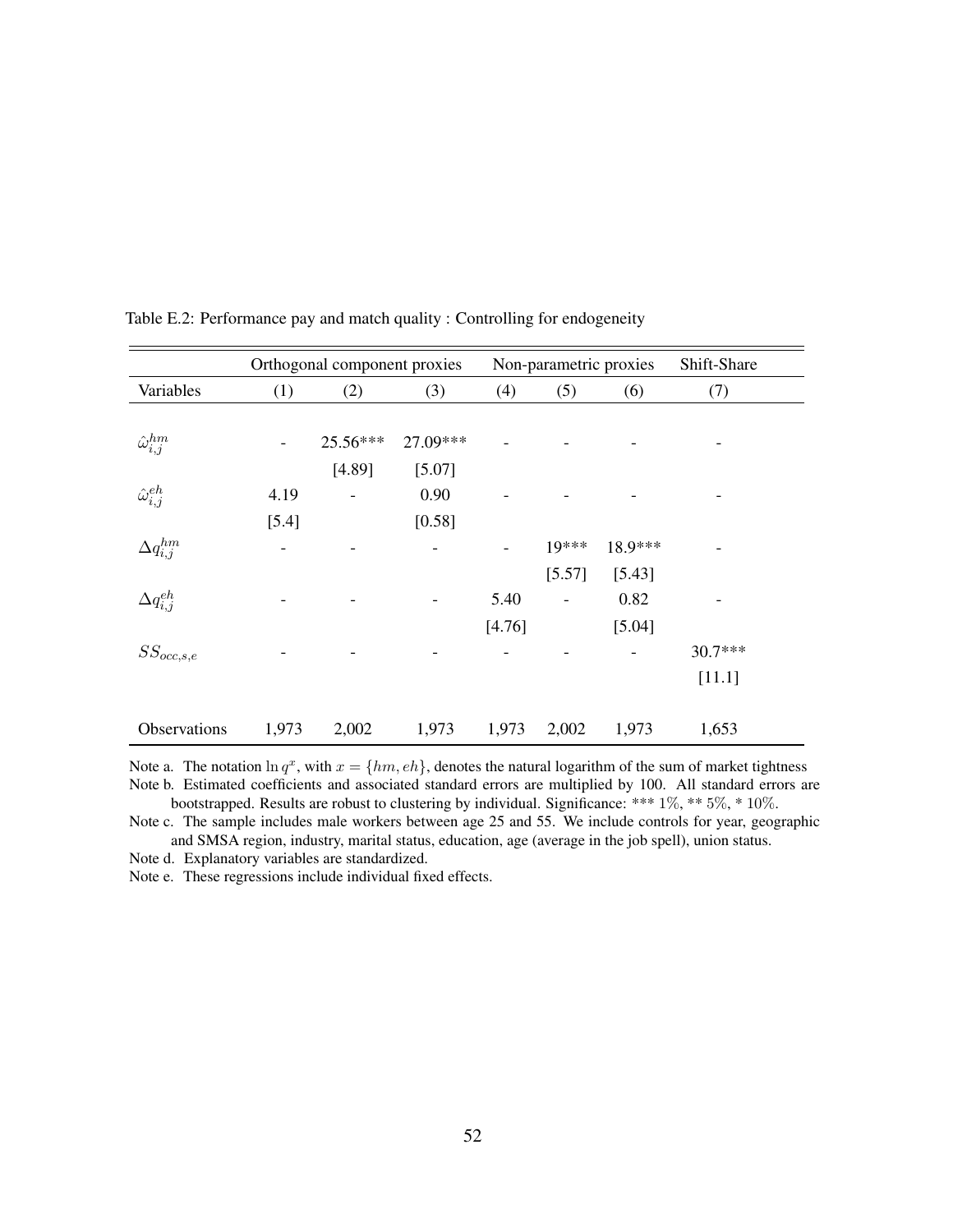# F Robustness: Excluding Stock Options and Bonus Contracts

This section shows that our main results are robust to excluding stock options and bonus contracts. To do so we consider two alternative ways of disregarding stock options and bonuses:

- 1. The first possibility is to classify as performance pay (PPJ=1) all those jobs for which we observe the individual being paid by piece-rate, commission, tips in years 1996, 1998, 2000 or according to performance in 1988, 1989, 1990, while defining as notperformance-pay (PPJ=0) all jobs for which the worker reports not being paid according to piece rate, commission or tips in 1996, 1998, 2000 or not being paid according to performance in 1988, 1989, 1990. This re-definition of the performance pay variable changes the allocation of observations in both the PPJ=1 and PPJ=0 group: in our original definition of PPJ, to assign PPJ=0 we imposed the additional requirement that the individual reports no stock options and no bonuses in years 1996, 1998, 2000. Here on the other hand, a worker could have a job with stock options/bonuses tagged as PPJ=0. Note that a job with stock options/bonuses can also be tagged as PPJ=1 simply because there was some other form of performance pay such as commission or piece rate. We denote this PPJ definition as restriction 1. This definition implies less observations than our original sample since individuals for which all measures of performance pay are missing except stock options and bonuses will now exhibit PPJ as missing.
- 2. An alternative way to exclude stock options and bonuses is to use the same performance pay definition as before but impose the additional condition that any PP job that has a stock option or bonus component is excluded from the analysis (that is, tagging such jobs as having PPJ missing). This second approach keeps the same sample of observations tagged as PPJ=0 as under the baseline definition, since we still impose the requirement that a non PP job must carry no tips, no commissions, no piece rate, no bonuses and no stock options. However, the PPJ=1 sample becomes smaller than in the benchmark analysis, since we exclude PP jobs with stock options/bonuses. We denote this definition of PP as restriction 2.

Since there is no obvious reason to choose restriction number 1 or number 2, in what follows we present results for either one of these alternative PP definitions. Results for the performance pay probability regressions are in Table F.1. Results for the wage regressions are in Table F.2.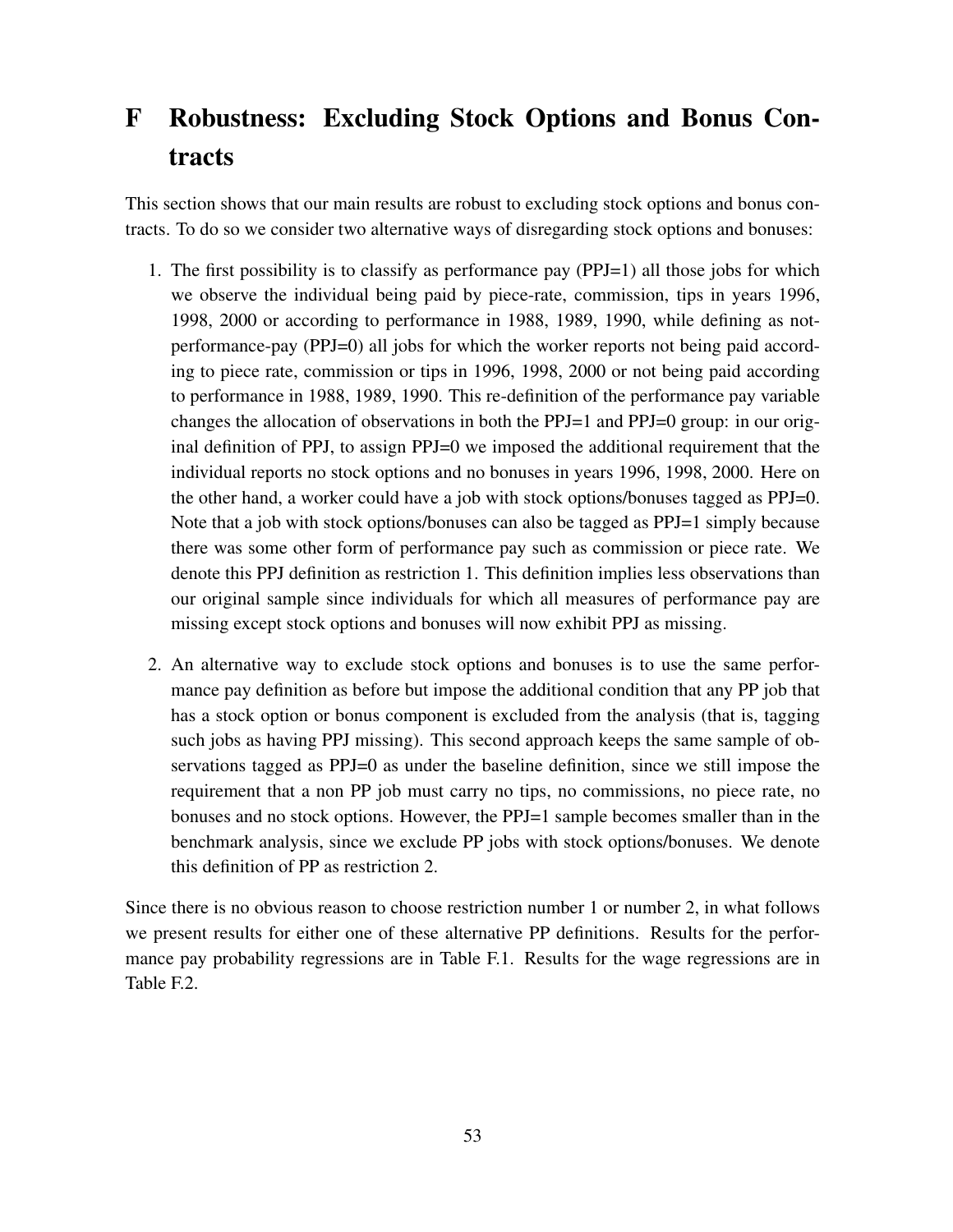|                           | $q$ -measures |        |          | Orthogonal component | Non-parametric |         | Shift-Share |        |  |
|---------------------------|---------------|--------|----------|----------------------|----------------|---------|-------------|--------|--|
| Restriction to data       | (1)           | (2)    | (1)      | (2)                  | (1)            | (2)     | (1)         | (2)    |  |
|                           |               |        |          |                      |                |         |             |        |  |
| $q_{i,j}^{hm}$            | 54.1***       | 43.2** |          |                      |                |         |             |        |  |
|                           | $[16.0]$      | [17.4] |          |                      |                |         |             |        |  |
| $q_{i,j}^{eh}$            | 10.4          | 10.3   |          |                      |                |         |             |        |  |
|                           | [8.79]        | [10.3] |          |                      |                |         |             |        |  |
| $\hat{\omega}_{i,j}^{hm}$ |               |        | 29.09*** | 26.17***             |                |         |             |        |  |
|                           |               |        | [6.92]   | [9.12]               |                |         |             |        |  |
| $\hat{\omega}_{i,j}^{eh}$ |               |        | 7.03     | 9.89                 |                |         |             |        |  |
|                           |               |        | [6.79]   | [8.64]               |                |         |             |        |  |
| $\Delta q_{i,j}^{hm}$     |               |        |          |                      | $20.1**$       | $16.4*$ |             |        |  |
|                           |               |        |          |                      | [7.83]         | [8.98]  |             |        |  |
| $\Delta q_{i,j}^{eh}$     |               |        |          |                      | $16.7**$       | $14.8*$ |             |        |  |
|                           |               |        |          |                      | [8.21]         | [8.47]  |             |        |  |
| $SS_{occ, s, e}$          |               |        |          |                      |                |         | 33.6**      | 28.2   |  |
|                           |               |        |          |                      |                |         | [13.4]      | $[19]$ |  |
|                           |               |        |          |                      |                |         |             |        |  |
| Observations              | 1,642         | 1,268  | 1,642    | 1,268                | 1,646          | 1,268   | 1,413       | 1,110  |  |

Table F.1: Performance Pay and Match Quality excluding Stock Options and Bonus Contracts

Note a. The notation  $\ln q^x$ , with  $x = \{hm, eh\}$ , denotes the natural logarithm of the sum of market tightness Note b. Estimated coefficients and associated standard errors are multiplied by 100. All standard errors are

bootstrapped. Results are robust to clustering by individual. Significance: \*\*\* 1%, \*\* 5%, \* 10%.

Note c. The sample includes male workers between age 25 and 55. We include controls for year, geographic and SMSA region, industry, marital status, education, age (average in the job spell), union status.

Note d. Explanatory variables are standardized.

Note e. These regressions include individual fixed effects.

Note f. Restriction to data 1 and 2 are those explained in this subsection of the Appendix.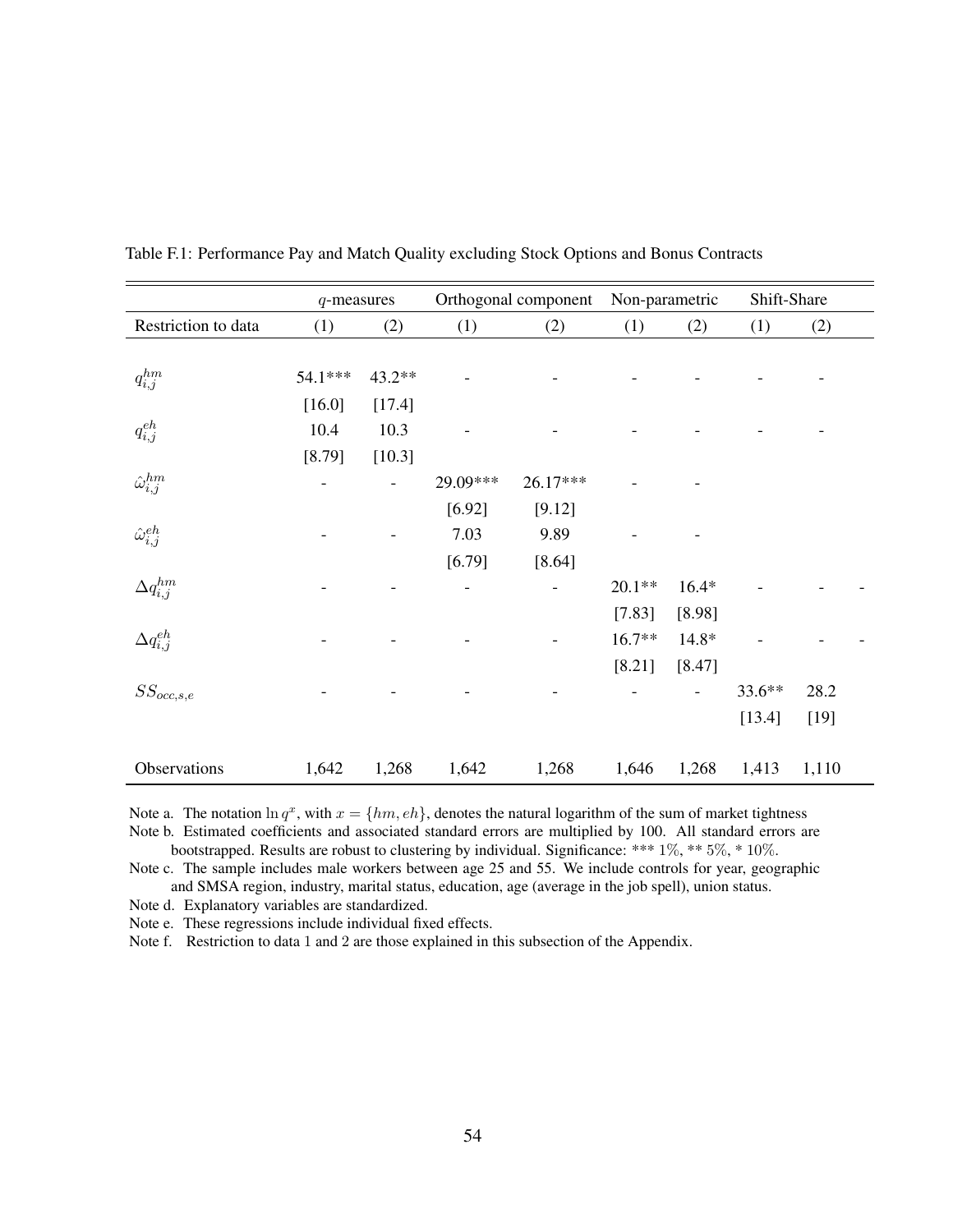|                     |              |             | $PPJ = 1$ $PPJ = 1$ $PPJ = 0$ | $PPJ=0$   |  |
|---------------------|--------------|-------------|-------------------------------|-----------|--|
| Restriction to data | (1)          | (2)         | (1)                           | (2)       |  |
|                     |              |             |                               |           |  |
| U                   | $-0.0248***$ | $-0.032***$ | $-0.0129***$                  | $-0.0095$ |  |
|                     | [0.0066]     | [0.009]     | [0.00492]                     | [0.0064]  |  |
| $log(q^{eh})$       | $9.3***$     | $10***$     | $6.45***$                     | $6.12***$ |  |
|                     | [1.93]       | [2.3]       | [0.85]                        | [0.0098]  |  |
| $log(q^{hm})$       | $8.69***$    | 8.97***     | $5.8***$                      | 5.95***   |  |
|                     | [2.04]       | $[2.62]$    | [0.7]                         | [0.0089]  |  |
|                     |              |             |                               |           |  |
| <b>Observations</b> | 4,788        | 3,375       | 12,646                        | 10,364    |  |

Table F.2: Wage regressions excluding Stock Options and Bonus Contracts

Note a. The notation  $\ln q^x$ , with  $x = \{hm, eh\}$ , denotes the natural logarithm of the sum of market tightness. The explanatory variable  $U \cdot PPJ$  is the interaction between current unemployment rate and an indicator function taking value equal to one if the job includes performance-related compensation.

Note b. Estimated coefficients for  $\ln q^{eh}$  and  $\ln q^{hm}$ , and associated standard errors, are multiplied by 100. All standard errors are clustered by observation start-date and end-date. Results are robust to clustering by individual. Significance: \*\*\* 1%, \*\* 5%, \* 10%.

Note c. The sample includes male workers between age 25 and 55. We include controls for year, job tenure with current employer, work experience, geographic and SMSA region, industry, marital status, education, age and union status.

Note d. These regressions include individual fixed effects.

Note e. Restriction to data 1 and 2 are those explained in this subsection of the Appendix.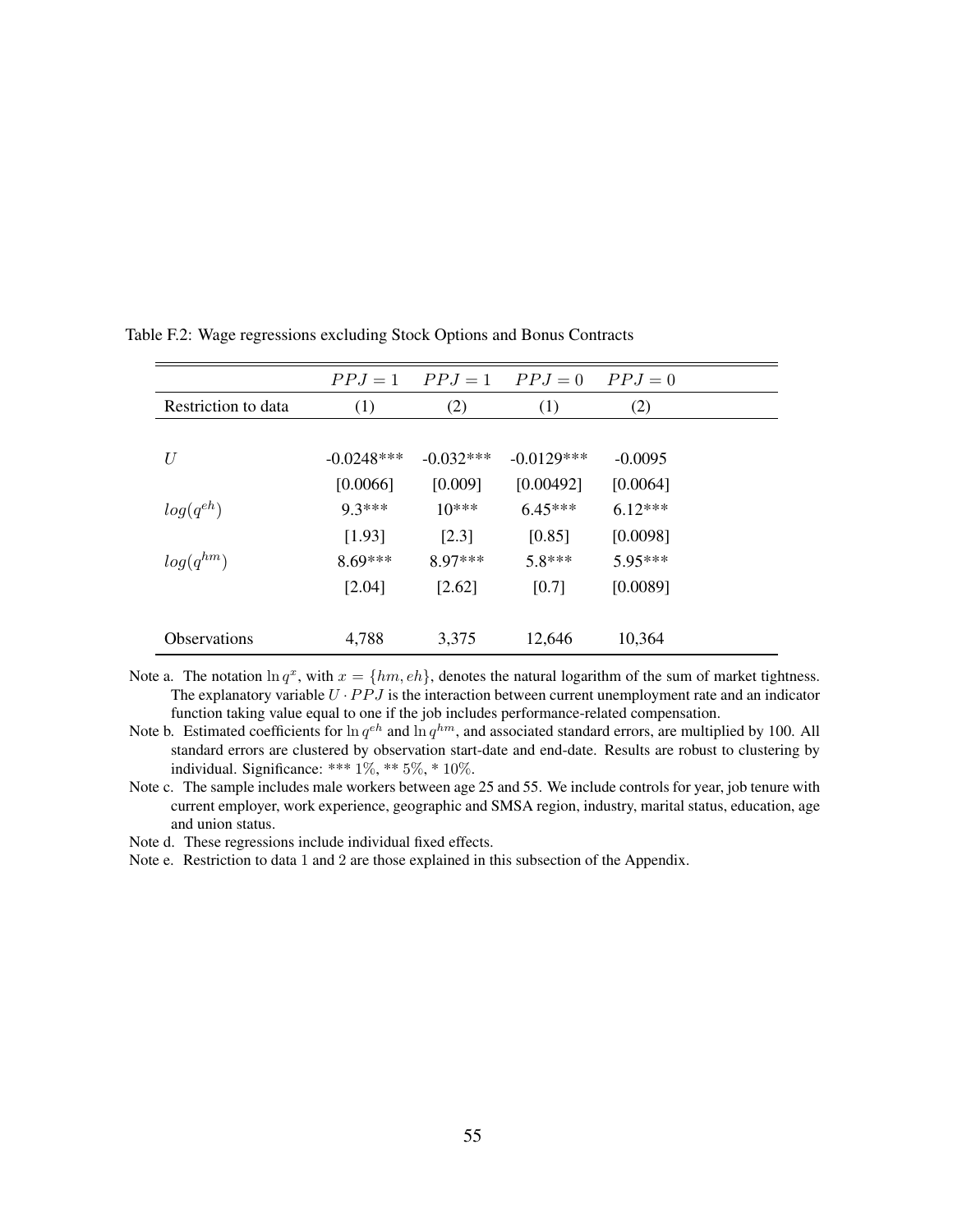# G Robustness: Occupation-Specific Unemployment Rates

As mentioned in Section 5.1, Table G.1 shows that our results for wage cyclicality are robust to using occupation specific unemployment rates (based on the current occupation of the worker).

|                     | (1)         | (2)       | (3)       | (4)       |
|---------------------|-------------|-----------|-----------|-----------|
| Variables           | $PPJ = 1$   | $PPJ=0$   | $PPJ=1$   | $PPJ=0$   |
|                     | Cognitive   | Cognitive | Manual    | Manual    |
|                     |             |           |           |           |
| $U^{Cog}$           | $-5.090***$ | $-1.912$  |           |           |
|                     | [1.542]     | [2.313]   |           |           |
| $II^{Man}$          |             |           | $-1.408*$ | $-0.238$  |
|                     |             |           | [0.838]   | [0.442]   |
| $\ln q^{eh}$        | $5.90***$   | $3.99*$   | $10.3***$ | $5.73***$ |
|                     | [2.18]      | [2.37]    | [3.34]    | [1.14]    |
| $\ln q^{hm}$        | $6.06***$   | $4.26**$  | 9.38***   | $6.58***$ |
|                     | $[2.01]$    | [2.10]    | [3.16]    | [0.978]   |
|                     |             |           |           |           |
| <b>Observations</b> | 3,383       | 4,112     | 1,756     | 4,367     |
| R-squared           | 0.737       | 0.547     | 0.722     | 0.739     |

Table G.1: Wage regressions: PPJ vs non-PPJ : Occupations specific unemployment rates.

Note a. The notation  $\ln q^x$ , with  $x = \{hm, eh\}$ , denotes the natural logarithm of the sum of labour market tightness

Note b. Estimated coefficients for  $\ln q^{eh}$  and  $\ln q^{hm}$ , and associated standard errors, are multiplied by 100 for  $\ln q^x$ . All standard errors are clustered by observation start-date and end-date. Results are robust to clustering by individual. Significance: \*\*\* 1%, \*\* 5%, \* 10%.

Note c. The sample includes male workers between age 25 and 55. We include controls for year, geographic and SMSA region, industry, marital status, education, age and union status.

Note d.  $U^{Cog}$  is the unemployment rate for cognitive occupations and  $U^{Man}$  is the unemployment rate for Manual occupations.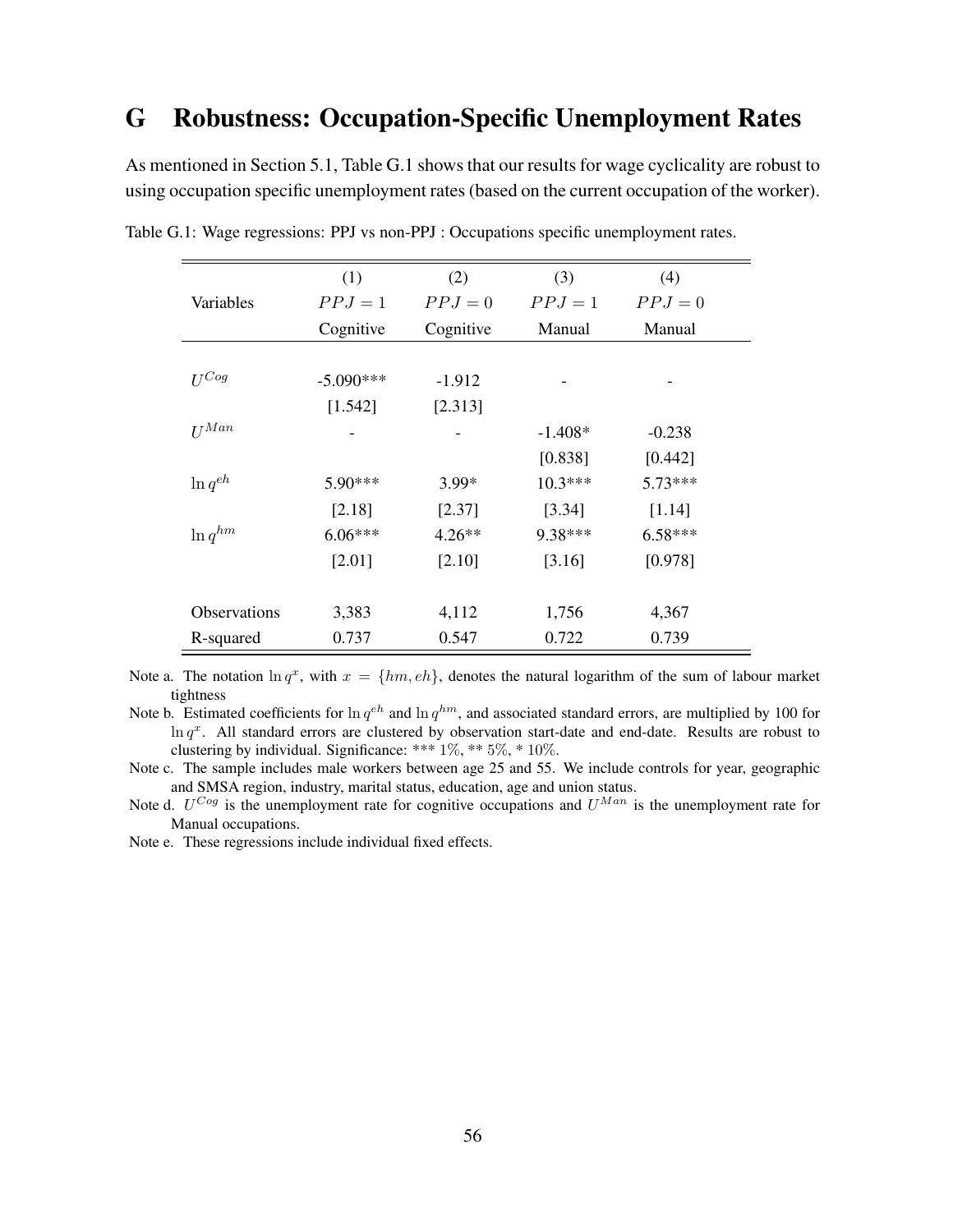## H Some Robustness and Sensitivity Checks

In this section we report the additional robustness results mentioned in Section 5.2.

Extending the sample to include women. Our baseline results are based on a sample of male workers. This restriction was introduced to facilitate comparisons to previous work on the cyclicality of wages. In what follows we extend the sample by adding women. We maintain all the sampling restrictions described in Section 3.3 and Appendix D, which guarantee a sample with fairly strong labor market attachment.

We begin by replicating the Logit analysis linking PPJ status to match quality proxies. Table H.1 shows that also in the expanded sample there exists a strong, positive and significant relationship between probability of being in a performance pay job and match quality. Both men and women exhibit an increased likelihood of performance-related pay when match quality is higher. Magnitudes are broadly comparable to the ones estimated for the sample on male workers and reported in Table E.1. Table H.2 shows that the results for our proxies controlling for endogeneity are also robust to including women.

|                     | Specification            |         |           |  |  |
|---------------------|--------------------------|---------|-----------|--|--|
| Variables           | (1)                      | (2)     | (3)       |  |  |
| $log(q^{eh})$       | $12.3***$                | -       | $13.7***$ |  |  |
|                     | [5.48]                   |         | [5.50]    |  |  |
| $log(q^{hm})$       |                          | 65.6*** | 65.8***   |  |  |
|                     | $\overline{\phantom{0}}$ | [10.3]  | [13.7]    |  |  |
| <b>Observations</b> | 3,535                    | 3,587   | 3,535     |  |  |

Table H.1: Performance Pay and Match Quality: Fixed Effects Logits (men and women)

Note a. The notation  $\ln q^x$ , with  $x = \{hm, eh\}$ , denotes the natural logarithm of the sum of market tightness Note b. Estimated coefficients and associated standard errors are multiplied by 100. All standard errors are clustered by observation start-date and end-date. Results are robust to clustering by individual. Significance: \*\*\* 1%, \*\* 5%, \* 10%.

Note c. The sample includes female and male workers between age 25 and 55. We include controls for year, geographic and SMSA region, industry, marital status, education, age and union status.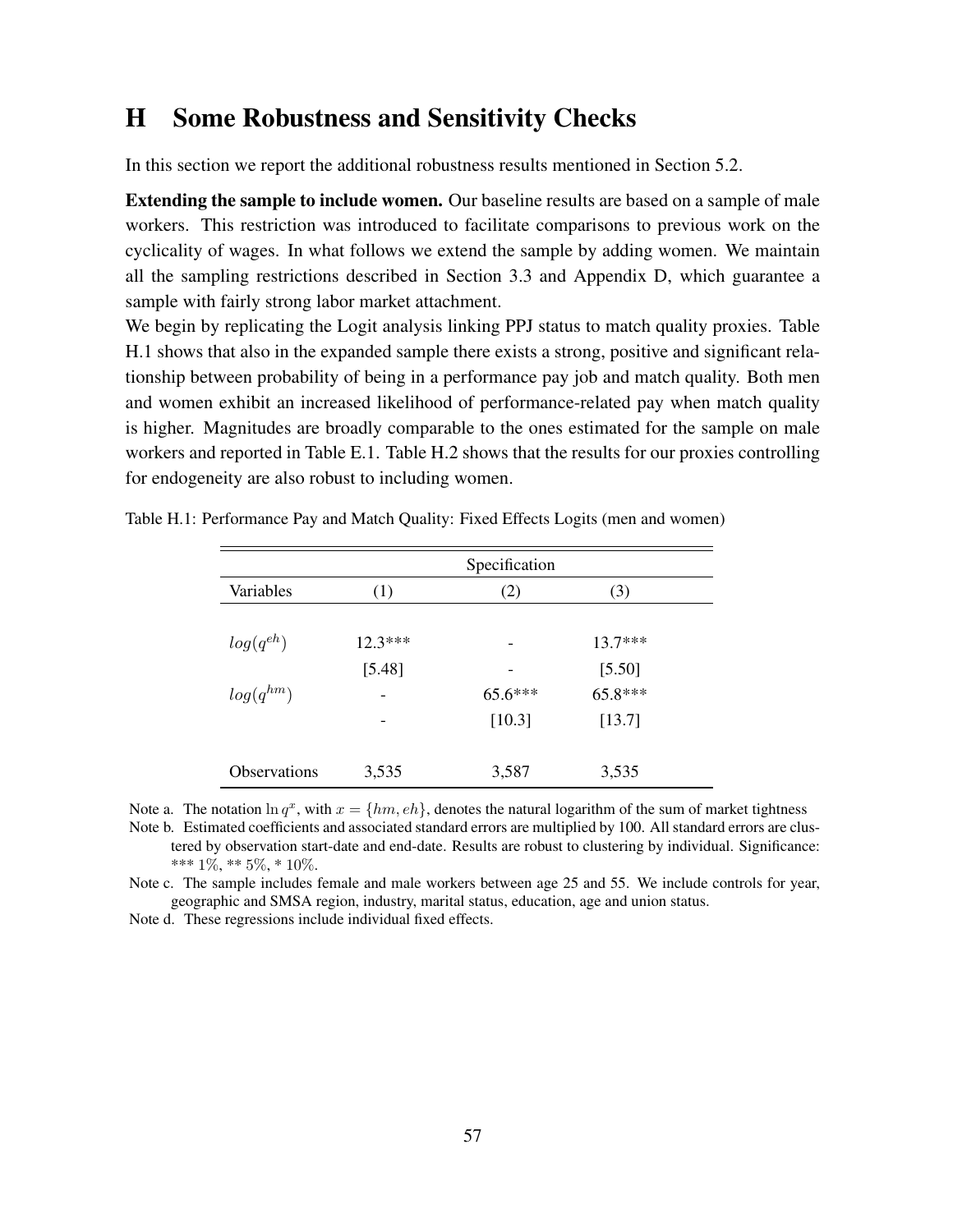|                           |           | Orthogonal component proxies |          |          | Non-parametric proxies |           | Shift-Share |  |
|---------------------------|-----------|------------------------------|----------|----------|------------------------|-----------|-------------|--|
| Variables                 | (1)       | (2)                          | (3)      | (4)      | (5)                    | (6)       | (7)         |  |
|                           |           |                              |          |          |                        |           |             |  |
| $\hat{\omega}^{hm}_{i,j}$ |           | 24.75***                     | 24.65*** |          |                        |           |             |  |
|                           |           | [3.94]                       | [4.11]   |          |                        |           |             |  |
| $\hat{\omega}_{i,j}^{eh}$ | $7.06***$ |                              | 3.66     |          |                        |           |             |  |
|                           | [3.74]    |                              | [3.88]   |          |                        |           |             |  |
| $\Delta q_{i,j}^{hm}$     |           |                              |          |          | $16.5***$              | $15.5***$ |             |  |
|                           |           |                              |          |          | [3.21]                 | [3.52]    |             |  |
| $\Delta q_{i,j}^{eh}$     |           |                              |          | $8.21**$ |                        | 4.98      |             |  |
|                           |           |                              |          | [3.48]   |                        | [3.62]    |             |  |
| $SS_{occ, s, e}$          |           |                              |          |          |                        |           | 36.9***     |  |
|                           |           |                              |          |          |                        |           | [7.63]      |  |
|                           |           |                              |          |          |                        |           |             |  |
| Observations              | 3,535     | 3,587                        | 3,535    | 3,535    | 3,587                  | 3,535     | 2,888       |  |

Table H.2: Performance pay and match quality : sample of men and women

Note a. The notation  $\ln q^x$ , with  $x = \{hm, eh\}$ , denotes the natural logarithm of the sum of market tightness Note b. Estimated coefficients and associated standard errors are multiplied by 100. All standard errors are bootstrapped. Results are robust to clustering by individual. Significance: \*\*\* 1%, \*\* 5%, \* 10%.

Note c. The sample includes male workers between age 25 and 55. We include controls for year, geographic and SMSA region, industry, marital status, education, age (average in the job spell), union status.

Note d. Explanatory variables are standardized.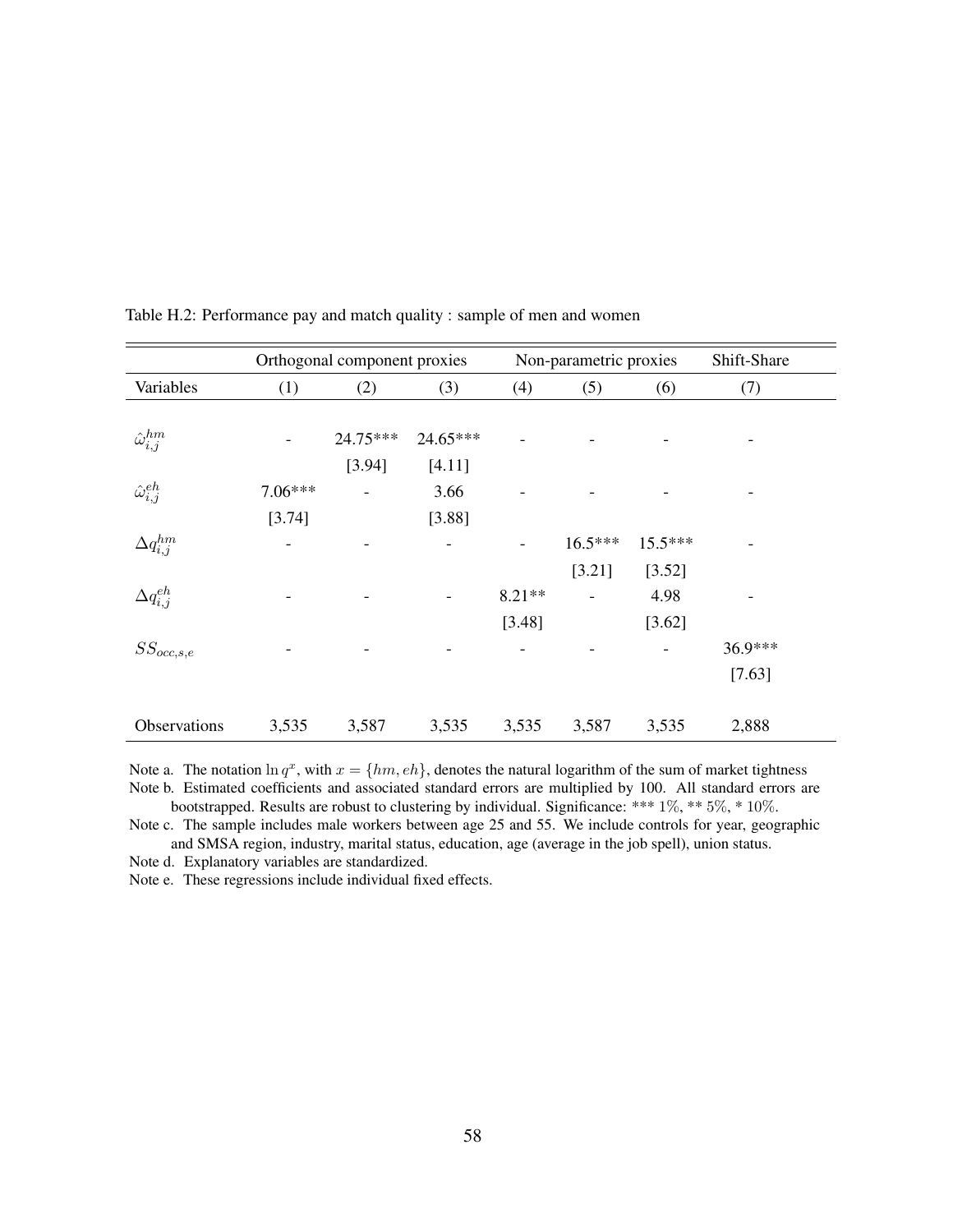Next, having verified the significance of this positive relationship, we move on to replicate the wage cyclicality analysis presented in Tables 4-5 using the extended sample. Table H.3 reports the regression results for a fixed effect specification based on the pooled sample of all jobs, whether PPJ or not. Then, Table H.4 shows the estimation results when the estimator is run separately in PPJ and non-PPJ jobs.

| Dependent Variable: Log Wage |                      |                     |                     |  |  |  |
|------------------------------|----------------------|---------------------|---------------------|--|--|--|
| Variables                    | (1)                  | (2)                 | (3)                 |  |  |  |
|                              | (Bils specification) | (add match quality) | (add match quality) |  |  |  |
|                              |                      |                     |                     |  |  |  |
| U                            | $-0.0120***$         | $-0.0121***$        | $-0.0026$           |  |  |  |
|                              | [0.0045]             | [0.0044]            | [0.0051]            |  |  |  |
| $log(q^{eh})$                |                      | $6.15***$           | $6.06***$           |  |  |  |
|                              |                      | [0.51]              | [0.509]             |  |  |  |
| $log(q^{hm})$                |                      | $6.62***$           | $6.44***$           |  |  |  |
|                              |                      | [0.47]              | [0.483]             |  |  |  |
| $U \cdot PPJ$                |                      |                     | $-0.0251***$        |  |  |  |
|                              |                      |                     | [0.0052]            |  |  |  |
| <b>Observations</b>          | 34,050               | 33,043              | 33,043              |  |  |  |
| R-squared                    | 0.625                | 0.627               | 0.627               |  |  |  |

Table H.3: Pooled wage regression (men and women)

Note a. The notation  $\ln q^x$ , with  $x = \{hm, eh\}$ , denotes the natural logarithm of the sum of market tightness. The explanatory variable  $U \cdot PPJ$  is the interaction between current unemployment rate and an indicator function taking value equal to one if the job includes performance-related compensation.

Note b. Estimated coefficients for  $\ln q^{eh}$  and  $\ln q^{hm}$ , and associated standard errors, are multiplied by 100. All standard errors are clustered by observation start-date and end-date. Results are robust to clustering by individual. Significance: \*\*\*  $1\%$ , \*\*  $5\%$ , \*  $10\%$ .

Note c. The sample includes female and male workers between age 25 and 55. We include controls for year, job tenure with current employer, work experience, geographic and SMSA region, industry, marital status, education, age and union status.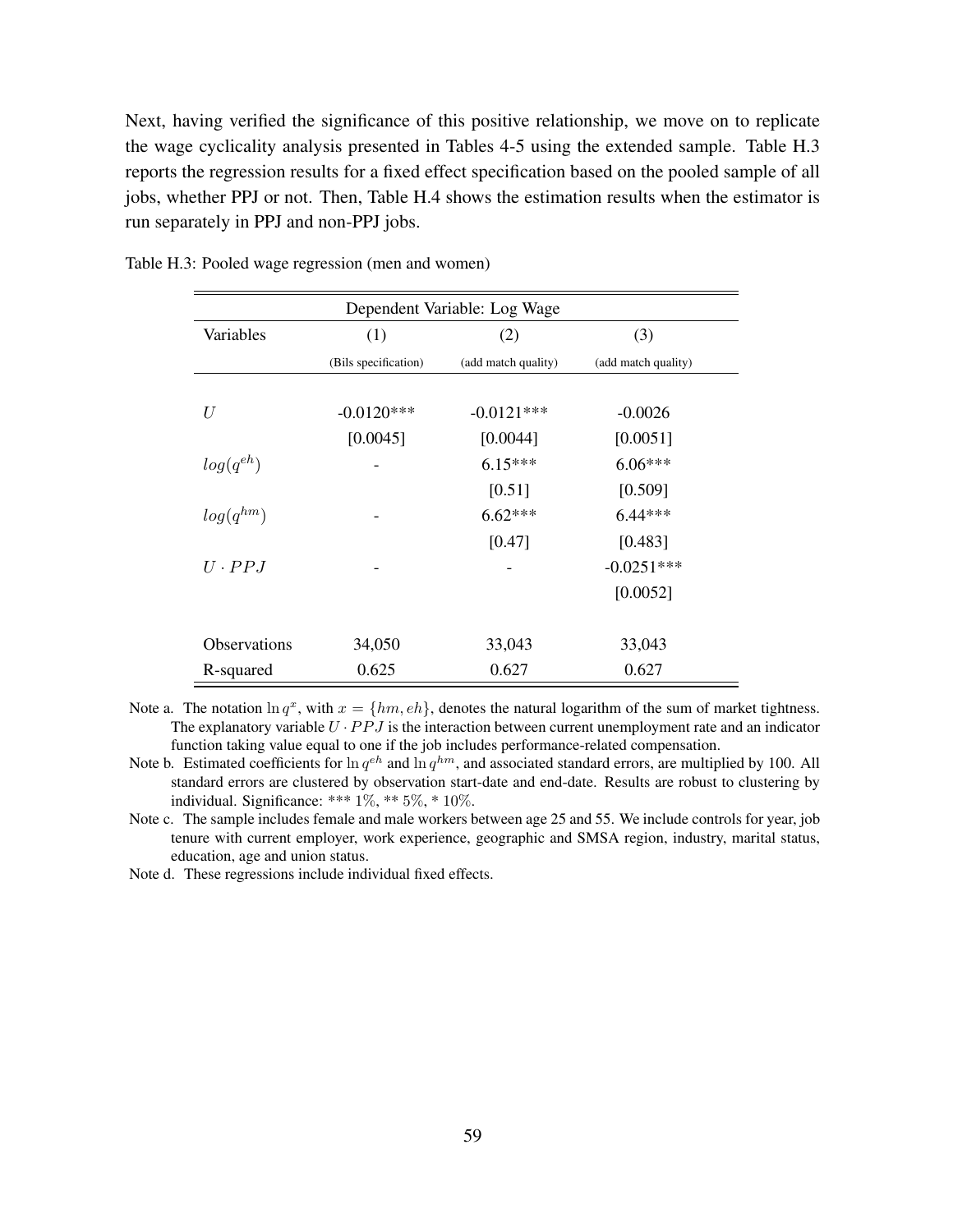|                     | (1)                  | (2)                  | (3)                 | (4)                 |
|---------------------|----------------------|----------------------|---------------------|---------------------|
| Variables           | $PPJ=1$              | $PPJ=0$              | $PPJ=1$             | $PPJ=0$             |
|                     | (Bils specification) | (Bils specification) | (add match quality) | (add match quality) |
|                     |                      |                      |                     |                     |
| U                   | $-0.0187***$         | $-0.0093$            | $-0.0201***$        | $-0.0092$           |
|                     | [0.0044]             | [0.0065]             | [0.0043]            | [0.0066]            |
| $\ln q^{eh}$        |                      |                      | $8.82***$           | $4.54***$           |
|                     |                      |                      | [1.18]              | [0.734]             |
| $\ln q^{hm}$        |                      | -                    | $9.04***$           | $5.47***$           |
|                     |                      |                      | [1.25]              | [0.59]              |
|                     |                      |                      |                     |                     |
| <b>Observations</b> | 12,002               | 22,048               | 11,588              | 21,455              |
| R-squared           | 0.72                 | 0.593                | 0.723               | 0.592               |

Table H.4: Wage regressions: PPJ vs non-PPJ (men and women)

Note a. The notation  $\ln q^x$ , with  $x = \{hm, eh\}$ , denotes the natural logarithm of the sum of labour market tightness

Note b. Estimated coefficients for  $\ln q^{eh}$  and  $\ln q^{hm}$ , and associated standard errors, are multiplied by 100 for  $\ln q^x$ . All standard errors are clustered by observation start-date and end-date. Results are robust to clustering by individual. Significance: \*\*\* 1%, \*\* 5%, \* 10%.

Note c. The sample includes female and male workers between age 25 and 55. We include controls for year, geographic and SMSA region, industry, marital status, education, age and union status.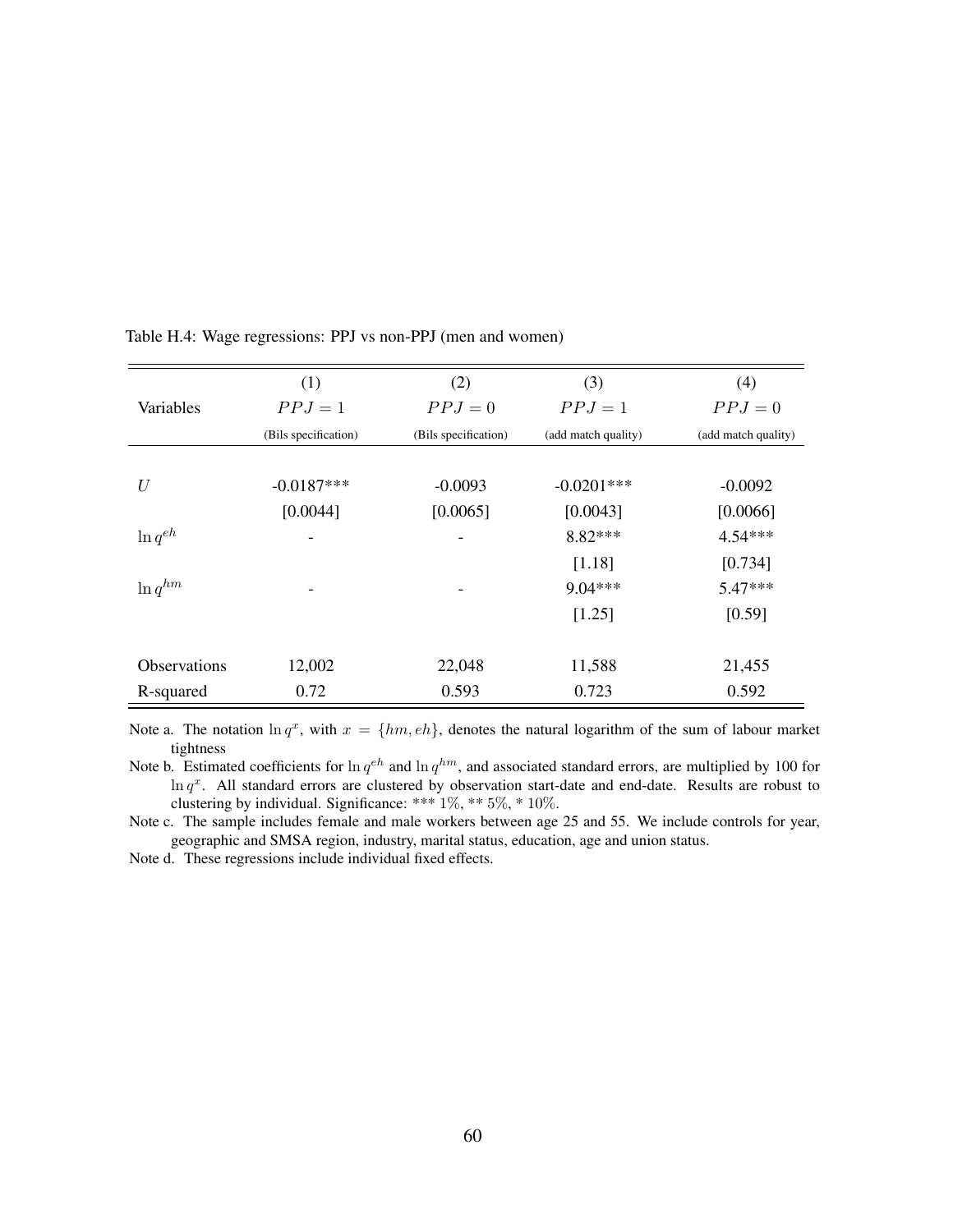While cyclicality is slightly less pronounced, all these robustness checks confirm the baseline findings. The cyclical responses of wages in PPJ are highly significant, whether we pool all observations or split them by PPJ status. In contrast, no evidence of cyclicality is detected for non-PPJ. These findings provide further support to the theoretical model's predictions.

Performance pay and match quality: a linear probability model. The linear probability specification provides a simple and relatively unrestricted test of the statistical relationship between PPJ and match quality proxies. As for the Logit analysis, we estimate a fixed effect specification to control for additively separable heterogeneity and control for a variety of observable characteristics.

The findings confirm that match quality and PPJ are positively and significantly linked. A ten percent increase in the  $q^{eh}$  match quality proxy is associated to an average thirty percent increase in the prevalence of performance-related pay. The effect is even stronger for the  $q^{hm}$ measure of match quality: in this case a ten percent increase in match quality is associated to a sixty percent change in the prevalence of performance pay. Interestingly, including both measures of match quality in the right-hand side of the linear probability model does not change their gradient or significance, suggesting that both measures capture relevant and independent aspects of match quality. When both measures are included, a ten percentage points change in match quality is associated to a doubling of the probability that performance pay is adopted.

| Dependent Variable: Performance Pay Indicator |          |           |           |  |  |
|-----------------------------------------------|----------|-----------|-----------|--|--|
| Variables                                     | (1)      | (2)       | (3)       |  |  |
|                                               |          |           |           |  |  |
| $log(q^{eh})$                                 | $2.89**$ |           | $3.09***$ |  |  |
|                                               | [1.13]   |           | [1.13]    |  |  |
| $log(q^{hm})$                                 |          | $6.00***$ | $6.33***$ |  |  |
|                                               |          | [2.04]    | [2.03]    |  |  |
| Observations                                  | 4.704    | 4.810     | 4.704     |  |  |
|                                               |          |           |           |  |  |
| R-squared                                     | 0.630    | 0.632     | 0.631     |  |  |

| Table H.5: Performance Pay and Match Quality: Linear Probability Regressions |  |  |
|------------------------------------------------------------------------------|--|--|
|                                                                              |  |  |

Note a. The notation  $\ln q^x$ , with  $x = \{hm, eh\}$ , denotes the natural logarithm of the sum of market tightness Note b. Estimated coefficients and associated standard errors are multiplied by 100. All standard errors are clustered by observation start-date and end-date. Results are robust to clustering by individual. Significance: \*\*\*  $1\%$ , \*\*  $5\%$ , \*  $10\%$ .

Note c. The sample includes male workers between age 25 and 55. We include controls for year, job tenure with current employer, work experience, geographic and SMSA region, industry, marital status, education, age (maximum in the employment spell), union status.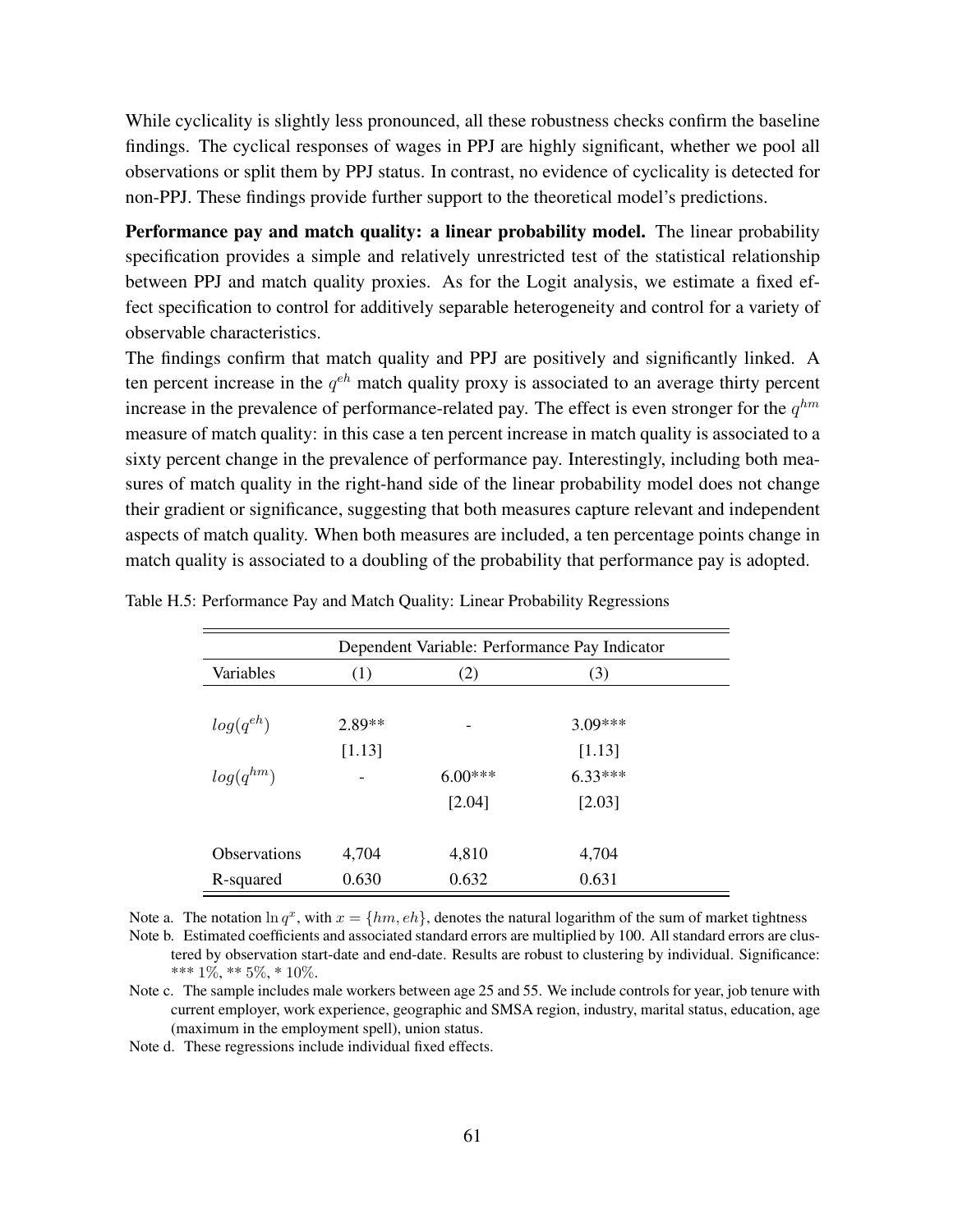Using GDP to gauge cyclicality. In our baseline specification we follow the literature and estimate the cyclical responsiveness of wages to unemployment. Here we verify the robustness of our results to using GDP as an alternative measure of cyclicality. Specifically, we approximate cyclical fluctuations using the log deviations of quarterly GDP from its linear trend.

Our findings suggest that the key results about wage cyclicality and performance-related pay remain intact. Column 1 of Table H.6 shows that the GDP gradient is positive and significant only when interacted with the PPJ dummy, indicating that only wages for PPJ=1 exhibit cyclical fluctuations. In Columns 2 and 3 we replicate the analysis separately for  $PPJ = 1$ and  $PPJ = 0$ . We find that only performance pay jobs exhibit cyclical responses to GDP fluctuations, just as we did when using unemployment rate to approximate for cyclical labor market conditions. A 1% upward deviation of GDP from trend is associated to a 1.3% increase in wages.<sup>40</sup>

<sup>&</sup>lt;sup>40</sup>The magnitude of the cyclical wage responses in performance-pay jobs is in fact comparable to the one estimated using the unemployment rate. Assuming that an extra 1% of GDP is associated with a decline in the aggregate unemployment rate of between 0.3% and 0.5%, a back of the envelope calculation (and our estimates in Table 5) suggest that a 1% deviation of GDP from trend should be associated to a wage change between 0.85% and 1.4%.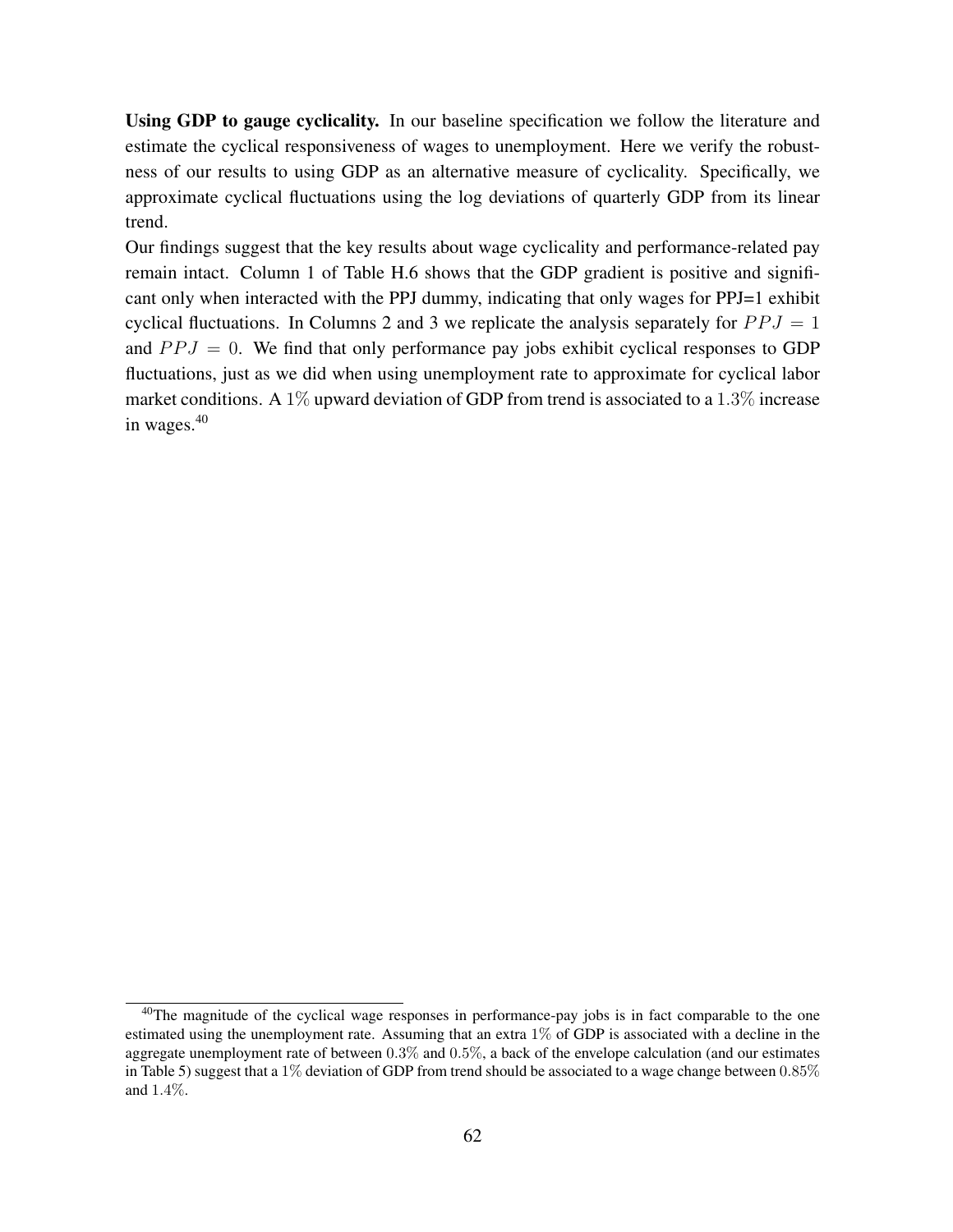|                 | Dependent Variable: Log Wage |           |            |  |  |
|-----------------|------------------------------|-----------|------------|--|--|
|                 | (1)                          | (2)       | (3)        |  |  |
| Variables       | All                          | $PPJ=1$   | $PPJ=0$    |  |  |
|                 |                              |           |            |  |  |
| GDP             | 0.158                        | $1.33***$ | $-0.00514$ |  |  |
|                 | [0.253]                      | [0.279]   | [0.298]    |  |  |
| $GDP \cdot PPJ$ | $0.797**$                    |           |            |  |  |
|                 | [0.348]                      |           |            |  |  |
| $log(q^{eh})$   | $6.61**$                     | $8.67***$ | $5.90***$  |  |  |
|                 | [0.678]                      | $[1.50]$  | [0.893]    |  |  |
| $log(q^{hm})$   | $7.53***$                    | 9.81***   | $6.16***$  |  |  |
|                 | [0.667]                      | [1.43]    | [0.972]    |  |  |
|                 |                              |           |            |  |  |
| Observations    | 17,434                       | 7,065     | 10,369     |  |  |
| R-squared       | 0.646                        | 0.723     | 0.614      |  |  |

Table H.6: Wage regressions using GDP as a cyclical proxy.

Note a. The notation  $\ln q^x$ , with  $x = \{hm, eh\}$ , denotes the natural logarithm of the sum of market tightness Note b. Estimated coefficients and associated standard errors are multiplied by 100. All standard errors are clustered by observation start-date and end-date. Results are robust to clustering by individual. Significance: \*\*\*  $1\%,$  \*\*  $5\%,$  \*  $10\%.$ 

Note c. The sample includes male workers between age 25 and 55. We include controls for year, job tenure with current employer, work experience, geographic and SMSA region, industry, marital status, education, age (maximum in the employment spell), union status.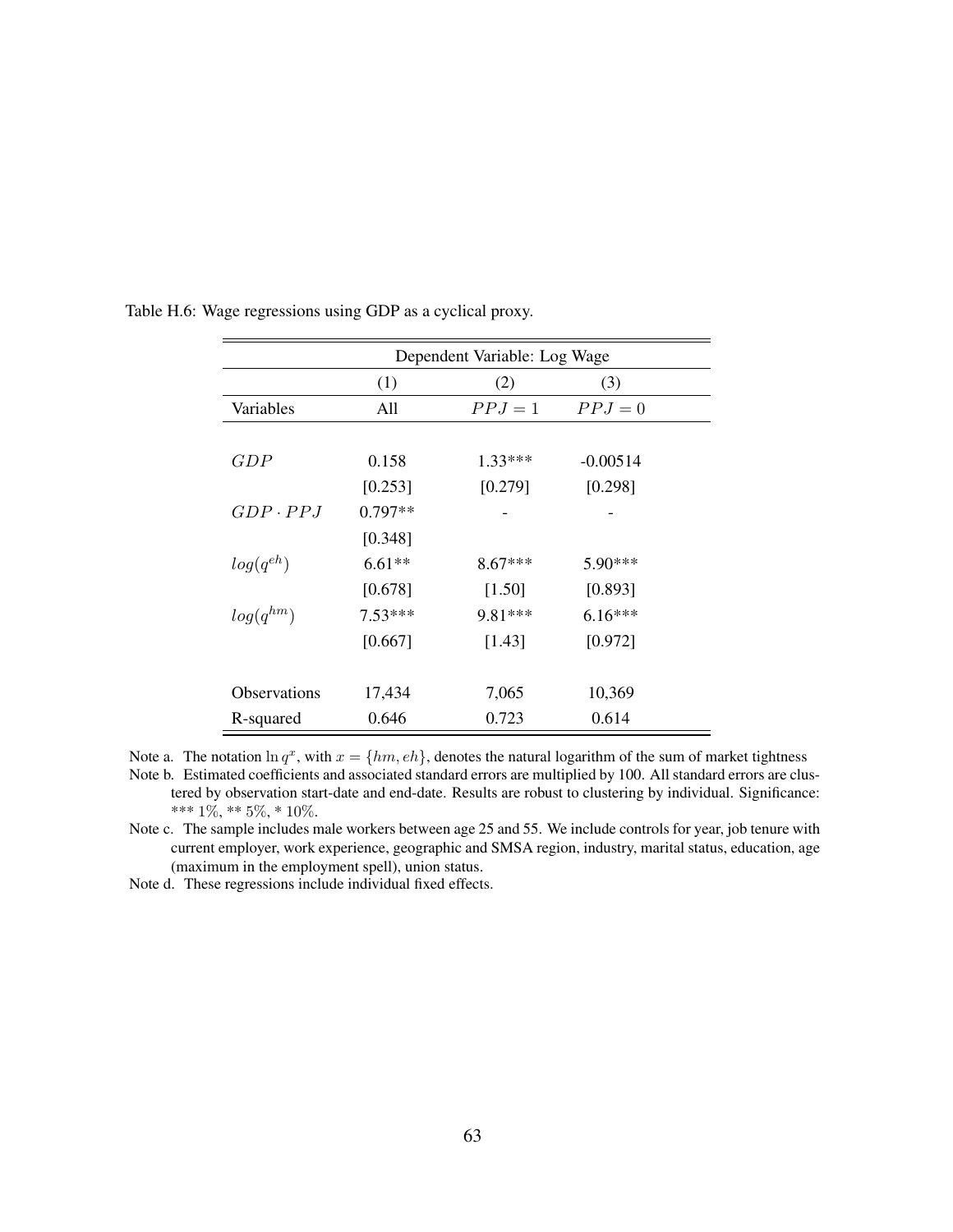# I Results by Education and Occupation

Evidence from Education Groups. In this sensitivity analysis we split workers into three groups (high school dropouts, high school graduates including those with some college, and college graduates) and document significant differences in the prevalence of performance pay across different education groups. As shown in Columns 1,2 and 3 of Table I.1 the prevalence of performance-related pay is higher among more educated workers.

|                            | <b>Education Groups</b> |            |            | <b>Occupation Groups</b> |            |  |
|----------------------------|-------------------------|------------|------------|--------------------------|------------|--|
|                            | COL                     | <b>HSG</b> | <b>HSD</b> | COG                      | <b>MAN</b> |  |
| <b>Share PPJ</b>           | 43.69%                  | 30.65%     | 24.93%     | 40.81\%                  | 23.78%     |  |
| $q^{eh}$ above median      | 55.73%                  | 51.03%     | 44.02%     | 54.54%                   | 46.82%     |  |
| $q^{hm}$ above median      | 58.75%                  | 50.13\%    | 43.04%     | 58.03%                   | 44.34%     |  |
| $#$ of offers above median | 16.76%                  | $9.71\%$   | 7.39%      | $14.21\%$                | $8.25\%$   |  |

Table I.1: Proportion of performance pay jobs (PPJ) by education group and occupation group.

Note a. Top panel: share of jobs with performance pay arrangements (Share PPJ) for coarse education groups: college versus high school graduates versus high school dropouts (COL vs HSG vs HSD) and for coarse occupation groups : Cognitive versus Manual (COG vs MAN).

Note b. Bottom panel: share of jobs with match quality above the unconditional median for coarse education groups: college versus high school graduates versus high school dropouts (COL vs HSG vs HSD) and for coarse occupation groups : Cognitive versus Manual (COG vs MAN). First line based on  $q^{eh}$  match quality proxy; second line based on  $q^{hm}$  match quality proxy, third line based on number of job offers.

Results (in Table I.2) suggest that while wages of workers with no college degrees appear to be less sensitive to aggregate labor market fluctuations, those for college grads respond strongly and significantly. In fact, both the sign and magnitude of the responses for college-graduates are similar to those estimated for workers in performance pay jobs.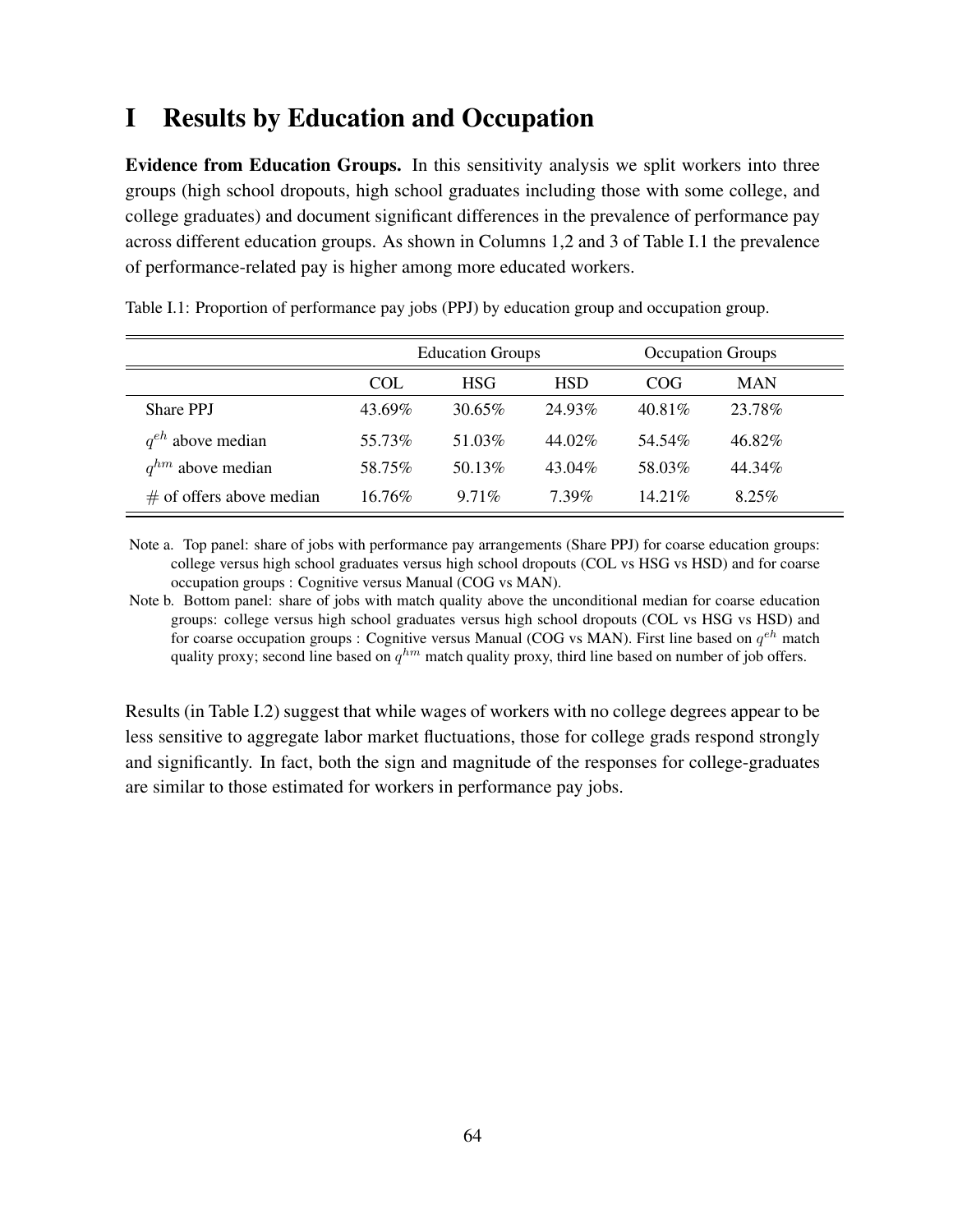| Dependent Variable: Log Wage |            |             |              |  |  |  |  |  |
|------------------------------|------------|-------------|--------------|--|--|--|--|--|
| (1)<br>(2)<br>(3)            |            |             |              |  |  |  |  |  |
| Variables                    | <b>HSD</b> | <b>HSG</b>  | CG           |  |  |  |  |  |
| U                            | $-0.0078$  | $-0.0111**$ | $-0.0267***$ |  |  |  |  |  |
|                              | [0.0105]   | [0.0051]    | [0.0805]     |  |  |  |  |  |
| $\ln q^{eh}$                 | $5.85***$  | $7.10***$   | $6.58***$    |  |  |  |  |  |
|                              | [1.72]     | [0.781]     | [1.31]       |  |  |  |  |  |
| $\ln q^{hm}$                 | $6.99***$  | $8.86***$   | $5.84***$    |  |  |  |  |  |
|                              | [1.91]     | [0.80]      | [1.25]       |  |  |  |  |  |
|                              |            |             |              |  |  |  |  |  |
| <b>Observations</b>          | 1,884      | 9,367       | 6,183        |  |  |  |  |  |
| R-squared                    | 0.666      | 0.652       | 0.572        |  |  |  |  |  |

Table I.2: Wage Regressions: Cyclicality by Education Group.

Note a. The notation  $\ln q^x$ , with  $x = \{hm, eh\}$ , denotes the natural logarithm of the sum of labour market tightness

Note b. Estimated coefficients and associated standard errors are multiplied by 100 for  $\ln q^x$ . All standard errors are clustered by observation start-date and end-date. Results are robust to clustering by individual. Significance: \*\*\*  $1\%$ , \*\*  $5\%$ , \*  $10\%$ .

Note c. We exclude women and individuals with less than 25 years old.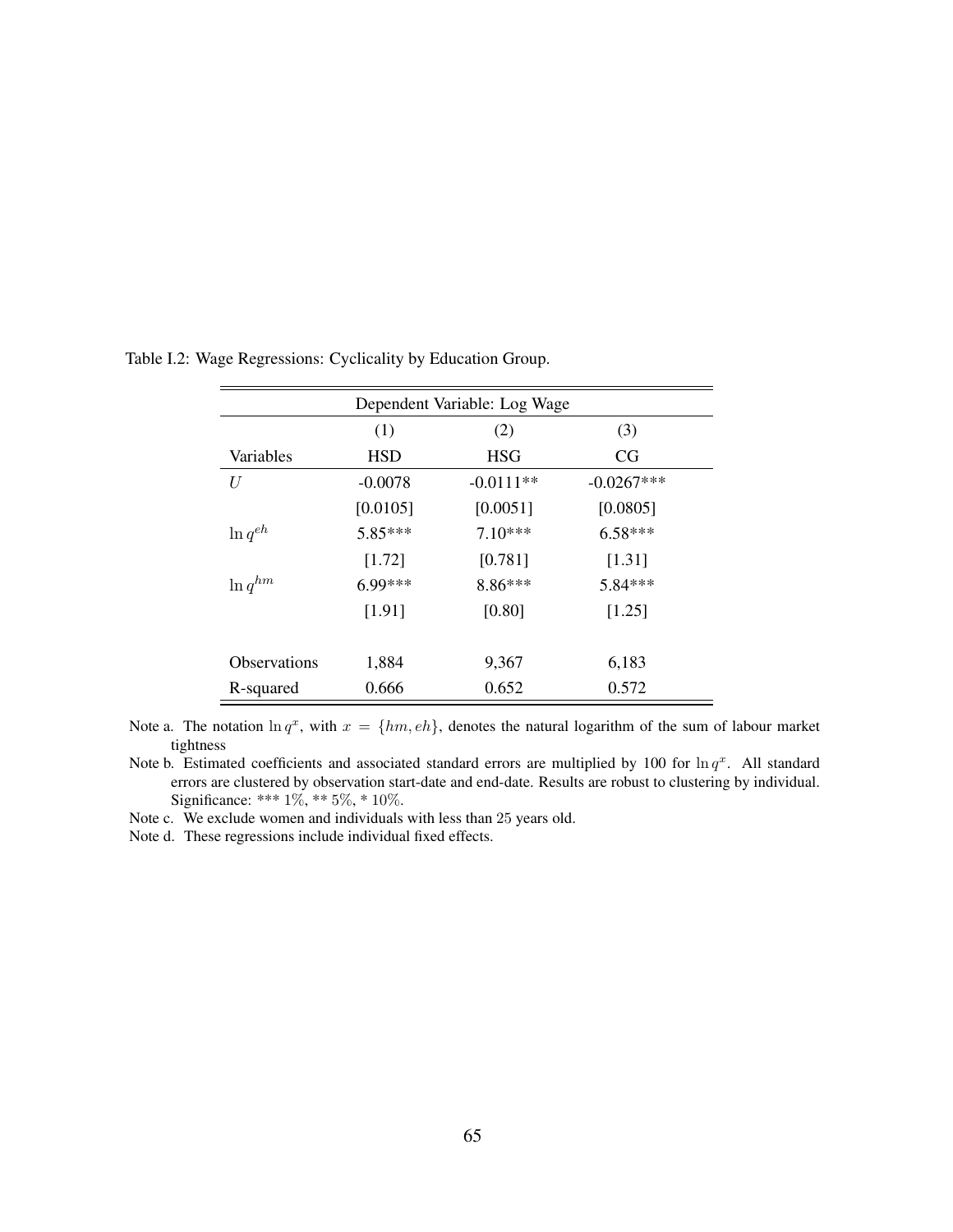Evidence from Occupation Groups. Next, we document that certain occupations exhibit larger frequency of performance pay jobs and better match quality.

Columns 4 and 5 of Table I.1 reports two dimensions of heterogeneity across occupation groups: (i) the relative frequency of PPJ; (ii) the relative share of above-median match qualities. Cognitive occupations have a higher occurrence of both PPJ and of above-median match quality, when compared to manual occupations. These differences are significant and lend support to the view that stronger demand may be associated with relatively higher match qualities and more frequent recourse to performance pay.

We also re-estimate the general wage specification (equation 20) for different occupation groups. To retain reasonably large and comparable sample sizes, we focus on two broad occupation categories (cognitive vs manual jobs).

| Dependent Variable: Log Wage |             |            |  |  |  |
|------------------------------|-------------|------------|--|--|--|
|                              | (1)         | (2)        |  |  |  |
| Variables                    | COG         | <b>MAN</b> |  |  |  |
|                              |             |            |  |  |  |
| U                            | $-0.0186**$ | $-0.0083$  |  |  |  |
|                              | [0.00857]   | [0.0052]   |  |  |  |
| $\ln q^{eh}$                 | $5.28***$   | $6.64***$  |  |  |  |
|                              | [1.32]      | [1.0]      |  |  |  |
| $\ln q^{hm}$                 | $6.68***$   | $8.16***$  |  |  |  |
|                              | [1.24]      | [0.843]    |  |  |  |
|                              |             |            |  |  |  |
| <b>Observations</b>          | 7,495       | 6,123      |  |  |  |
| R-squared                    | 0.611       | 0.705      |  |  |  |

Table I.3: Wage Regressions: Cyclicality by Occupation Group.

Note a. The notation  $\ln q^x$ , with  $x = \{hm, eh\}$ , denotes the natural logarithm of the sum of labour market tightness

Note b. Estimated coefficients and associated standard errors are multiplied by 100 for  $\ln q^x$ . All standard errors are clustered by observation start-date and end-date. Results are robust to clustering by individual. Significance: \*\*\* 1%, \*\* 5%, \* 10%.

Note c. The sample includes male workers between age 25 and 55. We include controls for year, geographic and SMSA region, industry, marital status, education, age and union status.

Note d. These regressions include individual fixed effects.

Columns 1 and 2 in Table I.3 report results obtained for, respectively, the samples of cognitive (Cog) and manual (Man) occupations. While we detect positive, strong and significant responses of wages to current unemployment in cognitive occupations, no significant effect is estimated for manual jobs.<sup>41</sup> Results (in Table I.3) suggest that patterns by occupation mirror

<sup>&</sup>lt;sup>41</sup>When we test for the significance of the difference in unemployment gradients in the two groups, we can't